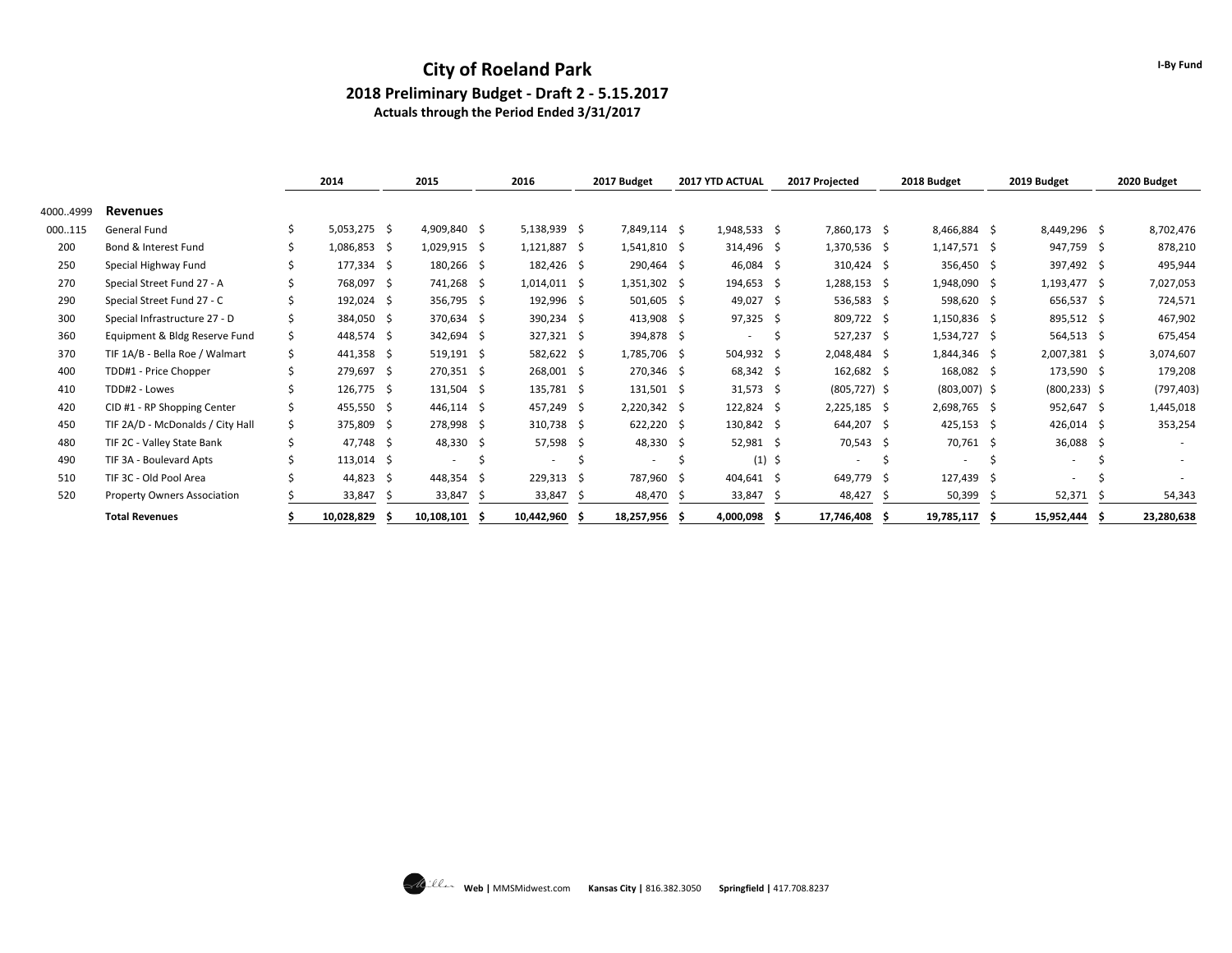#### **City of Roeland Park 2018 Preliminary Budget - Draft 2 - 5.15.2017 Actuals through the Period Ended 3/31/2017**

|          |                                    |   | 2014                     |     | 2015                     |     | 2016         | 2017 Budget    |     | 2017 YTD ACTUAL |      | 2017 Projected           |    | 2018 Budget    | 2019 Budget              |     | 2020 Budget |
|----------|------------------------------------|---|--------------------------|-----|--------------------------|-----|--------------|----------------|-----|-----------------|------|--------------------------|----|----------------|--------------------------|-----|-------------|
| 50009999 | <b>Expenditures</b>                |   |                          |     |                          |     |              |                |     |                 |      |                          |    |                |                          |     |             |
| 000115   | General Fund                       |   | 4,452,568 \$             |     | 4,546,948 \$             |     | 4,637,227 \$ | 5,354,451 \$   |     | 961,679 \$      |      | $5,248,582$ \$           |    | 5,808,109 \$   | $5,768,121$ \$           |     | 5,953,872   |
| 200      | Bond & Interest Fund               |   | $\overline{\phantom{a}}$ | \$  |                          |     | 193,680 \$   | $1,162,082$ \$ |     | $23,330$ \$     |      | 1,099,085 \$             |    | $1,147,521$ \$ | 801,641 \$               |     | 796,116     |
| 250      | Special Highway Fund               |   | 9,394                    | - Ś | 9,394                    | - S | 26,560 \$    | 159,349 \$     |     | $9,394$ \$      |      | $136,164$ \$             |    | 142,970 \$     | 87,400 \$                |     | 89,896      |
| 270      | Special Street Fund 27 - A         |   | $\overline{\phantom{a}}$ |     | 549 \$                   |     | 146,946 \$   | 881,680 \$     |     | $1,674$ \$      |      | $1,051,313$ \$           |    | 1,948,000 \$   | $1,010,000$ \$           |     | 6,427,423   |
| 290      | Special Street Fund 27 - C         |   | $2,743$ \$               |     | $23,493$ \$              |     | 19,534 \$    | 117,200 \$     |     | 49,087 \$       |      | 127,000 \$               |    | 134,900 \$     | 128,640 \$               |     | 136,813     |
| 300      | Special Infrastructure 27 - D      |   | $\overline{\phantom{a}}$ |     | $(350)$ \$               |     | 57,500 \$    | 345,000 \$     |     | $11,781$ \$     |      | 390,000 \$               |    | 691,000 \$     | 896,000 \$               |     | 470,100     |
| 360      | Equipment & Bldg Reserve Fund      | Ś | 66,849                   | - Ś | 66,849 \$                |     | 50,974 \$    | $122,713$ \$   |     | 76,849 \$       |      | 280,931 \$               |    | 1,258,422 \$   | 288,208                  | - Ś | 399,149     |
| 370      | TIF 1A/B - Bella Roe / Walmart     |   | $\overline{\phantom{a}}$ |     |                          |     | $63,744$ \$  | 382,456 \$     |     | $56,548$ \$     |      | $1,234,196$ \$           |    | 887,274 \$     | $3,740$ \$               |     | 1,111,317   |
| 400      | TDD#1 - Price Chopper              |   | $\overline{\phantom{a}}$ |     | 693                      | - Ś | 45,058 \$    | 270,346 \$     |     | $1,360$ \$      |      | 270,000 \$               |    | 275,400 \$     | 280,908 \$               |     | 286,526     |
| 410      | TDD#2 - Lowes                      |   | ٠                        |     | 604 \$                   |     | $21,918$ \$  | 131,501 \$     |     | $1,097$ \$      |      | 136,000 \$               |    | 138,720 \$     | 141,494 \$               |     | 144,324     |
| 420      | CID #1 - RP Shopping Center        |   | 86                       | -\$ | 86                       | -\$ | 326,734 \$   | 1,960,403 \$   |     | 86              | - \$ | $\overline{\phantom{a}}$ |    | 2,229,000 \$   | $\overline{\phantom{a}}$ | .S  |             |
| 450      | TIF 2A/D - McDonalds / City Hall   |   | $\overline{\phantom{a}}$ |     | $\sim$                   |     | $29,252$ \$  | 175,510 \$     |     | $12,024$ \$     |      | 643,510 \$               |    | 424,365 \$     | 425,890 \$               |     | 286,940     |
| 480      | TIF 2C - Valley State Bank         |   | $\overline{\phantom{a}}$ |     | $\overline{\phantom{a}}$ |     | 7,956 \$     | 47,740 \$      |     | 52,981 \$       |      | 69,374 \$                |    | 70,761 \$      | 36,088 \$                |     |             |
| 490      | TIF 3A - Boulevard Apts            |   | $\overline{\phantom{a}}$ |     |                          |     |              | \$<br>٠        | S   | $(1)$ \$        |      |                          |    | ٠              | $\mathbf{1}$             | Ś.  |             |
| 510      | TIF 3C - Old Pool Area             |   | 99,178                   | - S | 99,178 \$                |     | 109,390 \$   | 656,338        | - S | 148,950 \$      |      | 649,000 \$               |    | 126,500 \$     | ۰                        |     |             |
| 520      | <b>Property Owners Association</b> |   | $\overline{\phantom{a}}$ |     | 2                        |     | 5,312        | 31,875         |     | 3               |      | 31,875                   |    | 31,875         | 31,875                   |     | 31,875      |
|          | <b>Total Expenditures</b>          |   | 4,630,817                |     | 4,747,445                | - Ś | 5,741,785 \$ | 11,798,644     |     | 1,406,841       | .S   | 11,367,030               | -S | 15,314,817     | 9,900,008                |     | 16,134,353  |
|          | <b>Ending Fund Balance</b>         |   | 5,398,013                |     | 5,360,656 \$             |     | 4,701,175    | 6,459,312      |     | 2,593,257 \$    |      | 6,379,378 \$             |    | 4,470,300      | 6,052,437                |     | 7,146,285   |



**I-By Fund**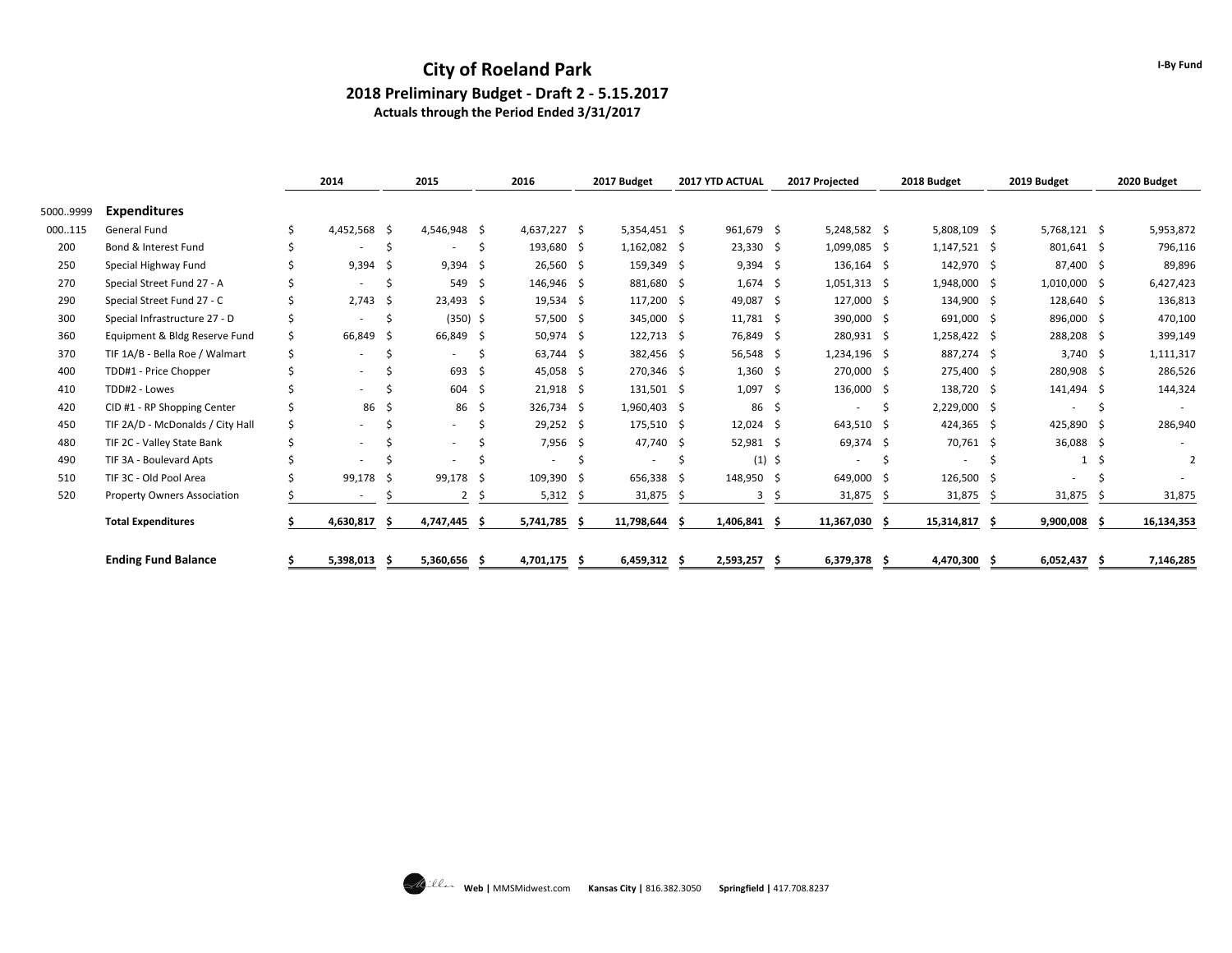|                 |                                        | 2014                     | 2015      | 2016      | 2017 Budget | 2017 YTD ACTUAL | 2017 Projected | 2018 Budget | 2019 Budget | 2020 Budget |
|-----------------|----------------------------------------|--------------------------|-----------|-----------|-------------|-----------------|----------------|-------------|-------------|-------------|
| <b>Revenues</b> |                                        |                          |           |           |             |                 |                |             |             |             |
| 4010            | Cash carryforward                      | 1,314,949                | 1,922,771 | 2,287,717 | 2,696,653   |                 | 2,696,653      | 2,606,678   | 2,655,863   | 2,677,261   |
|                 | Taxes                                  |                          |           |           |             |                 |                |             |             |             |
| 4050            | Ad Valorem Tax                         | 1,474,883                | 1,473,218 | 1,536,170 | 2,002,790   | 911,849.03      | 1,643,653      | 2,073,708   | 2,104,814   | 2,136,386   |
| 4070            | Personal Property Tax-deliquen         | 1,656                    | 391       | 274       | 391         | 50.12           | 200            | 200         | 200         | 200         |
| 4080            | Real Property Tax - Delinquent         | 10,693                   | 7,298     | 26,272    | 14,020      | 6,744.59        | 6,750          | 6,750       | 6,750       | 6,750       |
|                 | <b>Total Taxes</b>                     | 1,487,233                | 1,480,906 | 1,562,717 | 2,017,201   | 918,643.74      | 1,650,603      | 2,080,658   | 2,111,764   | 2,143,336   |
|                 | <b>Franchise Fees</b>                  |                          |           |           |             |                 |                |             |             |             |
| 4310            | Franchise Tax - Electric               | 265,234                  | 271,508   | 296,204   | 282,477     | 42,142.85       | 296,000        | 304,880     | 314,026     | 323,447     |
| 4320            | Franchise Tax - Gas                    | 147,597                  | 112,709   | 93,603    | 112,709     | 53,584.54       | 109,000        | 105,149     | 100,943     | 96,905      |
| 4330            | Franchise Tax - Telephone              | 12,753                   | 11,081    | 9,427     | 9,000       | 2,116.00        | 8,200          | 7,216       | 6,350       | 5,588       |
| 4340            | Franchise Tax - Telecable              | 65,307                   | 61,846    | 64,301    | 64,000      | 16,413.72       | 64,000         | 62,080      | 60,218      | 58,411      |
| 4350            | Franchise Tax - DSL                    | 26,406                   | 28,679    | 23,391    | 23,000      | 5,283.66        | 21,135         | 22,192      | 23,301      | 24,466      |
|                 | <b>Total Franchise Fees</b>            | 517,297                  | 485,823   | 486,927   | 491,186     | 119,540.77      | 498,335        | 501,517     | 504,838     | 508,818     |
|                 | <b>Special Assessments</b>             |                          |           |           |             |                 |                |             |             |             |
| 4610            | <b>Special Assessments</b>             | 3,008                    | 3,403     | 3,723     | 3,403       |                 | 3,500          | 3,500       | 3,500       | 3,500       |
|                 | <b>Total Special Assessments</b>       | 3,008                    | 3,403     | 3,723     | 3,403       |                 | 3,500          | 3,500       | 3,500       | 3,500       |
|                 | <b>Intergovernmental Revenue</b>       |                          |           |           |             |                 |                |             |             |             |
| 4020            | <b>Recreational Vehicle Tax</b>        | 434                      | 553       | 764       | 680         | 232.23          | 600            | 585         | 600         | 600         |
| 4021            | <b>Commercial Vehicle Tax</b>          | $\overline{\phantom{0}}$ |           |           | 835         |                 | $\sim$         | 500         | 500         | 500         |
| 4030            | City/County Alcohol Tax Distrib        | 362                      | $\sim$    | $\sim$    |             | $\sim$          | 2%             |             |             |             |
| 4040            | Heavy Trucks Tax                       | 292                      | 869       | 543       | 173         | 416.31          | 600            | 330         | 330         | 330         |
| 4060            | Motor Vehicle Tax                      | 151,407                  | 190,277   | 198,768   | 205,817     | 55,934.46       | 210,000        | 214,370     | 220,801     | 227,425     |
| 4110            | City/county Sales & Use Tax            | 620,712                  | 620,015   | 619,348   | 632,415     | 161,115.33      | 630,000        | 636,300     | 642,663     | 649,090     |
| 4115            | Sales Tax 27B (280 Fund)               | 576,074                  | 555,951   | 578,988   | 555,951     | 145,987.01      | 580,000        | 585,800     | 591,658     | 597,575     |
| 4120            | County Jail Tax                        | 155,176                  | 154,964   | 154,818   | 154,965     | 40,278.92       | 155,000        | 156,550     | 158,116     | 159,697     |
| 4130            | Safety Sales Tax                       | 155,178                  | 155,004   | 154,838   | 155,004     | 40,278.92       | 155,000        | 156,550     | 158,116     | 159,697     |
| 4180            | Sunflower Foundation Grant             | 6,325                    | 12,066    | $\sim$    | $\sim$      | $\sim$          | $\sim$         | $\sim$      | $\sim$      | $\sim$      |
|                 | <b>Total Intergovernmental Revenue</b> | 1,665,961                | 1,689,700 | 1,708,067 | 1,705,840   | 444,243.18      | 1,731,200      | 1,750,985   | 1,772,783   | 1,794,913   |

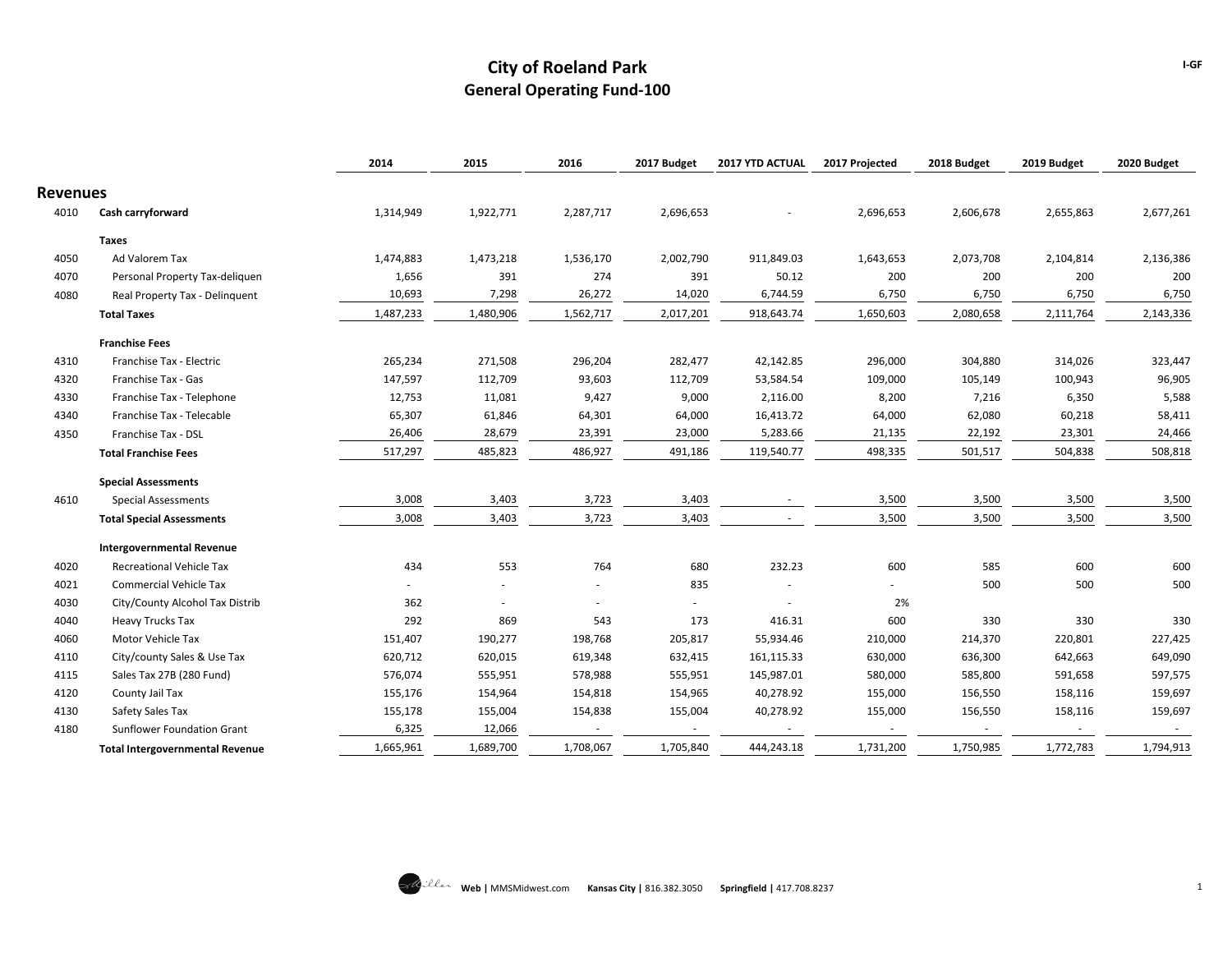|      |                                       | 2014    | 2015    | 2016    | 2017 Budget | 2017 YTD ACTUAL | 2017 Projected | 2018 Budget | 2019 Budget | 2020 Budget |
|------|---------------------------------------|---------|---------|---------|-------------|-----------------|----------------|-------------|-------------|-------------|
|      | <b>Licenses and Permits</b>           |         |         |         |             |                 |                |             |             |             |
| 4210 | <b>Street Cutting Permit</b>          | 6,630   | 5,610   | 3,655   | 4,910       | 2,778.00        | 7,500          | 7,500       | 7,500       | 7,500       |
| 4215 | <b>Building Permit</b>                | 49,477  | 58,096  | 50,591  | 50,000      | 14,933.22       | 60,000         | 60,000      | 60,000      | 60,000      |
| 4220 | <b>Electrical Permit</b>              | 3,396   | 3,193   | 3,070   | 3,470       | 631.00          | 3,000          | 3,000       | 3,000       | 3,000       |
| 4225 | <b>Mechanical Permit</b>              | 9,864   | 6,930   | 5,006   | 7,728       | 1,260.00        | 7,400          | 7,400       | 7,400       | 7,400       |
| 4230 | <b>Plumbing Permit</b>                | 1,076   | 1,433   | 1,728   | 1,450       | 278.00          | 1,700          | 1,700       | 1,700       | 1,700       |
| 4235 | Garage Sale Permit                    | 530     | 490     | 535     | 500         | 30.00           | 500            | 500         | 500         | 500         |
| 4240 | Sign Permit                           | 410     | 250     | 610     | 250         | 470.00          | 600            | 600         | 600         | 600         |
| 4245 | Cereal Malt Beverage License          | 375     | 600     | 368     | 600         | (125.00)        | 300            | 300         | 300         | 300         |
| 4250 | <b>Animal Licenses</b>                | 8,181   | 8,626   | 7,493   | 8,913       | 2,280.00        | 8,000          | 8,000       | 8,000       | 8,000       |
| 4255 | Home Occupational Licenses            | 1,370   | 1,760   | 400     | 1,693       | 80.00           | 1,500          | 1,500       | 1,500       | 1,500       |
| 4260 | <b>Rental Licenses</b>                | 33,858  | 35,636  | 35,259  | 34,595      | 7,616.97        | 35,000         | 35,000      | 35,000      | 35,000      |
| 4265 | <b>Business Occupational Licenses</b> | 56,153  | 49,005  | 46,685  | 50,999      | 6,018.00        | 51,000         | 51,000      | 51,000      | 51,000      |
|      | <b>Total Licenses and Permits</b>     | 171,320 | 171,629 | 155,400 | 165,108     | 36,250.19       | 176,500        | 176,500     | 176,500     | 176,500     |
|      | <b>Fines and Forfeitures</b>          |         |         |         |             |                 |                |             |             |             |
| 4410 | Fine                                  | 284,977 | 400,993 | 359,655 | 281,099     | 83,700.00       | 333,000        | 333,000     | 333,000     | 333,000     |
| 4415 | <b>Court Costs</b>                    | 34,536  |         | 6,748   | 17,500      | 3,079.00        | 17,500         | 17,500      | 17,500      | 17,500      |
| 4420 | <b>State Fees</b>                     | 34,510  |         | 18,507  | 42,000      | 6,721.50        | 27,000         | 27,000      | 27,000      | 27,000      |
| 4440 | Alcohol/Drug State Reimbursement      |         |         | 201     |             |                 |                |             |             |             |
|      | <b>Total Fines and Forfeitures</b>    | 354,023 | 400,993 | 385,110 | 340,599     | 93,500.50       | 377,500        | 377,500     | 377,500     | 377,500     |
|      | <b>Other Sources</b>                  |         |         |         |             |                 |                |             |             |             |
| 4393 | <b>Bullet Proof Vest Grant</b>        |         |         | 1,620   |             |                 |                |             |             |             |
| 4530 | <b>Reimbursed Expense</b>             |         | 3,197   | 16,348  | 14,000      | 3,239.00        | 14,000         | 14,000      | 14,000      | 14,000      |
| 4710 | Apt Tower Lease Payment               | 21,061  | 19,441  | 19,684  | 19,441      | 5,589.22        | 22,357         | 22,357      | 22,357      | 22,357      |
| 4713 | Voicestream Wireless Payment          | 21,061  | 19,441  | 19,684  | 19,441      | 5,589.21        | 22,357         | 22,357      | 22,357      | 22,357      |
| 4716 | Clearwire Tower Lease Paymt           | 21,061  | 19,441  | 19,684  | 19,441      | 5,589.23        | 22,357         | 22,357      | 22,357      | 22,357      |
| 4720 | Plans & Spec's                        | 1,100   | 1,474   | 2,011   | 1,474       | 4,870.70        | 6,500          | 3,000       | 3,000       | 3,000       |
| 4725 | <b>Police Reports</b>                 | 4,250   | 5,488   | 5,423   | 5,488       | 1,788.00        | 5,500          | 5,500       | 5,500       | 5,500       |
| 4755 | 3rd Floor Lease Revenues              | 14,672  | 33,496  | 39,960  | 37,632      | 10,325.01       | 41,425         | 42,143      | 42,444      | 42,745      |
| 4760 | <b>Community Events Sponsorship</b>   | 120     | 17,836  | 81      |             |                 | ٠              |             |             |             |
| 4766 | Airp Sponsorship                      | 200     | $\sim$  | 2,891   |             |                 |                |             |             |             |
| 4768 | Service Line Agreement                | 2,791   | 2,607   | 2,441   | 2,607       |                 | 2,400          | 2,400       | 2,400       | 2,400       |
| 4770 | Solid Waste Agreement                 | 485,838 | 498,950 | 507,213 | 506,588     | 285,921.95      | 506,588        | 612,535     | 612,535     | 612,535     |
| 4775 | <b>RPPOA Contract</b>                 | 31,875  | 31,875  | 31,875  | 31,875      |                 | 31,875         | 31,875      | 31,875      | 31,875      |
| 4780 | Sale of Assets                        | 3,085   | 505     | 20,931  |             |                 |                | 20,000      | 25,200      | 7,000       |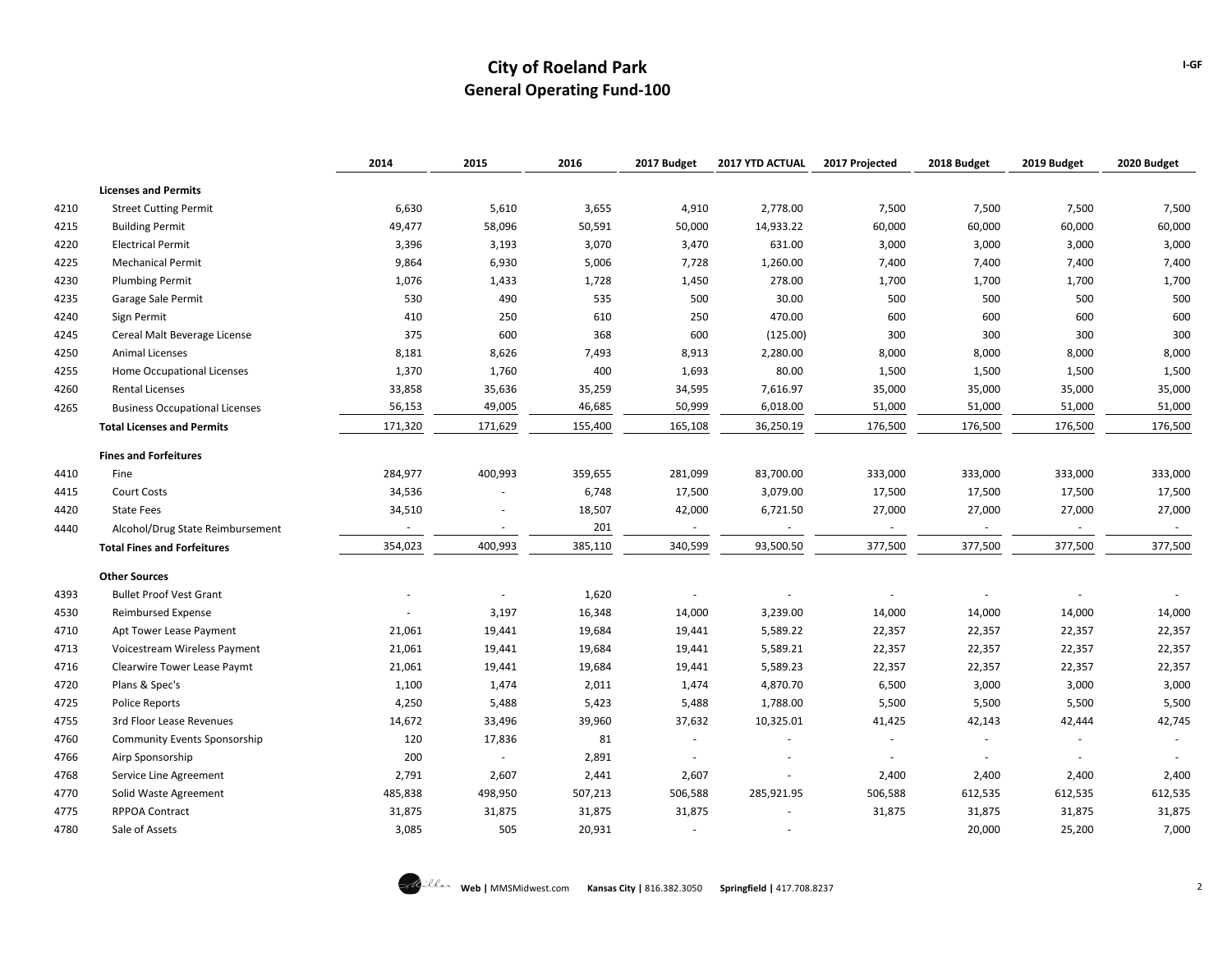|          |                                          | 2014     | 2015    | 2016                     | 2017 Budget | <b>2017 YTD ACTUAL</b> | 2017 Projected | 2018 Budget | 2019 Budget | 2020 Budget |
|----------|------------------------------------------|----------|---------|--------------------------|-------------|------------------------|----------------|-------------|-------------|-------------|
| 4785     | Administrative Fee Reimbsmnt             | 8,264    |         | $\overline{\phantom{a}}$ | 505         | $\sim$                 |                | ۰           | ۰           |             |
| 4787     | <b>RP Community Foundation Donations</b> | (1, 160) | 9,605   | 7,238                    | ۰           | 140.00                 | 5,000          | 1,000       | 1,000       | 1,000       |
| 4790     | <b>Reimbursed Expenses</b>               |          | 1,637   | $\sim$                   |             | $\sim$                 |                | $\sim$      | ۰           | $\sim$      |
| 4795     | Miscellaneous                            | 12,701   | 12,187  | 12,695                   | 10,000      | 4,725.83               | 12,700         | 12,700      | 12,700      | 12,700      |
|          | <b>Total Other Sources</b>               | 626,918  | 677,178 | 709,778                  | 668,492     | 327,778.15             | 693,059        | 812,224     | 817,725     | 799,826     |
|          | Other                                    |          |         |                          |             |                        |                |             |             |             |
| 45104512 | Interest on Investment                   | 204      | 209     | 5,107                    | 33,385      | 8,576.80               | 24,910         | 24,910      | 24,910      | 24,910      |
|          | <b>Total Other</b>                       | 204      | 209     | 5,107                    | 33,385      | 8,577                  | 24,910         | 24,910      | 24,910      | 24,910      |



**I-GF**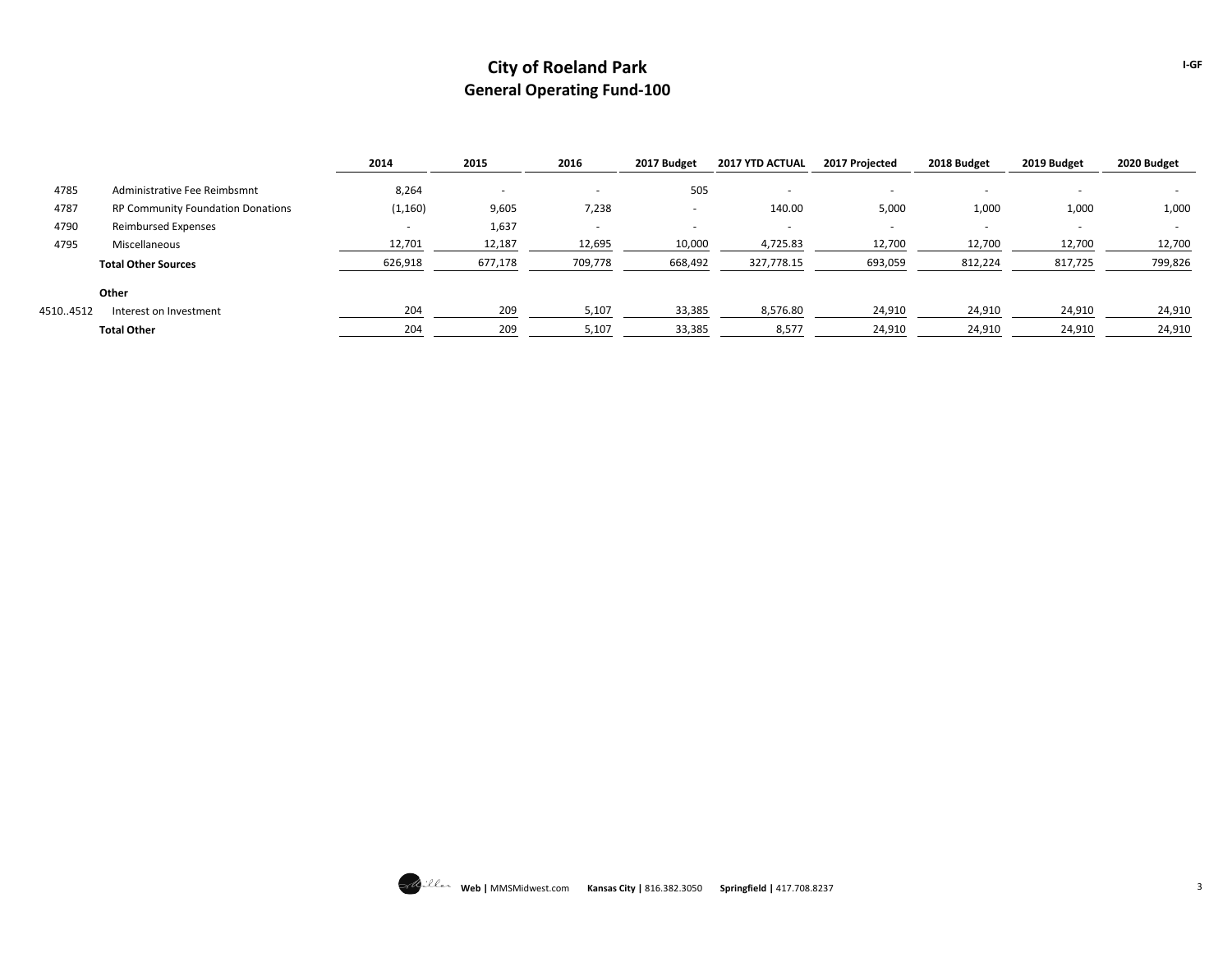|                     |                                                           | 2014      | 2015                     | 2016                     | 2017 Budget              | 2017 YTD ACTUAL          | 2017 Projected           | 2018 Budget | 2019 Budget | 2020 Budget              |
|---------------------|-----------------------------------------------------------|-----------|--------------------------|--------------------------|--------------------------|--------------------------|--------------------------|-------------|-------------|--------------------------|
|                     | Transfer-In                                               |           |                          |                          |                          |                          |                          |             |             |                          |
| 4850                | Transfer from 27D Fund                                    | 210,465   |                          | 125,000                  |                          |                          |                          |             |             |                          |
| 4855                | Transfer from TIF Funds                                   | $\sim$    |                          | $\sim$                   |                          |                          |                          | 126,500     |             | 191,000                  |
|                     | <b>Total Transfer-In</b>                                  | 210,465   | $\sim$                   | 125,000                  | $\overline{\phantom{a}}$ |                          |                          | 126,500     |             | 191,000                  |
|                     |                                                           |           |                          |                          |                          |                          |                          |             |             |                          |
|                     | <b>Total Resources</b>                                    | 6,351,378 | 6,832,611                | 7,429,547                | 8,121,867                | 1,948,533                | 7,852,260                | 8,460,971   | 8,445,383   | 8,697,563                |
|                     | <b>Total Revenue (Total Resources less Cash</b>           | 5,036,429 | 4,909,840                | 5,141,830                | 5,425,214                | 1,948,533                | 5,155,607                | 5,854,293   | 5,789,520   | 6,020,302                |
|                     | Carryforward)                                             |           |                          |                          |                          |                          |                          |             |             |                          |
| <b>Expenditures</b> |                                                           |           |                          |                          |                          |                          |                          |             |             |                          |
| A                   | <b>General Overhead</b><br><b>Salaries &amp; Benefits</b> |           |                          |                          |                          |                          |                          |             |             |                          |
| 51015102            | Salaries - Regular                                        | (2, 132)  |                          |                          |                          |                          |                          |             |             |                          |
| Α                   | <b>Salaries &amp; Benefits Total</b>                      | (2, 132)  |                          |                          |                          |                          |                          |             |             |                          |
|                     |                                                           |           |                          |                          |                          |                          |                          |             |             |                          |
| В                   | <b>Contracted Services</b>                                |           |                          |                          |                          |                          |                          |             |             |                          |
| 5201                | Electric                                                  | 24,737    | 25,153                   | 25,158                   | 22,191                   | 4,768.58                 | 25,913                   | 26,691      | 27,491      | 28,316                   |
| 5202                | Telephone & Internet                                      | 6,342     | 16,086                   | 10,632                   | 7,086                    | 1,673.41                 | 2,200                    | 1,000       | 1,000       | 1,000                    |
| 5203                | Printing & Advertising                                    | 1,034     | 1,751                    | 869                      | 1,800                    | 295.00                   | 1,800                    | 1,800       | 1,800       | 1,800                    |
| 5204                | <b>Legal Printing</b>                                     | 2,296     | 2,980                    | 2,810                    | 3,200                    | 130.40                   | 3,000                    | 3,000       | 3,000       | 3,000                    |
| 5205                | Postage & Mailing Permits                                 | 9,939     | 7,213                    | 9,532                    | 8,000                    | 899.68                   | 6,000                    | 6,000       | 6,000       | 6,000                    |
| 5206                | Travel Expense & Training                                 | 65        | 1,668                    | $\overline{\phantom{a}}$ | $\sim$                   | $\overline{\phantom{a}}$ | $\sim$                   | $\sim$      | $\sim$      | $\overline{\phantom{a}}$ |
| 5208                | Newsletter                                                | 5,633     | 4,865                    | 1,237                    | 7,000                    | 1,236.58                 | 14,200                   | 13,200      | 13,200      | 13,200                   |
| 5209                | <b>Professional Services</b>                              | (194)     | 3,437                    | 17,804                   | 20,000                   | 7,509.94                 | 22,600                   | 22,600      | 72,600      | 22,600                   |
| 5210                | Maintenace And Repair Building                            | 9,573     | 11,011                   | 15,832                   | 6,000                    | 4,057.33                 | 10,000                   | 10,000      | 10,000      | 10,000                   |
| 5211                | Maintenace & Repair Equipment                             | 3,390     | 290                      | 106                      | 3,000                    |                          | $\sim$                   |             | $\sim$      | $\sim$                   |
| 5212                | <b>Utility Asst</b>                                       | 15,000    | 7,884                    | 15,000                   | 15,000                   | 1,341.46                 | 15,000                   | 15,000      | 15,000      | 15,000                   |
| 5213                | <b>Audit Fees</b>                                         | 33,800    | 35,250                   | 38,850                   | 38,020                   |                          | 36,654                   | 39,300      | 37,384      | 40,384                   |
| 5214                | <b>Other Contracted Services</b>                          | 77,130    | 94,167                   | 66,393                   | 55,887                   | 10,198.08                | 66,000                   | 72,000      | 56,300      | 56,300                   |
| 5215                | City Attorney                                             | 56,485    | 73,095                   | 93,346                   | 75,000                   | 18,871.05                | 93,000                   | 93,000      | 93,000      | 93,000                   |
| 5216                | Special Prosecutor Fees                                   | 12,103    | 5,539                    |                          | 2,500                    |                          | $\overline{\phantom{a}}$ | $\sim$      | $\sim$      | $\sim$                   |
| 5218                | IT & Communication                                        |           |                          | 23,096                   | 19,030                   | 1,179.00                 | 25,000                   | 29,000      | 32,000      | 32,000                   |
| 5219                | <b>Meeting Expense</b>                                    |           | $\overline{\phantom{a}}$ | 282                      | $\overline{\phantom{a}}$ | 538.73                   | 2,000                    | 2,000       | 2,000       | 2,000                    |
| 5220                | Street Light Repair & Maintenance                         | 617       | 64,128                   | 38,166                   | 66,200                   | 4,839.86                 | 40,000                   | 40,000      | 40,000      | 40,000                   |
| 5222                | <b>Traffic Signal Expense</b>                             | 337,742   | 161,521                  | 184,576                  | 166,000                  | 30,596.16                | 170,000                  | 175,100     | 180,353     | 185,764                  |
| 5230                | Art Commissioner                                          | 1,200     | 1,200                    | 1,200                    | 1,200                    | 300.00                   | 1,200                    | 1,200       | 1,200       | 1,200                    |
| 5232                | <b>United Community Services</b>                          | 3,530     | 3,530                    | 3,930                    | 3,930                    | 3,930.00                 | 3,930                    | 4,009       | 4,089       | 4,171                    |
| 5233                | JoCo Home Repair - Minor                                  | $\sim$    | $\overline{\phantom{a}}$ | $\sim$                   | 4,500                    | ×.                       | 4,500                    | 4,500       | 4,500       | 4,500                    |

**I-GF**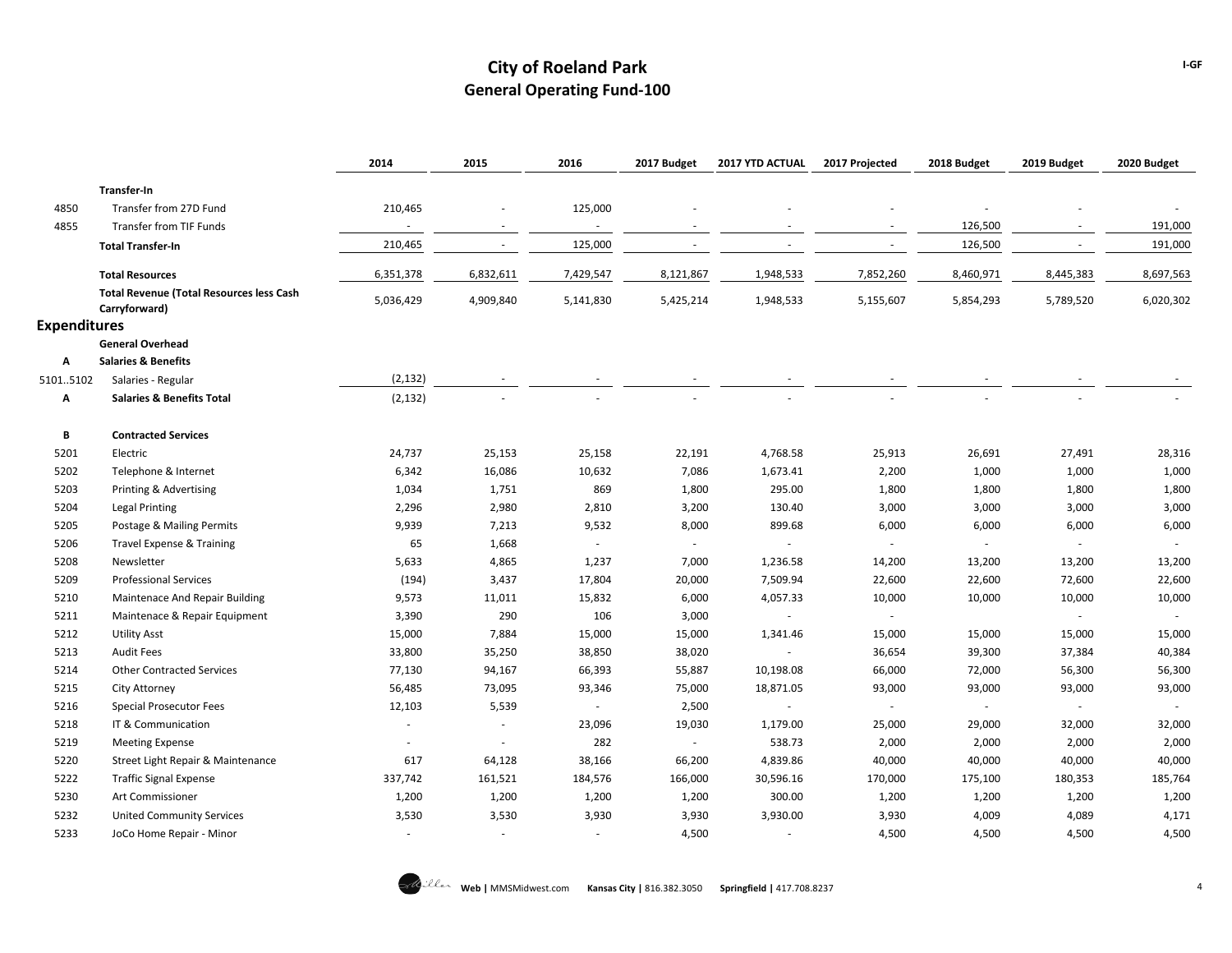|      |                                       | 2014    | 2015                     | 2016                     | 2017 Budget | 2017 YTD ACTUAL          | 2017 Projected | 2018 Budget | 2019 Budget              | 2020 Budget |
|------|---------------------------------------|---------|--------------------------|--------------------------|-------------|--------------------------|----------------|-------------|--------------------------|-------------|
| 5234 | JoCo Home Repair - Major              | 5,000   | 10,500                   | 12,000                   | 8,000       |                          | 8,000          | 8,000       | 8,000                    | 8,000       |
| 5237 | <b>Community Events</b>               | 75      | 27,698                   | 481                      | 4,000       |                          | 2,000          | 4,000       | 4,000                    | 4,000       |
| 5239 | STF / BMP Grant Expense               | 659     | $\overline{\phantom{a}}$ | $\overline{\phantom{a}}$ |             |                          |                |             |                          |             |
| 5248 | <b>Strategic Planning</b>             | 277     | 9,900                    | 17,925                   | 1,500       |                          | 1,500          | 3,000       | 3,000                    | 3,000       |
| 5249 | <b>Branding Implementation</b>        |         |                          |                          |             |                          |                | 24,000      |                          |             |
| 5250 | Insurance & Surety Bonds              | 32,663  | 33,689                   | 37,162                   | 41,402      | 150.00                   | 42,402         | 47,066      | 52,244                   | 57,990      |
| 5252 | Elections - City                      | 9,633   | 5,603                    | $\sim$                   | 18,000      |                          | 18,000         | 18,000      | 15,000                   | 5,500       |
| 5253 | <b>Public Relations</b>               | 699     | 1,292                    | 1,072                    | 3,500       |                          | 3,500          | 3,500       | 3,500                    | 3,500       |
| 5254 | Miscellaneous Charges                 | 5,529   | 11,846                   | 4,940                    | 8,000       | (0.05)                   | 8,000          | 8,000       | 8,000                    | 8,000       |
| 5256 | Committee Funds                       | $\sim$  | $\overline{\phantom{a}}$ | 2,901                    | 4,000       | 932.26                   | 4,000          | 4,000       | 4,000                    | 4,000       |
| 5257 | <b>Property Tax Payments</b>          | (5,750) | 11,467                   | 7,621                    | 7,800       |                          | 7,800          | 8,002       | 8,160                    | 8,323       |
| 5258 | RPPOA Common Area Expenses            | 33,847  | 33,847                   | 33,847                   | 33,847      | 33,847                   | 33,847         | 33,847      | 33,847                   | 33,847      |
| 5265 | Computer System R&M                   | 5,349   | 6,584                    | 260                      | 5,000       |                          | 5,000          | 5,000       | 5,000                    | 5,000       |
| 5266 | Computer Software                     | 223     | $\overline{\phantom{a}}$ | 17,879                   | 19,480      | 8,550.00                 | 22,500         | 27,800      | 27,800                   | 27,800      |
| 5283 | RP Community Foundation Grant Expense | (500)   | $\overline{\phantom{a}}$ | 7,554                    | $\sim$      | 40.00                    | 1,000          | 1,000       | 1,000                    | 1,000       |
| 5285 | Pool Operations                       | 163,158 | 161,258                  | 159,477                  | 205,000     |                          | 210,000        | 208,000     | 283,750                  | 416,000     |
| 5287 | Water                                 |         |                          | 1,382                    | 1,200       | 35.62                    | 1,465          | 1,500       | 1,500                    | 1,500       |
| 5288 | <b>Waste Water</b>                    |         |                          | 1,537                    | 1,000       |                          | 1,629          | 1,700       | 1,700                    | 1,700       |
| 5289 | Natural Gas                           |         |                          | 1,639                    | 1,700       | 1,276.58                 | 2,626          | 3,000       | 3,000                    | 3,000       |
| 5292 | Fireworks                             | 2,000   | 2,000                    | 2,000                    | 2,500       | $\sim$                   | 2,000          | 2,500       | 2,500                    | 2,500       |
| В    | <b>Contracted Services Total</b>      | 853,281 | 836,454                  | 858,494                  | 891,473     | 137,196.67               | 918,266        | 971,314     | 1,066,918                | 1,154,895   |
| c    | <b>Commodities</b>                    |         |                          |                          |             |                          |                |             |                          |             |
| 5301 | <b>Office Supplies</b>                | 5,516   | 12,123                   | 8,120                    | 13,700      | 1,805.59                 | 9,000          | 15,500      | 11,000                   | 11,000      |
| 5304 | Janitorial Supplies                   | 2,428   | 1,683                    | 1,431                    | 3,121       | 429.75                   | 3,000          | 3,000       | 3,000                    | 3,000       |
| 5305 | Dues, Subscriptions, & Books          | 8,090   | 19,182                   | 14,159                   | 13,100      | 13,328.14                | 16,500         | 17,700      | 17,700                   | 17,700      |
| 5306 | Materials                             | $\sim$  | $\overline{\phantom{a}}$ | 48                       | $\sim$      | 1,991.40                 |                | $\sim$      | $\overline{\phantom{a}}$ |             |
| 5311 | Pool Equipment                        | 51,376  | 25,253                   | 18,772                   | 27,563      | $\overline{\phantom{a}}$ |                | 20,000      | $\sim$                   |             |
| C    | <b>Commodities Total</b>              | 67,409  | 58,241                   | 42,529                   | 57,484      | 17,554.88                | 28,500         | 56,200      | 31,700                   | 31,700      |
| E.   | <b>Debt Service</b>                   |         |                          |                          |             |                          |                |             |                          |             |
| 5600 | Lease/purchase-pool                   | 180,000 | 184,500                  | 189,000                  | 198,000     |                          | 198,000        | 148,500     |                          |             |
| 5605 | Lease/purchase Pool Interest          | 30,465  | 25,065                   | 19,530                   | 13,860      |                          | 13,860         | 5,940       |                          |             |
| 5614 | Bond Principal 2014-1                 | $\sim$  | 102,001                  |                          |             |                          |                |             |                          |             |
| 5615 | Bond Interest 2014-1                  |         | 14,869                   |                          |             |                          |                |             |                          |             |
| E    | <b>Debt Service Total</b>             | 210,465 | 326,435                  | 208,530                  | 211,860     |                          | 211,860        | 154,440     |                          |             |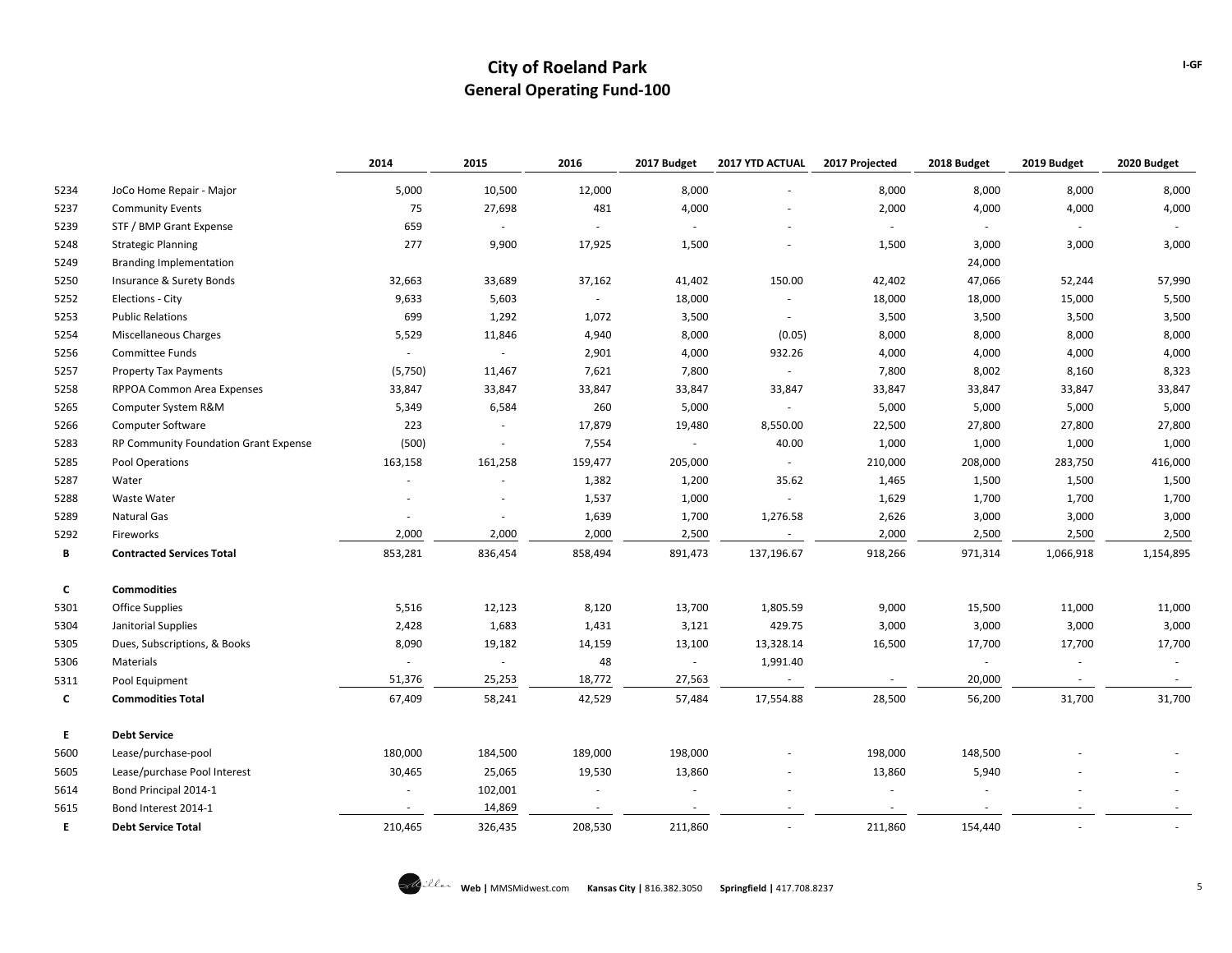|          |                                             | 2014      | 2015      | 2016      | 2017 Budget | 2017 YTD ACTUAL          | 2017 Projected | 2018 Budget              | 2019 Budget | 2020 Budget |
|----------|---------------------------------------------|-----------|-----------|-----------|-------------|--------------------------|----------------|--------------------------|-------------|-------------|
| N        | <b>Non-Appropriation Expenditures</b>       |           |           |           |             |                          |                |                          |             |             |
| 5751     | TIF Fund Expenditure                        | 750       |           | $\sim$    | 358,000     | $\sim$                   |                | 363,497                  | 348,567     | 326,041     |
| N        | <b>Non-Appropriations Expenditures</b>      | 750       |           |           | 358,000     |                          |                | 363,497                  | 348,567     | 326,041     |
| т        | <b>Transfers</b>                            |           |           |           |             |                          |                |                          |             |             |
| 58015809 | Transfer of Funds                           | 129,000   |           |           |             |                          |                |                          |             |             |
| 5818     | Transfer To Bond & Intfund                  |           |           | 117,228   | 116,970     | $\overline{\phantom{a}}$ | $\blacksquare$ | $\overline{\phantom{a}}$ |             | $\sim$      |
|          | Transfer to TIF 2                           |           |           |           |             |                          | 27,000         | 85,000                   | 79,000      |             |
|          | Transfer to TIF 3                           |           |           |           |             |                          | 126,500        |                          |             |             |
|          | Transfer to Special Infrastructure Fund 300 |           |           |           |             |                          | 225,000        | 125,000                  | 50,000      | 25,000      |
| 5825     | Transfer to Equip Reserve Fund              |           | 93,000    | 69,471    | 61,960      | $\sim$                   | 142,960        | 82,951                   | 49,888      | 331,907     |
| т        | <b>Transfers Total</b>                      | 129,000   | 93,000    | 186,699   | 178,930     |                          | 521,460        | 292,951                  | 178,888     | 356,907     |
|          | <b>Total General Overhead</b>               | 1,258,774 | 1,314,130 | 1,296,252 | 1,697,747   | 154,751.55               | 1,680,086      | 1,838,402                | 1,626,073   | 1,869,543   |
|          | Police                                      |           |           |           |             |                          |                |                          |             |             |
| A        | <b>Salaries &amp; Benefits</b>              |           |           |           |             |                          |                |                          |             |             |
| 5101     | Salaries - Regular                          | 745,652   | 793,984   | 809,092   | 830,000     | 185,667.59               | 830,000        | 868,355                  | 903,089     | 939,213     |
| 5102     | Salaries-Overtime                           | 45,732    | 36,635    | 33,254    | 49,058      | 10,448.26                | 49,058         | 52,760                   | 54,342      | 55,973      |
| 5104     | Salaries - Part-time                        | 9,323     | 6,103     | 10,551    | 19,200      | 3,941.28                 | 19,200         | 23,318                   | 24,018      | 24,738      |
| А        | <b>Salaries &amp; Benefits Total</b>        | 800,706   | 836,722   | 852,897   | 898,258     | 200,057.13               | 898,258        | 944,433                  | 981,449     | 1,019,923   |

**I-GF**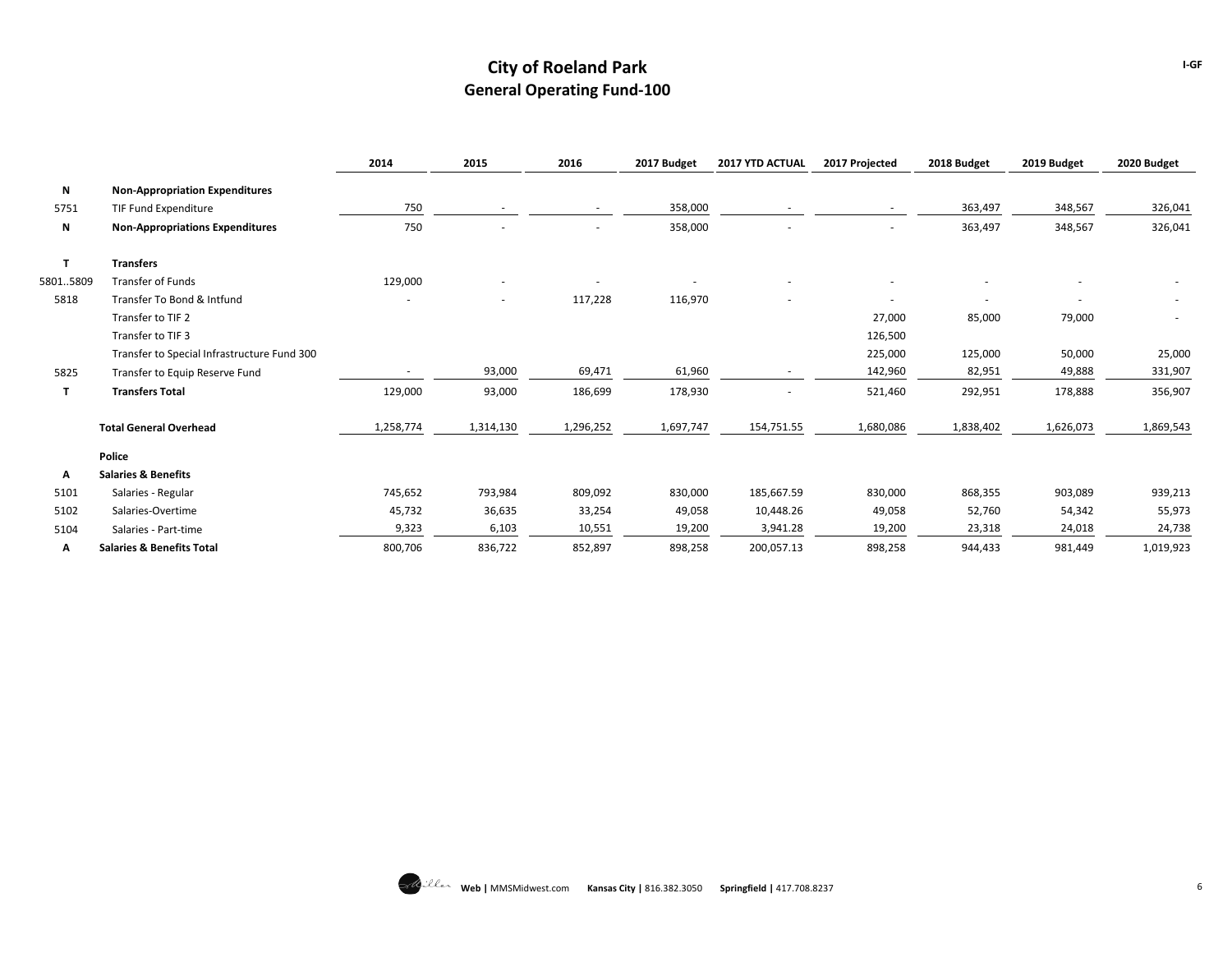|      |                                  | 2014    | 2015                     | 2016      | 2017 Budget | 2017 YTD ACTUAL | 2017 Projected | 2018 Budget | 2019 Budget | 2020 Budget |
|------|----------------------------------|---------|--------------------------|-----------|-------------|-----------------|----------------|-------------|-------------|-------------|
| В    | <b>Contracted Services</b>       |         |                          |           |             |                 |                |             |             |             |
| 5202 | Telephone                        | 6,072   | 7,718                    | 6,067     | 8,000       | 1,340.86        | 8,000          | 8,000       | 8,000       | 8,000       |
| 5203 | Printing & Advertising           | 53      | $\overline{\phantom{a}}$ |           | 1,500       | $\omega$        | 1,500          | 1,500       | 1,500       | 1,500       |
| 5205 | Postage & Mailing Permits        | 220     | 24                       | 53        | 1,000       | 39.95           | 1,000          | 800         | 800         | 800         |
| 5206 | Travel Expense & Training        | 3,071   | 4,305                    | 3,134     | 8,000       | 685.00          | 7,000          | 7,000       | 7,000       | 7,000       |
| 5207 | Medical Expense & Drug Testing   | 827     | 306                      | 587       | 1,000       | 431.00          | 1,000          | 1,000       | 1,000       | 1,000       |
| 5210 | Maintenace And Repair Building   |         | 12                       |           | 100         |                 | 100            | 200         | 200         | 200         |
| 5211 | Maintenace & Repair Equipment    | 5,595   | 4,272                    | 2,074     | 8,000       | 1,649.86        | 8,000          | 8,000       | 8,000       | 8,000       |
| 5214 | <b>Other Contracted Services</b> | 10,559  | 6,688                    | 12,498    | 20,000      | 3,759.87        | 16,000         | 17,500      | 17,500      | 17,500      |
| 5219 | <b>Meeting Expense</b>           | $\sim$  | $\omega$                 | $\sim$    |             |                 |                | 100         | 100         | 100         |
| 5224 | Laundry Service                  | 2,734   | 2,978                    | 2,373     | 3,000       | 215.50          | 3,000          | 3,100       | 3,100       | 3,100       |
| 5236 | <b>Community Policing</b>        | 970     | (389)                    | 337       | 500         | 15.14           | 500            | 500         | 500         | 500         |
| 5238 | <b>Animal Control</b>            | 53,028  | 53,254                   | 55,883    | 57,680      | 55,776.59       | 55,777         | 56,892      | 58,030      | 59,191      |
| 5240 | <b>Equipment Rental</b>          | 216     | $\overline{\phantom{a}}$ |           |             |                 |                | $\sim$      |             |             |
| 5250 | Insurance & Surety Bonds         |         | 75                       | 25        |             | 25.00           | 50             | 75          | $\sim$      |             |
| 5254 | Miscellaneous Charges            | 306     | 92                       | 186       | 1,000       |                 | 1,000          | 1,000       | 1,000       | 1,000       |
| 5260 | Vehicle Maintenance              | 12,182  | 7,704                    | 8,794     | 15,000      | 1,191.02        | 15,000         | 15,000      | 15,000      | 15,000      |
| 5266 | <b>Computer Software</b>         | 341     | $\sim$                   | $\sim$    | $\sim$      | $\sim$          | $\sim$         | $\sim$      | $\sim$      | $\sim$      |
| В    | <b>Contracted Services Total</b> | 96,175  | 87,039                   | 92,009    | 124,780     | 65,129.79       | 117,927        | 120,667     | 121,730     | 122,891     |
| C    | <b>Commodities</b>               |         |                          |           |             |                 |                |             |             |             |
| 5301 | <b>Office Supplies</b>           | 1,981   | 0                        | 113       |             |                 |                | $\sim$      |             |             |
| 5302 | Motor Fuels & Lubricants         | 32,289  | 22,043                   | 17,974    | 35,000      | 3,192.56        | 20,000         | 21,000      | 22,050      | 23,153      |
| 5305 | Dues, Subscriptions, & Books     | 1,125   | 1,026                    | 1,069     | 1,010       | 630.00          | 1,010          | 1,200       | 1,200       | 1,200       |
| 5306 | Materials                        | $\sim$  | 53                       | $\sim$    | 2,000       | 300.89          | 2,000          | 2,000       | 2,000       | 2,000       |
| 5307 | <b>Other Commodities</b>         | 744     | 2,342                    | 1,030     | 4,000       | 1,983.64        | 4,000          | 4,000       | 4,000       | 4,000       |
| 5308 | Uniforms & Duty Gear             | 3,070   | 3,965                    | 10,955    | 5,000       | 980.53          | 5,000          | 10,000      | 10,000      | 10,000      |
| 5309 | Amunition                        | 640     | 2,020                    |           | 2,700       | 1,806.02        | 2,700          | 2,500       | 2,500       | 2,500       |
| 5310 | <b>Training Supplies</b>         | 56      | $\sim$                   | 203       | 500         | $\sim$          | 500            | 500         | 500         | 500         |
| c    | <b>Commodities Total</b>         | 39,905  | 31,450                   | 31,344    | 50,210      | 8,893.64        | 35,210         | 41,200      | 42,250      | 43,353      |
| T    | <b>Transfers</b>                 |         |                          |           |             |                 |                |             |             |             |
| 5825 | Transfer to Equip Reserve Fund   | 30,000  | 75,300                   | 87,380    | 1,000       |                 | 3,500          | 24,000      | 22,320      | 24,242      |
| T    | <b>Transfers Total</b>           | 30,000  | 75,300                   | 87,380    | 1,000       |                 | 3,500          | 24,000      | 22,320      | 24,242      |
|      | <b>Total Police</b>              | 966,786 | 1,030,510                | 1,063,630 | 1,074,248   | 274,080.56      | 1,054,895      | 1,130,300   | 1,167,749   | 1,210,408   |

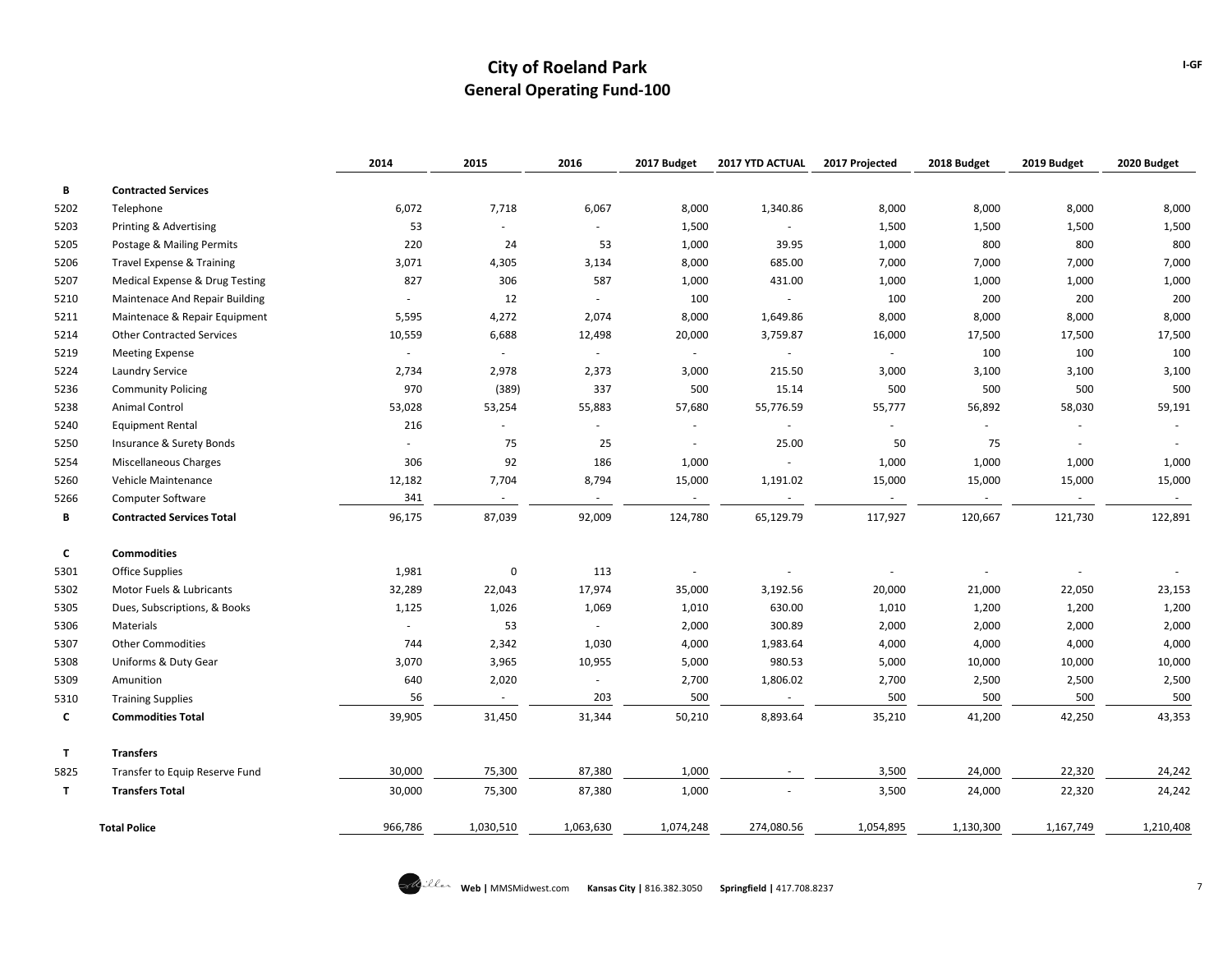|      |                                      | 2014                     | 2015    | 2016    | 2017 Budget | 2017 YTD ACTUAL          | 2017 Projected | 2018 Budget                 | 2019 Budget | 2020 Budget |
|------|--------------------------------------|--------------------------|---------|---------|-------------|--------------------------|----------------|-----------------------------|-------------|-------------|
|      | Court                                |                          |         |         |             |                          |                | 0.052                       |             |             |
| А    | <b>Salaries &amp; Benefits</b>       |                          |         |         |             |                          |                |                             |             |             |
| 5101 | Salaries - Regular                   | 39,618                   | 40,894  | 40,227  | 43,170      | 9,792.00                 | 43,170         | 44,977                      | 46,776      | 48,647      |
| 5102 | Salaries-Overtime                    | 684                      | 866     | 762     | 1,000       | 214.20                   | 1,000          | 1,000                       | 1,000       | 1,000       |
| 5108 | Salaries - Judge                     | 12,240                   | 12,240  | 14,762  | 14,200      | 2,987.99                 | 14,200         | 14,200                      | 14,768      | 15,359      |
| 5109 | Salaries - Prosecutor                | 10,200                   | 10,200  | 12,266  | 11,730      | 2,397.00                 | 11,730         | 11,730                      | 12,199      | 12,687      |
| Α    | <b>Salaries &amp; Benefits Total</b> | 62,742                   | 64,200  | 68,016  | 70,100      | 15,391.19                | 70,100         | 71,907                      | 74,743      | 77,693      |
| В    | <b>Contracted Services</b>           |                          |         |         |             |                          |                |                             |             |             |
| 5202 | Telephone                            | 180                      | 180     | 135     | 180         |                          | 180            | 180                         | 180         | 180         |
| 5203 | Printing & Advertising               | 51                       | 180     | 180     | 400         |                          | 400            | 400                         | 400         | 400         |
| 5206 | <b>Travel Expense &amp; Training</b> | $\overline{\phantom{a}}$ | $\sim$  | $\sim$  | 200         |                          | 200            | 200                         | 200         | 200         |
| 5209 | <b>Professional Services</b>         | 5,359                    | 4,405   | 3,896   | 7,000       | 1,326.00                 | 7,000          | 7,000                       | 7,000       | 7,000       |
| 5211 | Maintenace & Repair Equipment        | $\sim$                   | $\sim$  | $\sim$  | 200         | (390.62)                 | 200            | 200                         | 200         | 200         |
| 5214 | <b>Other Contracted Services</b>     | 152                      | $\sim$  | 20      | $\sim$      |                          |                | $\mathcal{L}_{\mathcal{A}}$ | $\sim$      |             |
| 5219 | <b>Meeting Expense</b>               | ÷.                       | $\sim$  | $\sim$  | $\sim$      |                          | $\sim$         | 100                         | 100         | 100         |
| 5227 | <b>Prisoner Care</b>                 | 3,290                    | 4,270   | 5,005   | 8,000       | $\overline{\phantom{a}}$ | 6,000          | 6,000                       | 6,000       | 6,000       |
| 5228 | Fees Due State of Kansas             | 27,220                   | 17,601  | 25,839  | 42,000      | 4,070.50                 | 27,000         | 27,000                      | 27,000      | 27,000      |
| 5250 | Insurance and Surety Bonds           |                          |         |         |             | 25.00                    | 25             | 25                          | 25          | 25          |
| 5254 | <b>Miscellaneous Charges</b>         | 71                       | 180     | 16      | 200         |                          | 200            | 200                         | 200         | 200         |
| 5266 | Computer Software                    | 9,779                    | 950     |         | 4,400       |                          | 5,400          | 5,400                       | 5,400       | 5,400       |
| 5269 | Alcohol / Drug State Fees            | $\sim$                   | $\sim$  | 150     | $\sim$      |                          | $\sim$         | $\sim$                      | $\sim$      | $\sim$      |
| В    | <b>Contracted Services Total</b>     | 46,101                   | 27,765  | 35,242  | 62,580      | 5,030.88                 | 46,605         | 46,705                      | 46,705      | 46,705      |
| c    | <b>Commodities</b>                   |                          |         |         |             |                          |                |                             |             |             |
| 5301 | Office Supplies                      | 894                      | $\sim$  | $\sim$  |             | ×.                       |                | ×.                          |             |             |
| 5305 | Dues, Subscriptions, & Books         | 611                      | 280     | 255     | 250         | 50.00                    | 250            | 250                         | 250         | 250         |
| 5308 | Clothing & Uniforms                  | $\overline{\phantom{a}}$ |         | 200     | 200         |                          | 200            | 250                         | 250         | 250         |
| c    | <b>Commodities Total</b>             | 1,505                    | 280     | 455     | 450         | 50.00                    | 450            | 500                         | 500         | 500         |
| Ε.   | <b>Capital Outlay</b>                |                          |         |         |             |                          |                |                             |             |             |
| 5410 | <b>Technology Upgrades</b>           |                          | 18,711  |         |             |                          |                |                             |             |             |
| E.   | <b>Capital Outlay Total</b>          | ٠                        | 18,711  |         |             |                          |                |                             |             |             |
|      | <b>Total Court</b>                   | 110,348                  | 110,957 | 103,712 | 133,130     | 20,472.07                | 117,155        | 119,112                     | 121,948     | 124,898     |

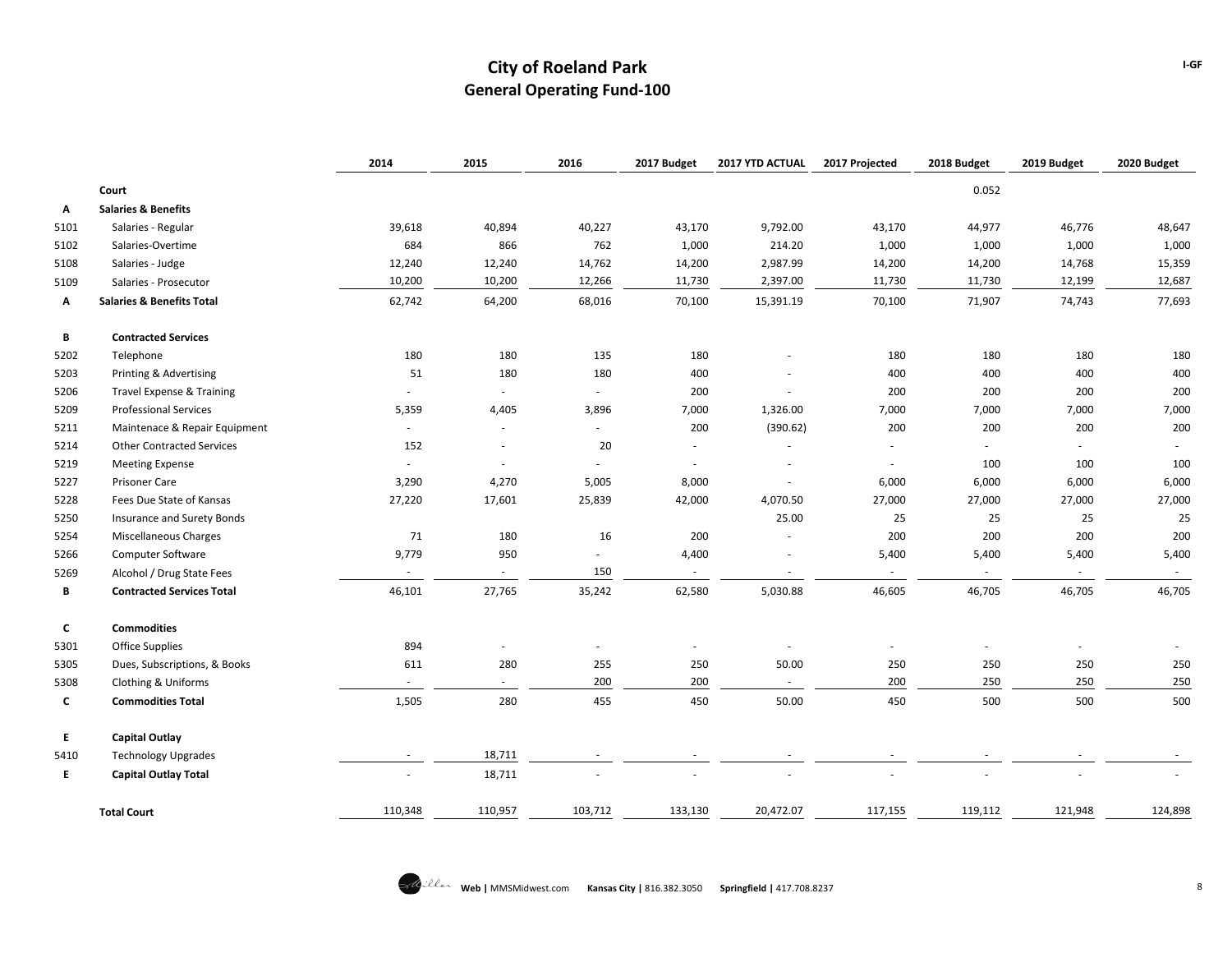|      |                                      | 2014    | 2015                     | 2016    | 2017 Budget | 2017 YTD ACTUAL | 2017 Projected | 2018 Budget | 2019 Budget | 2020 Budget |
|------|--------------------------------------|---------|--------------------------|---------|-------------|-----------------|----------------|-------------|-------------|-------------|
|      | <b>Neighborhood Services</b>         |         |                          |         |             |                 |                |             |             |             |
| Α    | <b>Salaries &amp; Benefits</b>       |         |                          |         |             |                 |                |             |             |             |
| 5101 | Salaries - Regular                   | 99,979  | 104,860                  | 99,844  | 108,611     | 24,950.40       | 108,611        | 114,597     | 119,181     | 123,948     |
| 5102 | Salaries-Overtime                    | $\sim$  | 370                      | 933     | 500         | $\sim$          |                | 1,000       | 1,000       | 1,000       |
| Α    | <b>Salaries &amp; Benefits Total</b> | 99,979  | 105,230                  | 100,776 | 109,111     | 24,950.40       | 108,611        | 115,597     | 120,181     | 124,948     |
| В    | <b>Contracted Services</b>           |         |                          |         |             |                 |                |             |             |             |
| 5202 | Telephone                            | 360     | 360                      | 315     | 960         | 280.92          | 1,320          | 1,320       | 1,320       | 1,320       |
| 5203 | Printing & Advertising               | 135     | $\sim$                   | 125     | 1,000       | $\sim$          | 1,000          | 1,000       | 1,000       | 1,000       |
| 5206 | Travel Expense & Training            | 1,780   | 3,428                    | 1,867   | 3,060       | 27.22           | 3,060          | 3,060       | 3,060       | 3,060       |
| 5214 | <b>Other Contracted Services</b>     | ×.      | 1,260                    | 9,925   | 5,500       | $\sim$          | 5,500          | 5,500       | 5,500       | 5,500       |
| 5219 | <b>Meeting Expense</b>               |         | $\overline{\phantom{a}}$ |         | $\sim$      | 50.68           | 200            | 200         | 200         | 200         |
| 5260 | Vehicle Maintenance                  | 252     | 479                      | 326     | 1,000       | $\sim$          | 1,300          | 1,100       | 1,100       | 1,100       |
| В    | <b>Contracted Services Total</b>     | 2,527   | 5,527                    | 12,558  | 11,520      | 358.82          | 12,380         | 12,180      | 12,180      | 12,180      |
| C    | <b>Commodities</b>                   |         |                          |         |             |                 |                |             |             |             |
| 5301 | <b>Office Supplies</b>               | 8       | $\sim$                   | $\sim$  |             |                 |                | $\sim$      | $\sim$      |             |
| 5302 | Motor Fuels & Lubricants             | 1,616   | 815                      | 1,480   | 2,000       | 76.47           | 2,000          | 2,000       | 2,000       | 2,000       |
| 5305 | Dues, Subscriptions, & Books         | 728     | 190                      | 712     | 500         |                 | 500            | 500         | 500         | 500         |
| 5308 | Clothing & Uniforms                  |         | $\sim$                   | $\sim$  |             | 172.22          | 300.00         | 300.00      | $\sim$      | 300.00      |
| C    | <b>Commodities Total</b>             | 2,353   | 1,005                    | 2,191   | 2,500       | 248.69          | 2,800          | 2,800       | 2,500       | 2,800       |
| E    | <b>Capital Outlay</b>                |         |                          |         |             |                 |                |             |             |             |
| 5403 | Office Equipment                     |         |                          |         | 1,000.00    | 1,427.99        | 1,500          |             | 2,200       | 1,000       |
| E.   | <b>Capital Outlay Total</b>          |         |                          |         | 1,000.00    | 1,427.99        | 1,500          |             | 2,200       | 1,000       |
| T.   | <b>Transfers</b>                     |         |                          |         |             |                 |                |             |             |             |
| 5825 | Transfer to Equip Reserve Fund       |         |                          |         |             |                 |                |             |             |             |
| T    | <b>Transfers Total</b>               |         |                          |         |             |                 |                |             |             |             |
|      | <b>Total Neighborhood Services</b>   | 104,860 | 111,762                  | 115,526 | 124,131     | 26,986          | 125,291        | 130,577     | 137,061     | 140,928     |

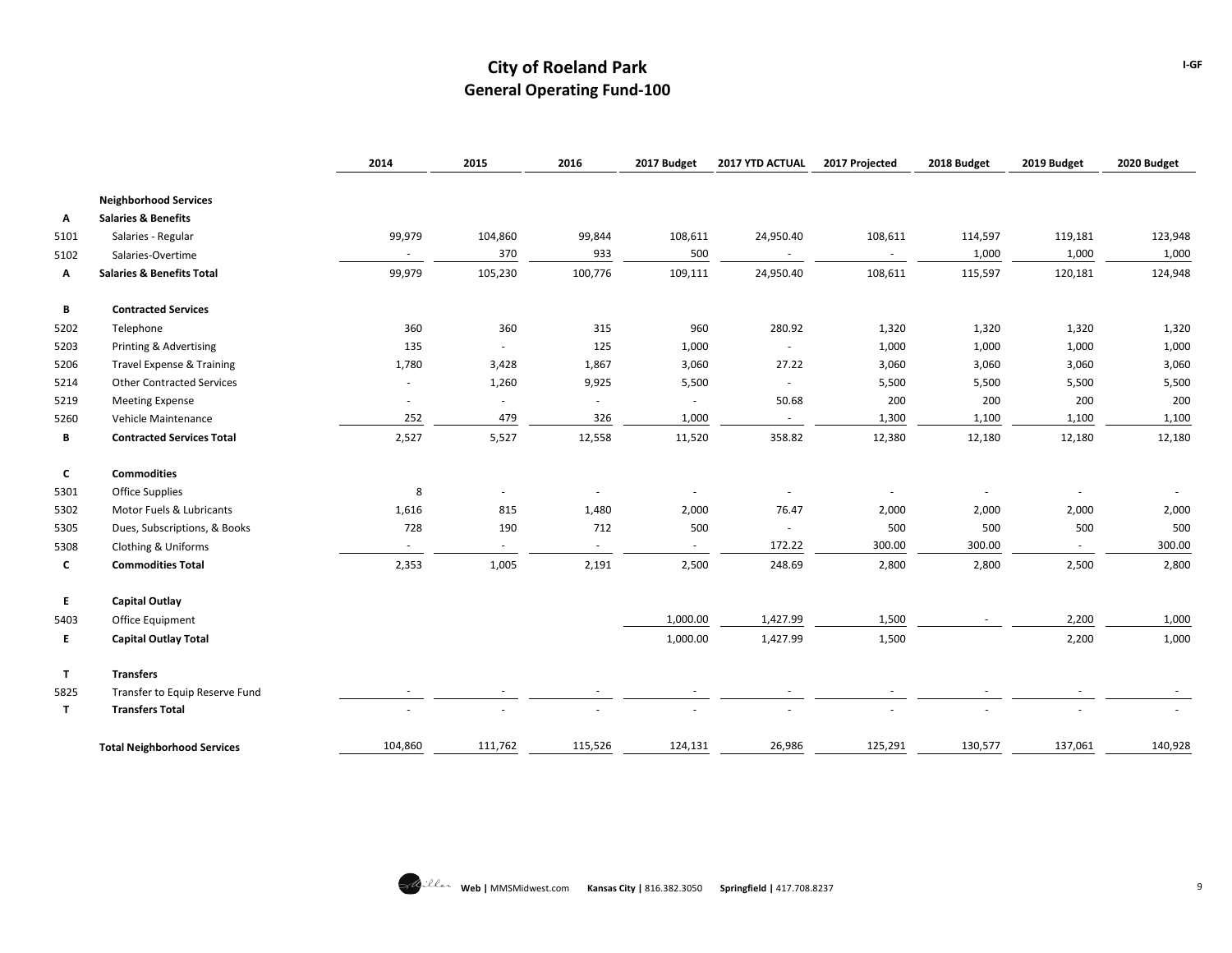|      |                                      | 2014                     | 2015          | 2016    | 2017 Budget | <b>2017 YTD ACTUAL</b> | 2017 Projected           | 2018 Budget              | 2019 Budget                 | 2020 Budget |
|------|--------------------------------------|--------------------------|---------------|---------|-------------|------------------------|--------------------------|--------------------------|-----------------------------|-------------|
|      | Administration                       |                          |               |         |             |                        |                          |                          |                             |             |
| Α    | <b>Salaries &amp; Benefits</b>       |                          |               |         |             |                        |                          |                          |                             |             |
| 5101 | Salaries - Regular                   | 220,863                  | 251,035       | 232,421 | 230,411     | 54,642.15              | 230,411                  | 250,000                  | 260,000                     | 270,400     |
| 5102 | Salaries-Overtime                    | 963                      | 68            | $\sim$  | $\sim$      | $\sim$                 | $\sim$                   | $\sim$                   | $\sim$                      |             |
| 5104 | Salaries - Part-time                 | 1,938                    | (280)         | 25,230  | 33,850      | 7,709.61               | 33,850                   | 35,600                   | 36,668                      | 37,768      |
| 5105 | Employer Funded 401a                 | $\overline{\phantom{a}}$ | 1,201         | $\sim$  | $\sim$      |                        | $\overline{\phantom{a}}$ |                          |                             |             |
| 5107 | Salaries - Intern                    | $\sim$                   | 2,636         | 5,004   | 5,805       | 2,247.00               | 5,805                    | 8,065                    | 8,065                       | 8,065       |
| Α    | <b>Salaries &amp; Benefits Total</b> | 223,764                  | 254,659       | 262,655 | 270,066     | 64,598.76              | 270,066                  | 293,665                  | 304,733                     | 316,233     |
| В    | <b>Contracted Services</b>           |                          |               |         |             |                        |                          |                          |                             |             |
| 5202 | Telephone                            | 1,410                    | 1,400         | 1,920   | 1,410       | 480.00                 | 1,920                    | 1,920                    | 1,920                       | 1,920       |
| 5203 | Printing & Advertising               | 49                       | $\sim$        | $\sim$  |             |                        |                          | $\overline{\phantom{a}}$ | $\sim$                      | $\sim$      |
| 5205 | Postage & Mailing Permits            | ×.                       | $\sim$        | 293     | $\sim$      | $\sim$                 | $\overline{\phantom{a}}$ | $\overline{\phantom{a}}$ | $\sim$                      | $\sim$      |
| 5206 | <b>Travel Expense &amp; Training</b> | 8,372                    | 3,620         | 4,905   | 8,500       | 1,194.43               | 6,850                    | 7,000                    | 7,000                       | 7,000       |
| 5207 | Medical Expense & Drug Testing       | 64                       | $\sim$        | 128     | 50          |                        |                          | $\sim$                   | $\sim$                      | $\sim$      |
| 5214 | <b>Other Contracted Services</b>     | 4,213                    | 10,469        | 2,972   | 10,500      | 627.87                 | 3,000                    | 3,000                    | 3,000                       | 3,000       |
| 5219 | <b>Meeting Expense</b>               | $\omega$                 | $\sim$        | $\sim$  | $\sim$      | $\sim$                 | $\sim$                   | $\sim$                   | $\sim$                      | $\sim$      |
| 5226 | Car Allowance                        | 5,400                    | 3,600         | 5,400   | 5,400       | 1,350.00               | 5,400                    | 5,400                    | 5,400                       | 5,400       |
| 5250 | <b>Insurance &amp; Surety Bonds</b>  | 50                       | $\sim$        | $\sim$  | 75          | 25.00                  | 75                       | 75                       | 75                          | 75          |
| 5254 | <b>Miscellaneous Charges</b>         | 258                      | $\mathbf{r}$  | 462     |             |                        | 500                      | 500                      | 500                         | 500         |
| 5260 | Vehicle Maintenance                  | $\omega$                 | 197           | $\sim$  |             |                        | $\sim$                   | ÷.                       | $\sim$                      | $\sim$      |
| 5265 | Computer System R&M                  |                          |               |         |             |                        |                          |                          |                             |             |
| 5266 | <b>Computer Software</b>             | 310                      | $\sim$        | $\sim$  | 3,000       |                        |                          |                          |                             | $\sim$      |
| В    | <b>Contracted Services Total</b>     | 20,126                   | 19,286        | 16,080  | 28,935      | 3,677.30               | 17,745                   | 17,895                   | 17,895                      | 17,895      |
| C    | <b>Commodities</b>                   |                          |               |         |             |                        |                          |                          |                             |             |
| 5301 | <b>Office Supplies</b>               | 1,511                    | (0)           |         | ٠           |                        | $\overline{\phantom{a}}$ |                          |                             | $\sim$      |
| 5302 | Motor Fuels & Lubricants             | 270                      | $\mathcal{L}$ | $\sim$  | 454         |                        | 500                      | $\overline{\phantom{a}}$ | $\sim$                      | $\sim$      |
| 5305 | Dues, Subscriptions, & Books         | 1,199                    | 1,462         | 1,463   | 1,350       | 1,317.40               | 2,080                    | 2,080                    | 2,080                       | 2,080       |
| 5308 | Clothing & Uniforms                  | 955                      | $\sim$        | $\sim$  | 250         | $\sim$                 | 250                      | 300                      | $\mathcal{L}_{\mathcal{A}}$ | $\sim$      |
| C    | <b>Commodities Total</b>             | 3,935                    | 1,462         | 1,463   | 2,054       | 1,317.40               | 2,830                    | 2,380                    | 2,080                       | 2,080       |
| E.   | <b>Capital Outlay</b>                |                          |               |         |             |                        |                          |                          |                             |             |
| 5403 | Office Equipment                     |                          | 767           |         | 1,500       |                        | 1,500                    | 1,000                    | 1,000                       | 1,000       |
| E.   | <b>Capital Outlay Total</b>          |                          | 767           |         | 1,500       |                        | 1,500                    | 1,000                    | 1,000                       | 1,000       |
|      | <b>Total Administration</b>          | 247,825                  | 276,173       | 280,198 | 302,555     | 69,593.46              | 292,141                  | 314,940                  | 325,708                     | 337,208     |

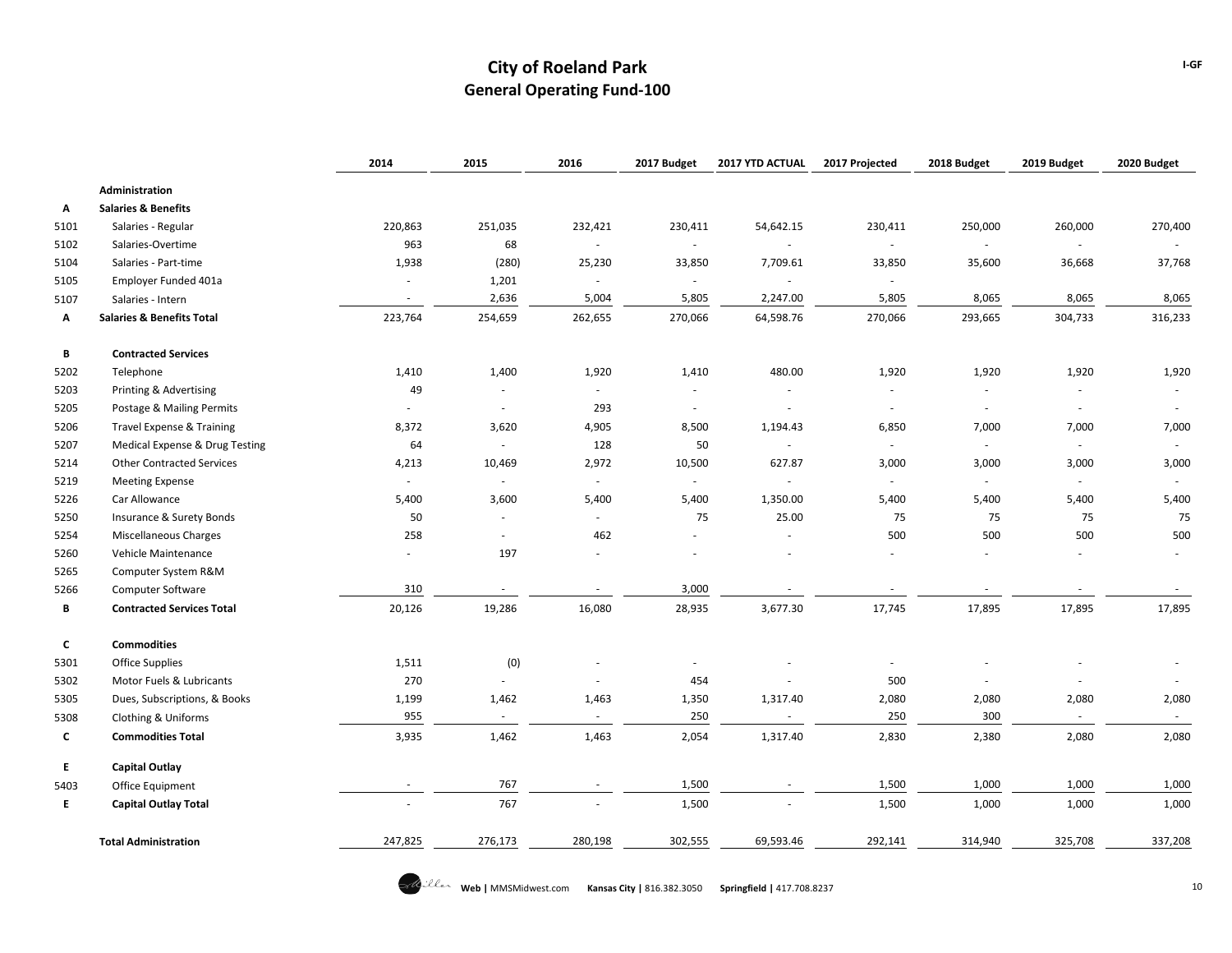|      |                                      | 2014                     | 2015                        | 2016    | 2017 Budget | 2017 YTD ACTUAL          | 2017 Projected           | 2018 Budget | 2019 Budget    | 2020 Budget |
|------|--------------------------------------|--------------------------|-----------------------------|---------|-------------|--------------------------|--------------------------|-------------|----------------|-------------|
|      | <b>Public Works</b>                  |                          |                             |         |             |                          |                          |             |                |             |
| А    | <b>Salaries &amp; Benefits</b>       |                          |                             |         |             |                          |                          |             |                |             |
| 5101 | Salaries - Regular                   | 242,058                  | 251,306                     | 251,253 | 273,856     | 82,886.56                | 273,856                  | 257,445     | 267,743        | 278,453     |
| 5102 | Salaries-Overtime                    | 8,530                    | 7,845                       | 8,447   | 8,500       | 1,393.38                 | 8,500                    | 9,011       | 9,281          | 9,559       |
| 5104 | Salaries - Part-time                 | $\overline{\phantom{a}}$ | 11,802                      | $\sim$  |             |                          | $\sim$                   | $\sim$      | $\sim$         | $\sim$      |
| Α    | <b>Salaries &amp; Benefits Total</b> | 250,587                  | 270,953                     | 259,700 | 282,356     | 84,279.94                | 282,356                  | 266,456     | 277,024        | 288,012     |
| В    | <b>Contracted Services</b>           |                          |                             |         |             |                          |                          |             |                |             |
| 5201 | Electric                             | 22,094                   | 40,307                      | 27,067  | 21,420      | 4,525.14                 | 21,420                   | 21,420      | 21,420         | 21,420      |
| 5202 | Telephone                            | 1,651                    | 1,420                       | 1,435   | 2,500       | 465.03                   | 2,000                    | 2,000       | 2,000          | 2,000       |
| 5203 | Printing & Advertising               | 25                       | $\mathcal{L}_{\mathcal{A}}$ |         |             |                          |                          | 300         | 300            | 300         |
| 5206 | <b>Travel Expense &amp; Training</b> | 2,873                    | 6,953                       | 6,495   | 6,100       | 2,230.55                 | 6,100                    | 11,100      | 7,000          | 7,000       |
| 5207 | Medical Expense & Drug Testing       | 798                      | 1,195                       | 780     | 800         |                          | 800                      | 800         | 800            | 800         |
| 5210 | Maintenace And Repair Building       | 3,850                    | 1,722                       | 5,323   | 10,000      | 596.15                   | 5,000                    | 3,500       | 3,500          | 3,500       |
| 5211 | Maintenace & Repair Equipment        | 16,911                   | 19,027                      | 20,087  | 25,000      | 4,258.90                 | 20,000                   | 22,000      | 22,000         | 22,000      |
| 5214 | <b>Other Contracted Services</b>     | 5,393                    | 3,588                       | 32,056  | 31,150      | 843.05                   | 31,150                   | 33,000      | 33,000         | 34,000      |
| 5219 | <b>Meeting Expense</b>               | $\sim$                   | $\sim$                      |         |             |                          | $\sim$                   | $\sim$      | $\sim$         |             |
| 5221 | Maintenance Streets-contract         | 158,643                  | (94, 961)                   |         | 210,000     |                          | 210,000                  | 210,000     | 210,000        | 210,000     |
| 5250 | Insurance & Surety Bonds             | $\sim$                   | $\sim$                      | 25      |             |                          | $\overline{\phantom{a}}$ | ×.          | $\blacksquare$ |             |
| 5254 | <b>Miscellaneous Charges</b>         | ×.                       | 128                         | 66      |             |                          |                          | $\sim$      | $\sim$         |             |
| 5259 | <b>Traffic Control Signs</b>         | 2,100                    | 2,047                       | 4,308   | 7,500       | 2,790.00                 | 7,500                    | 4,500       | 4,500          | 4,500       |
| 5260 | Vehicle Maintenance                  | 12,945                   | 9,051                       | 4,497   | 15,759      | 498.78                   | 10,000                   | 12,000      | 12,000         | 12,000      |
| 5262 | <b>Grounds Maintenance</b>           | 16,504                   | 15,705                      | 18,633  | 23,000      | 3,328.51                 | 23,000                   | 23,000      | 24,000         | 24,000      |
| 5263 | <b>Tree Maintenance</b>              | 12,450                   | 30,566                      | 12,977  | 15,000      | 2,700.00                 | 15,000                   | 46,000      | 25,000         | 25,000      |
| 5266 | <b>Computer Software</b>             |                          | 1,350                       | 1,959   | 3,300       | $\overline{\phantom{a}}$ | 3,300                    | 3,300       | 3,300          | 3,300       |
| 5287 | Water                                |                          | $\sim$                      | 6,934   | 6,060       | (1, 112.91)              | 6,060                    | 6,500       | 6,500          | 6,500       |
| 5288 | Waste Water                          |                          |                             | 2,989   | 3,000       | 270.98                   | 3,000                    | 3,200       | 3,200          | 3,200       |
| 5289 | Natural Gas                          |                          | ÷.                          | 2,793   | 3,100       | 2,943.10                 | 5,632                    | 3,100       | 3,100          | 3,100       |
| В    | <b>Contracted Services Total</b>     | 256,235                  | 38,099                      | 148,424 | 383,689     | 24,337.28                | 369,962                  | 405,720     | 381,620        | 382,620     |
| c    | <b>Commodities</b>                   |                          |                             |         |             |                          |                          |             |                |             |
| 5301 | <b>Office Supplies</b>               | 2,857                    | $\sim$                      | 65      |             |                          |                          |             |                |             |
| 5302 | Motor Fuels & Lubricants             | 24,454                   | 13,782                      | 6,961   | 27,469      | 2,946.99                 | 10,000                   | 10,500      | 11,025         | 11,576      |
| 5304 | Janitorial Supplies                  | 942                      | 465                         | 450     | 2,101       | 30.35                    | 1,000                    | 1,000       | 1,000          | 1,000       |
| 5305 | Dues, Subscriptions, & Books         | 135                      | 427                         | 1,168   | 450         | 151.60                   | 450                      | 750         | 750            | 750         |
| 5306 | Materials                            | 83                       | 4,024                       | 5,567   | 4,000       | 1,732.54                 | 4,000                    | 4,000       | 4,000          | 4,000       |
| 5308 | Clothing & Uniforms                  | 3,214                    | 5,999                       | 3,912   | 4,000       | 1,054.74                 | 4,000                    | 4,000       | 4,000          | 4,000       |
| 5318 | Tools                                | 1,665                    | 3,813                       | 1,172   | 4,000       | 425.51                   | 2,500                    | 2,500       | 2,500          | 2,500       |
| c    | <b>Commodities Total</b>             | 33,348                   | 28,509                      | 19,294  | 42,020      | 6,341.73                 | 21,950                   | 22,750      | 23,275         | 23,826      |

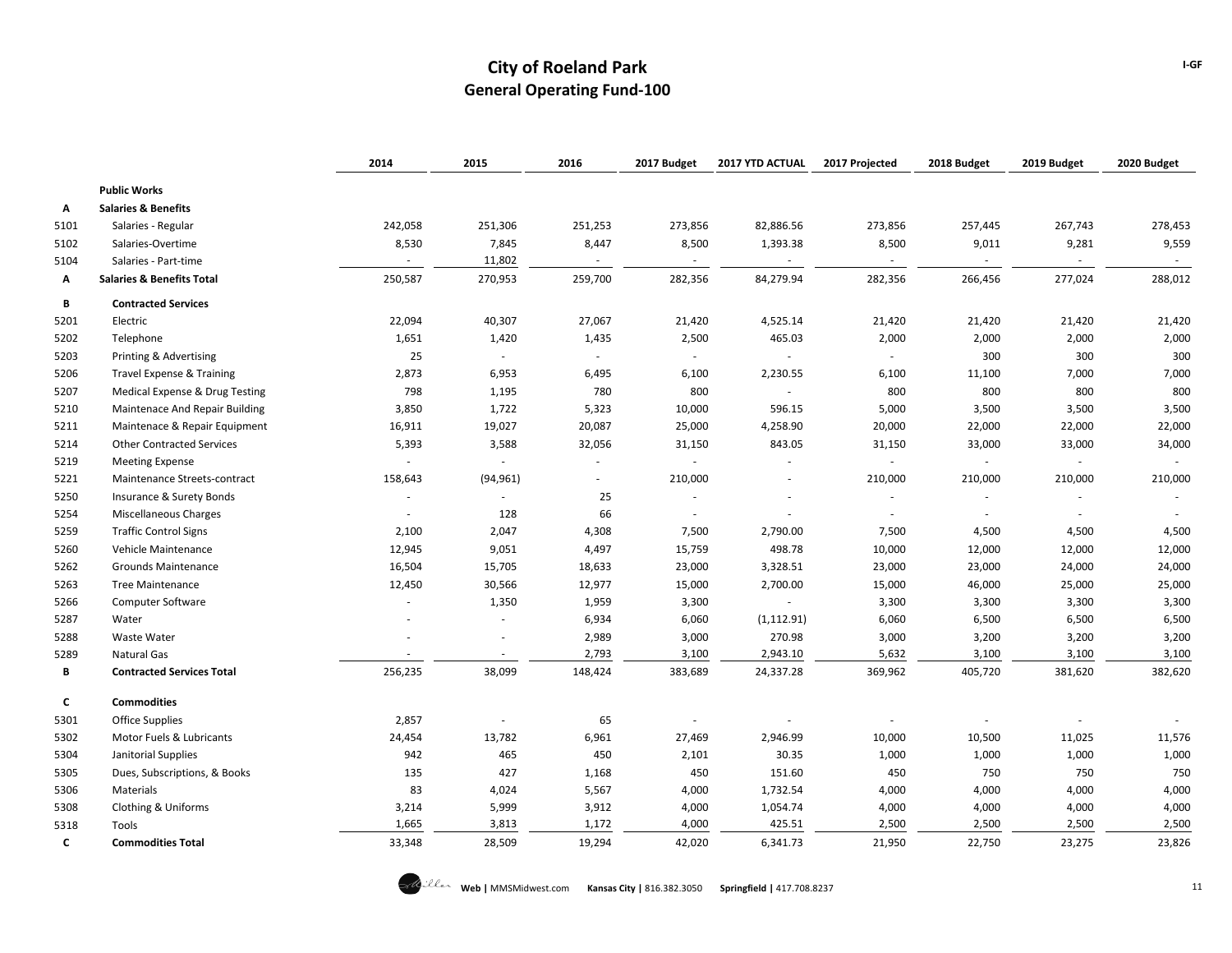|      |                                      | 2014    | 2015                     | 2016    | 2017 Budget | 2017 YTD ACTUAL          | 2017 Projected | 2018 Budget | 2019 Budget | 2020 Budget |
|------|--------------------------------------|---------|--------------------------|---------|-------------|--------------------------|----------------|-------------|-------------|-------------|
| E.   | <b>Capital Outlay</b>                |         |                          |         |             |                          |                |             |             |             |
| 5403 | <b>Office Equipment</b>              |         | 67                       | 430     | 1,500       | 134.89                   | 1,500          | 6,500       | 1,500       | 1,500       |
| 5425 | Other Capital Outlay                 | 11,051  | 237                      | 1,466   | 3,000       |                          | 3,000          | 3,000       | 3,000       | 3,000       |
| 5455 | Roeland Park Trail Project           | 12,650  | 12,866                   | $\sim$  | $\sim$      | $\overline{\phantom{a}}$ | $\sim$         | $\sim$      | $\sim$      | $\sim$      |
| E.   | <b>Capital Outlay Total</b>          | 23,701  | 13,170                   | 1,896   | 4,500       | 134.89                   | 4,500          | 9,500       | 4,500       | 4,500       |
|      |                                      |         |                          |         |             |                          |                |             |             |             |
| T    | <b>Transfers</b>                     |         |                          |         |             |                          |                |             |             |             |
| 5825 | Transfer to Equip Reserve Fund       | 55,000  | 67,415                   | 112,500 | 12,500      |                          | 12,500         | 123,500     | 216,000     | 43,000      |
| T    | <b>Transfers Total</b>               | 55,000  | 67,415                   | 112,500 | 12,500      |                          | 12,500         | 123,500     | 216,000     | 43,000      |
|      | <b>Total Public Works</b>            | 618,872 | 418,146                  | 541,814 | 725,065     | 115,093.84               | 691,268        | 827,926     | 902,419     | 741,958     |
|      | <b>Employee Benefits</b>             |         |                          |         |             |                          |                |             |             |             |
| А    | <b>Salaries &amp; Benefits</b>       |         |                          |         |             |                          |                |             |             |             |
| 5122 | Fica City Contribution               | 124,234 | 131,121                  | 127,351 | 139,050     | 30,662.86                | 131,172        | 137,000     | 142,480     | 148,179     |
| 5123 | <b>KPERS City Contribution</b>       | 66,220  | 79,533                   | 72,614  | 73,500      | 15,933.04                | 73,500         | 77,000      | 80,080      | 83,283      |
| 5124 | Ks Unemployment Insurance            | 3,635   | 9,674                    | 1,155   | 3,000       |                          | 1,600          | 1,800       | 1,872       | 1,947       |
| 5125 | <b>Worker's Compensation</b>         | 33,667  | 39,155                   | 36,527  | 50,000      | 46,910.00                | 46,910         | 45,000      | 46,800      | 46,800      |
| 5126 | Health Insurance                     | 276,323 | 288,336                  | 277,245 | 335,060     | 43,870.64                | 300,000        | 320,000     | 342,400     | 366,368     |
| 5127 | <b>Health Savings Account</b>        | 22,200  | 22,556                   | 26,178  | 21,800      | 8,212.50                 | 45,000         | 45,000      | 45,000      | 45,000      |
| 5128 | 401A City Contribution               |         | $\overline{\phantom{a}}$ | 4,800   |             | 1,107.66                 | 5,400          | 5,500       | 5,720       | 5,949       |
| 5130 | City Paid Life/ST Disability         | (371)   | 8,738                    | 9,217   | 9,900       | 2,512.29                 | 9,900          | 9,900       | 9,900       | 9,900       |
| 5131 | <b>KP&amp;F City Contribution</b>    | 145,651 | 184,671                  | 163,189 | 150,000     | 35,656.76                | 154,000        | 165,500     | 172,120     | 179,005     |
| 5132 | 403A City Contribution               |         |                          |         |             |                          |                |             |             |             |
| 5133 | Wellness Incentive                   |         | 635                      | 750     |             | (375.00)                 | 2,000          | 2,000       | 2,000       | 2,000       |
| Α    | <b>Salaries &amp; Benefits Total</b> | 671,558 | 764,420                  | 719,027 | 782,310     | 184,490.75               | 769,482        | 808,700     | 848,372     | 888,431     |
|      | <b>Total Employee Benefits</b>       | 671,558 | 764,420                  | 719,027 | 782,310     | 184,490.75               | 769,482        | 808,700     | 848,372     | 888,431     |
|      | <b>City Council</b>                  |         |                          |         |             |                          |                |             |             |             |
| А    | <b>Salaries &amp; Benefits</b>       |         |                          |         |             |                          |                |             |             |             |
| 5103 | Salaries - Elected Officials         | 46,240  | 47,551                   | 46,920  | 46,920      | 11,790.00                | 46,920         | 46,920      | 46,920      | 46,920      |
| А    | <b>Salaries &amp; Benefits Total</b> | 46,240  | 47,551                   | 46,920  | 46,920      | 11,790.00                | 46,920         | 46,920      | 46,920      | 46,920      |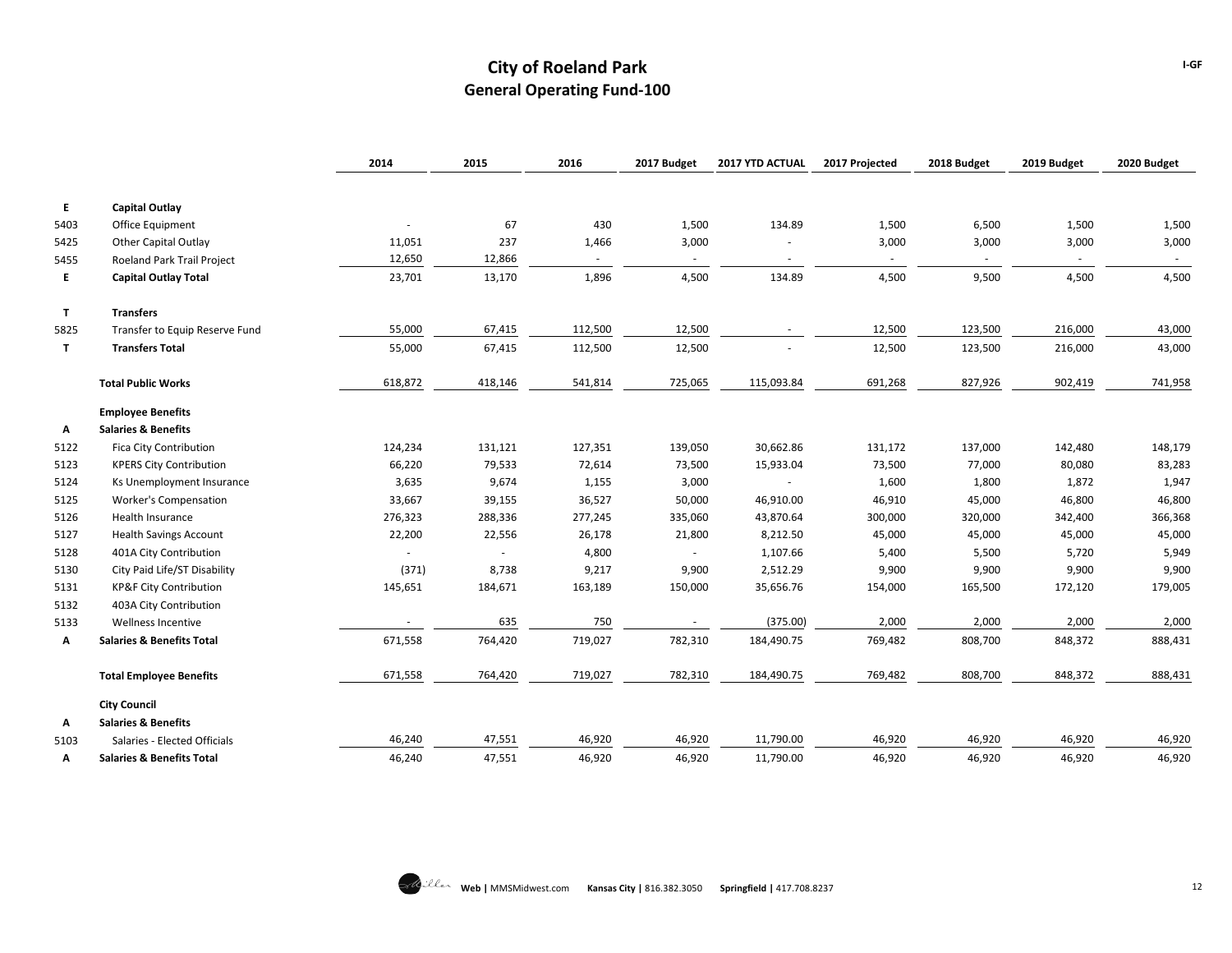|      |                                                                                        | 2014      | 2015      | 2016      | 2017 Budget | 2017 YTD ACTUAL | 2017 Projected | 2018 Budget | 2019 Budget | 2020 Budget |
|------|----------------------------------------------------------------------------------------|-----------|-----------|-----------|-------------|-----------------|----------------|-------------|-------------|-------------|
| В    | <b>Contracted Services</b>                                                             |           |           |           |             |                 |                |             |             |             |
| 5203 | Printing & Advertising                                                                 | 28        | $\sim$    | $\sim$    | ÷.          |                 |                |             |             |             |
| 5206 | <b>Travel Expense &amp; Training</b>                                                   | 2,154     | 3,058     | 3,620     | 7,700       | 940.00          | 7,700          | 7,700       | 7,700       | 7,700       |
| 5251 | Mayor Expenses                                                                         | 1,000     | 621       | 498       | 1,000       | $\sim$          | 1,000          | 1,000       | 1,000       | 1,000       |
| B    | <b>Contracted Services Total</b>                                                       | 3,182     | 3,679     | 4,117     | 8,700       | 940.00          | 8,700          | 8,700       | 8,700       | 8,700       |
| C    | <b>Commodities</b>                                                                     |           |           |           |             |                 |                |             |             |             |
| 5305 | Dues, Subscriptions, & Books                                                           | 393       | 390       | 390       | 400         |                 | 400            | 400         | 400         | 400         |
| C    | <b>Commodities Total</b>                                                               | 393       | 390       | 390       | 400         |                 | 400            | 400         | 400         | 400         |
|      | <b>Total City Council</b>                                                              | 49,814    | 51,620    | 51,427    | 56,020      | 12,730.00       | 56,020         | 56,020      | 56,020      | 56,020      |
|      | <b>Solid Waste</b>                                                                     |           |           |           |             |                 |                |             |             |             |
| Α    | <b>Salaries &amp; Benefits</b>                                                         |           |           |           |             |                 |                |             |             |             |
| 5101 | Salaries - Regular                                                                     |           | 11,161    | 25,091    | 10,270      |                 | 10,270         | 41,000      | 42,640      | 44,346      |
| Α    | <b>Salaries &amp; Benefits Total</b>                                                   |           | 11,161    | 25,091    | 10,270      |                 | 10,270         | 41,000      | 42,640      | 44,346      |
| В    | <b>Contracted Services</b>                                                             |           |           |           |             |                 |                |             |             |             |
| 5211 | Maintenace & Repair Equipment                                                          | $\sim$    | 3,599     | 1,573     | 4,000       |                 | 4,000          | 6,000       | 8,000       | 8,000       |
| 5235 | Leaf Program Disposal Fees                                                             | 8,619     | 4,529     | 20,849    | 13,658      |                 | 13,658         | 10,000      | 10,000      | 10,000      |
| 5240 | <b>Equipment Rental</b>                                                                |           | 150       |           |             |                 |                | 500         | 500         | 500         |
| 5272 | Solid Waste Contract                                                                   | 408,164   | 414,104   | 414,502   | 426,217     | 103,480.56      | 426,217        | 518,632     | 518,632     | 518,632     |
| В    | <b>Contracted Services Total</b>                                                       | 416,784   | 422,382   | 436,924   | 443,875     | 103,480.56      | 443,875        | 535,132     | 537,132     | 537,132     |
| C    | <b>Commodities</b>                                                                     |           |           |           |             |                 |                |             |             |             |
| 5302 | Motor Fuels & Lubricants                                                               |           | 1,482     | 3,325     | 5,100       |                 | 5,100          | 3,000       | 3,000       | 3,000       |
| 5825 | Transfer to Equip Reserve Fund                                                         |           | 32,152    |           |             |                 |                |             |             |             |
| C    | <b>Commodities Total</b>                                                               |           | 33,634    | 3,325     | 5,100       |                 | 5,100          | 3,000       | 3,000       | 3,000       |
|      | <b>Total Solid Waste</b>                                                               | 416,784   | 467,177   | 465,340   | 459,245     | 103,481         | 459,245        | 579,132     | 582,772     | 584,478     |
|      | <b>Total Expenditures</b>                                                              | 4,445,621 | 4,544,894 | 4,636,927 | 5,354,451   | 961,679         | 5,245,582      | 5,805,109   | 5,768,121   | 5,953,872   |
|      | <b>Ending Fund Balance</b>                                                             | 1,905,757 | 2,287,717 | 2,792,620 | 2,767,416   | 986,855         | 2,606,678      | 2,655,863   | 2,677,261   | 2,743,691   |
|      | Change In Ending Fund Balance                                                          |           | 381,960   | 504,902   | (25, 204)   |                 | (185, 942)     | 49,185      | 21,398      | 66,430      |
|      | 25% of Annual Operating Expenses (Reserve Benchmark)                                   |           |           |           |             |                 | 1,175,155      | 1,247,665   | 1,248,662   | 1,299,295   |
|      | Reserve For Loss of Wal Mart                                                           |           |           |           |             |                 | 1,410,000      | 1,410,000   | 1,410,000   | 1,410,000   |
|      | Ending Fund Balance In Excess of Wal Mart Reserve and 25% of Operating Expense Reserve |           |           |           |             |                 | 21,523         | (1,802)     | 18,599      | 34,396      |
|      | <b>Operating Expenses</b>                                                              |           |           |           |             |                 | 4,700,622      | 4,990,661   | 4,994,646   | 5,197,182   |
|      | Unrestricted Ending Fund Balance as a % of Annual Operating Expenses                   |           |           |           |             |                 | 25%            | 25%         | 25%         | 26%         |

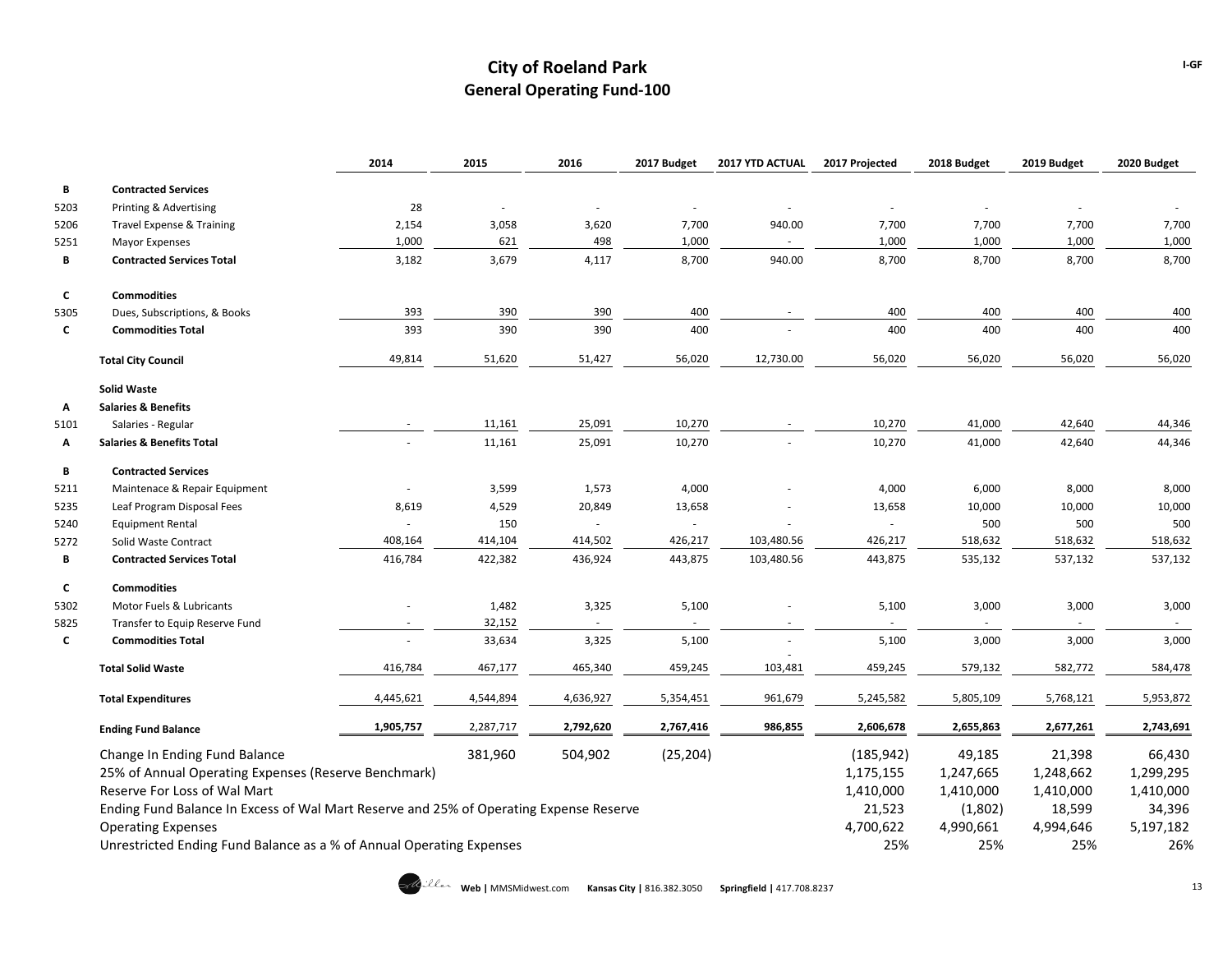## **City of Roeland Park Statement of Activities - General Fund - 109 Restricted for Special Law Enforcement Fund**

|                     |                                  | 2014         | 2015                | 2016        | 2017 Budget | 2017 YTD ACTUAL | 2017 Projected    | 2018 Budget   | 2019 Budget |               | 2020 Budget |
|---------------------|----------------------------------|--------------|---------------------|-------------|-------------|-----------------|-------------------|---------------|-------------|---------------|-------------|
| <b>Revenues</b>     |                                  |              |                     |             |             |                 |                   |               |             |               |             |
| 4010                | <b>Cash Carryforward</b>         | \$<br>$\sim$ | \$<br>$9,899.97$ \$ | 7,845.80 \$ | 7,545.80 \$ | $\sim$          | \$<br>7,913.00 \$ | $4,913.00$ \$ |             | $2,913.00$ \$ | 3,913.00    |
| 4432                | Spec. Law Enforcement Revenues   | 16,846.44    |                     |             |             |                 |                   | 1,000.00      |             | 1,000.00      | 1,000.00    |
|                     | <b>Total Revenues</b>            | 16,846.44    | 9,899.97            | 7,845.80    | 7,545.80    |                 | 7,913.00          | 5,913.00      |             | 3,913.00      | 4,913.00    |
|                     |                                  |              |                     |             |             |                 |                   |               |             |               |             |
| <b>Expenditures</b> |                                  |              |                     |             |             |                 |                   |               |             |               |             |
| C                   | <b>Commodities</b>               |              |                     |             |             |                 |                   |               |             |               |             |
| 5317                | Special Law Enforcement Expenses | 6,946.47     | 2,054.17            | 300.00      |             |                 | 3,000.00          | 3,000.00      |             |               |             |
|                     | <b>Total Expenditures</b>        | 6,946.47     | 2,054.17            | 300.00      |             |                 | 3,000.00          | 3,000.00      |             |               |             |
|                     | <b>Ending Fund Balance</b>       | 9,899.97     | 7,845.80            | 7,545.80    | 7,545.80 \$ |                 | 4,913.00 \$       | 2,913.00      |             | $3,913.00$ \$ | 4,913.00    |

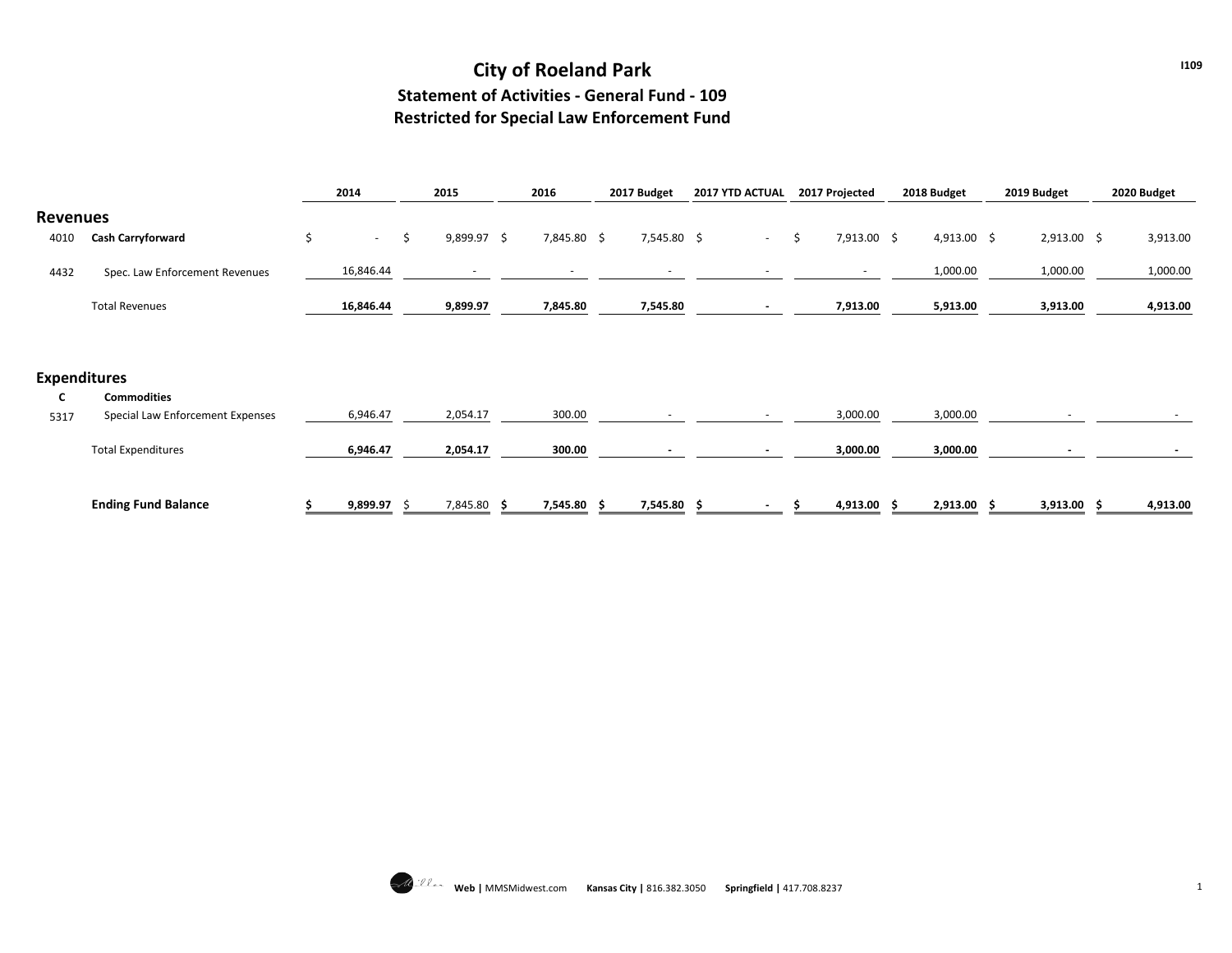## **City of Roeland Park Bond & Interest Fund - 200**

|          |                                   | 2014                | 2015          | 2016          | 2017 Budget   | 2017 YTD ACTUAL          | 2017 Projected      | 2018 Budget   | 2019 Budget | 2020 Budget |
|----------|-----------------------------------|---------------------|---------------|---------------|---------------|--------------------------|---------------------|---------------|-------------|-------------|
|          |                                   |                     |               |               |               |                          |                     |               |             |             |
|          |                                   | \$<br>459,907.00 \$ | 479,815.00 \$ | 421,228.00 \$ |               |                          |                     |               |             |             |
| 4010     | Cash Carryforward                 |                     |               |               | 363,620.00 \$ |                          | \$<br>363,620.00 \$ | 271,451.00 \$ | $50.08$ \$  | 146,117.22  |
| 4020     | <b>Recreational Vehicle Tax</b>   | 94.56               | 93.41         | 131.71        | 119.00        | 40.63                    | 119.00              | 102.00        | 102.00      | 102.00      |
| 4021     | <b>Commercial Vehicle Tax</b>     |                     |               |               | 146.00        |                          |                     | 79.00         | 79.00       | 79.00       |
| 4040     | <b>Heavy Trucks Tax</b>           | 75.25               | 142.31        | 93.69         | 142.00        | 72.75                    | 142.00              | 58.00         | 58.00       | 58.00       |
| 4050     | Ad Valorem Tax                    | 238,780.48          | 257,492.06    | 267,901.67    | 350,058.00    | 159,349.54               | 287,296.00          | 216,807.33    | 220,059.44  | 223,360.34  |
| 4060     | Motor Vehicle Tax                 | 33,480.30           | 32,314.60     | 34,276.17     | 35,973.00     | 9,776.49                 | 35,973.00           | 37,450.00     | 38,948.00   | 40,505.92   |
| 4070     | Personal Property Tax-deliquen    | 299.44              | 81.13         | 46.29         | 81.00         | 6.34                     | 50.00               | 50.00         | 50.00       | 50.00       |
| 4080     | Real Property Tax - Delinquent    | 2,322.60            | 1,284.96      | 4,797.22      | 1,285.00      | 1,168.10                 | 2,000.00            | 2,000.00      | 2,000.00    | 2,000.00    |
| 45104512 | Interest on Investment            |                     |               | 1,150.52      | 5,455.00      | 939.91                   | 4,465.00            | 4,465.00      | 4,465.00    | 4,465.00    |
| 4610     | <b>Special Assessments</b>        |                     |               | 28.94         |               |                          |                     |               |             |             |
| 4620     | Special Assmnt Tax - Delinguent   | 340.59              | 363.82        | 951.09        | 364.00        |                          | 364.00              | 364.00        | 364.00      | 364.00      |
| 4630     | Storm Drainage RC12-013           | 60,836.59           | 58,868.27     | 62,569.74     | 62,750.00     | 32,933.55                | 62,750.00           | 60,500.00     | 63,250.00   | 60,750.00   |
| 4640     | Storm Drainage RC12-012           | 90,730.45           | 93,060.15     | 94,646.84     | 91,206.00     | 52,051.34                | 91,206.00           | 93,694.00     | 91,782.00   | 93,808.00   |
| 4650     | Storm Drainage RC12-014           | 104,892.26          | 106,398.75    | 109,223.71    | 106,551.00    | 58,156.91                | 106,551.00          | 106,551.00    | 106,551.00  | 106,551.00  |
| 4830     | Transfer from 27A Fund            | 555,000.00          | 455,000.00    | 428,841.00    | 416,000.00    |                          | 416,000.00          | 354,000.00    | 420,000.00  | 200,000.00  |
| 4840     | <b>Transfer From General Fund</b> |                     |               | 117,228.00    | 116,970.00    |                          |                     |               |             |             |
| 4880     | Transfer from Streetlights Fund   |                     | 24,815.25     |               |               |                          |                     |               |             |             |
|          | <b>Total Revenues</b>             | 1,546,759.52        | 1,509,729.71  | 1,543,114.59  | 1,550,720.00  | 314,495.56               | 1,370,536.00        | 1,147,571.33  | 947,758.52  | 878,210.47  |
| B        | <b>Contracted Services</b>        |                     |               |               |               |                          |                     |               |             |             |
| 5209     | <b>Professional Services</b>      |                     |               | 1,374.80      | 5,500.00      |                          | 5,500.00            | 5,500.00      | 5,500.00    | 5,500.00    |
| 5214     | <b>Other Contracted Services</b>  |                     | 724.80        |               |               | $\overline{\phantom{a}}$ |                     |               |             |             |
| в        | <b>Contracted Services Total</b>  |                     | 724.80        | 1,374.80      | 5,500.00      |                          | 5,500.00            | 5,500.00      | 5,500.00    | 5,500.00    |

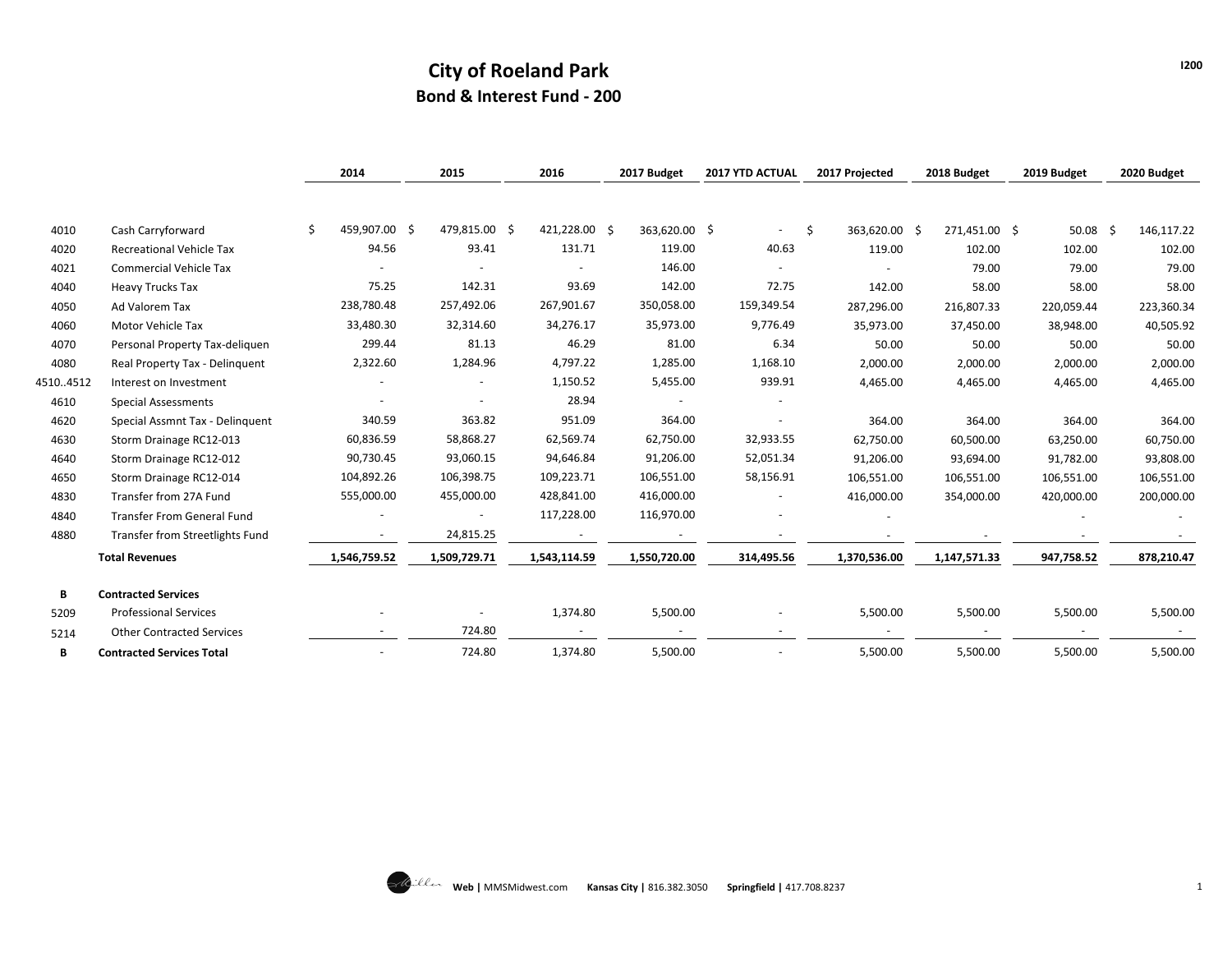## **City of Roeland Park Bond & Interest Fund - 200**

|      |                                                          | 2014          | 2015         | 2016             | 2017 Budget  | 2017 YTD ACTUAL | 2017 Projected    | 2018 Budget  | 2019 Budget        | 2020 Budget |
|------|----------------------------------------------------------|---------------|--------------|------------------|--------------|-----------------|-------------------|--------------|--------------------|-------------|
| E.   | <b>Debt Service</b>                                      |               |              |                  |              |                 |                   |              |                    |             |
| 5607 | Principal Bonds (2008-A Issue)                           | 330,000.00    | 345,000.00   | 360,000.00       |              |                 |                   |              |                    |             |
| 5608 | Principal Bonds - 2010-1                                 | 375,000.00    | 385,000.00   | 260,000.00       | 265,000.00   |                 | 265,000.00        | 275,000.00   | 280,000.00         | 290,000.00  |
| 5609 | Interest Bonds - 2010-1                                  | 63,645.00     | 58,020.00    | 51,860.00        | 46,660.00    | 23,330.00       | 46,660.00         | 40,565.00    | 33,415.00          | 25,575.00   |
| 5610 | Interest Bonds (2008-A Issue)                            | 36,772.50     | 25,387.50    | 13,140.00        |              |                 |                   |              | $\sim$             |             |
| 5614 | Bond Principal 2014-1                                    |               |              | 105,000.00       | 107,000.00   |                 | 107,000.00        | 110,000.00   | 112,000.00         | 114,000.00  |
| 5615 | Bond Interest 2014-1                                     |               |              | 12,331.25        | 9,971.00     |                 | 9,974.00          | 7,563.00     | 5,088.00           | 2,568.00    |
|      | Bond Principal 2018-1                                    |               |              |                  |              |                 |                   |              |                    |             |
|      | Bond Interest 2018-1                                     |               |              |                  |              |                 |                   |              |                    |             |
| 5621 | <b>Bond Reserve</b>                                      |               |              |                  |              |                 |                   |              |                    |             |
| 5628 | Principal Bonds - 2011-2                                 | 70,000.00     | 70,000.00    | 165,000.00       | 180,000.00   |                 | 180,000.00        | 190,000.00   | 85,000.00          | 85,000.00   |
| 5629 | Interest Bonds - 2011-2                                  | 37,497.20     | 36,097.50    | 34,697.50        | 31,398.00    |                 | 31,398.00         | 27,798.00    | 23,808.00          | 21,640.00   |
| 5630 | Bond Principal - 2011-1                                  | 105,000.00    | 105,000.00   | 105,000.00       |              |                 |                   |              |                    |             |
| 5631 | Bond Interest - 2011-1                                   | 5,407.50      | 3,990.00     | 2,152.50         |              |                 |                   |              |                    |             |
| 5644 | Principal Bonds - 2012-1                                 | 10,000.00     | 35,000.00    | 35,000.00        | 420,000.00   |                 | 420,000.00        | 425,000.00   | 200,000.00         | 205,000.00  |
| 5645 | Interest Bonds - 2012-1                                  | 34,300.00     | 23,605.00    | 33,937.50        | 33,553.00    |                 | 33,553.00         | 28,093.00    | 21,718.00          | 18,318.00   |
| E.   | <b>Debt Service Total</b>                                | 1,067,622.20  | 1,087,100.00 | 1,178,118.75     | 1,093,582.00 | 23,330.00       | 1,093,585.00      | 1,104,019.00 | 761,029.00         | 762,101.00  |
| N    | <b>Non-Appropriation Expenditures</b>                    |               |              |                  |              |                 |                   |              |                    |             |
| 5751 | <b>TIF Fund Expenditure</b>                              |               |              |                  | 63,000.00    |                 |                   | 38,002.26    | 35,112.30          | 28,514.55   |
| Ν    | <b>Non-Appropriation Expenditures Total</b>              |               |              |                  | 63,000.00    |                 |                   | 38,002.26    | 35,112.30          | 28,514.55   |
|      | <b>Total Expenditures</b>                                | 1,067,622.20  | 1,087,824.80 | 1,179,493.55     | 1,162,082.00 | 23,330.00       | 1,099,085.00      | 1,147,521.26 | 801,641.30         | 796,115.55  |
|      | <b>Ending Fund Balance</b>                               | 479,137.32 \$ | 421,904.91   | 363,621.04<br>-S | 388,638.00   | 291,165.56      | 271,451.00<br>- S | 50.08<br>Ŝ   | 146,117.22 \$<br>S | 82,094.92   |
|      | Cash Carryforward as a Percentage of Annual Debt Service |               |              |                  |              |                 | 33%               | 25%          | 0%                 | 19%         |

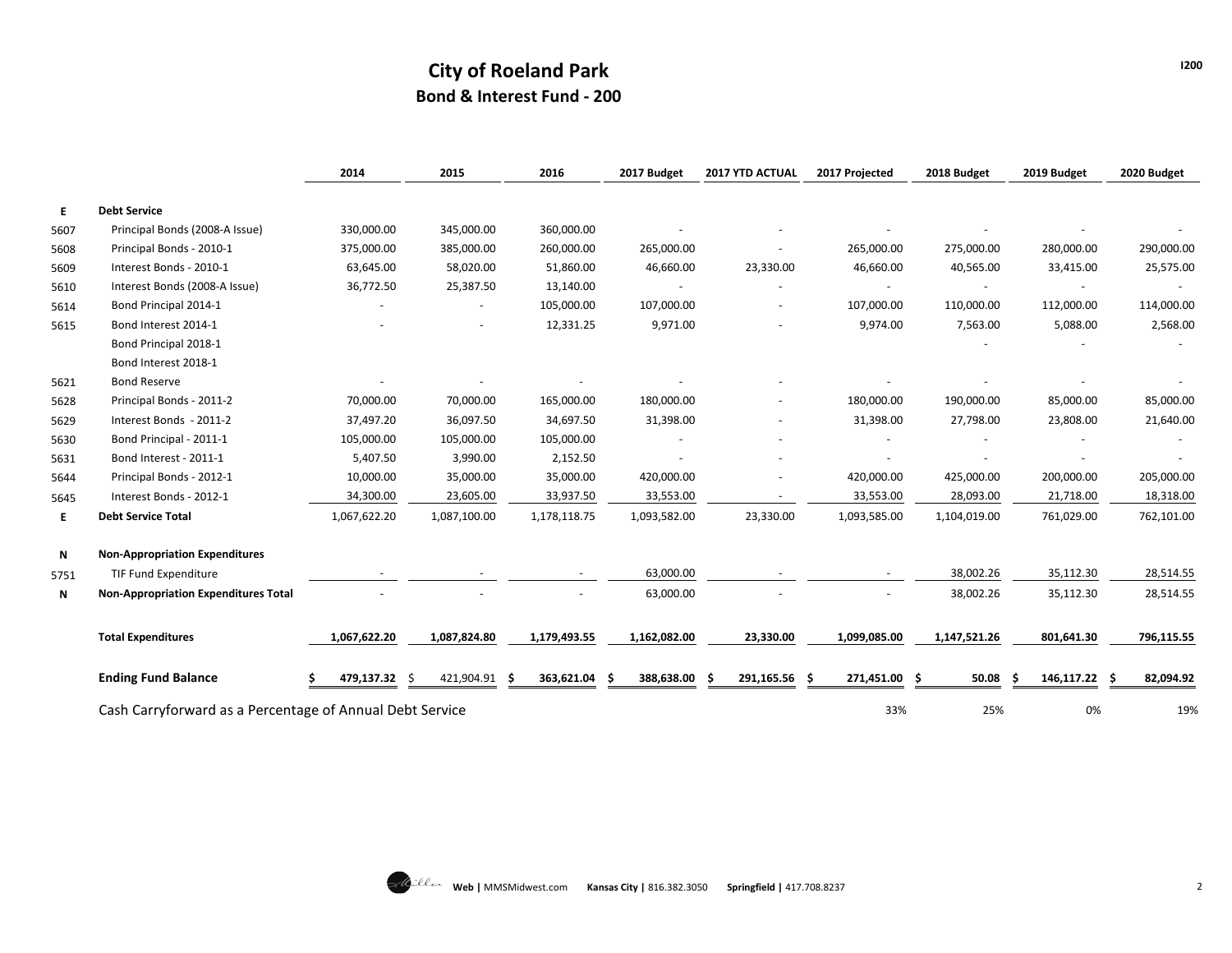## **City of Roeland Park Special Highway Fund - 250**

|              |                                      | 2014                     | 2015             | 2016         | 2017 Budget   | 2017 YTD ACTUAL |    | 2017 Projected |    | 2018 Budget   | 2019 Budget   | 2020 Budget |
|--------------|--------------------------------------|--------------------------|------------------|--------------|---------------|-----------------|----|----------------|----|---------------|---------------|-------------|
|              |                                      |                          |                  |              |               |                 |    |                |    |               |               |             |
| 4010         | Cash Carryforward                    | 78,034.00 \$<br>\$       | 48,877.00 \$     | 76,721.00 \$ | 127,444.00 \$ | $\sim$          | \$ | 127,444.00 \$  |    | 174,260.00 \$ | 213,480.00 \$ | 310,091.90  |
| 4140         | Spec City/county Highway Fund        | $\overline{\phantom{a}}$ | 46,084.22        | 182,426.00   | 177,000.00    | 46,084.22       |    | 182,980.00     |    | 182,190.00    | 184,011.90    | 185,852.02  |
|              | <b>Total Revenues</b>                | 78,034.00                | 94,961.22        | 259,147.00   | 304,444.00    | 46,084.22       |    | 310,424.00     |    | 356,450.00    | 397,491.90    | 495,943.92  |
| Α            | <b>Salaries &amp; Benefits</b>       |                          |                  |              |               |                 |    |                |    |               |               |             |
| 5101         | Salaries - Regular                   | 60,600.00                | 55,916.64        | 56,323.00    | 58,194.00     |                 |    | 58,194.00      |    | 60,000.00     | 62,400.00     | 64,896.00   |
| Α            | <b>Salaries &amp; Benefits Total</b> | 60,600.00                | 55,916.64        | 56,323.00    | 58,194.00     |                 |    | 58,194.00      |    | 60,000.00     | 62,400.00     | 64,896.00   |
| В            | <b>Contracted Services</b>           |                          |                  |              |               |                 |    |                |    |               |               |             |
| 5211         | Maintenace & Repair Equipment        |                          |                  |              |               |                 |    |                |    |               |               |             |
| 5260         | Vehicle Maintenance                  |                          |                  |              |               |                 |    |                |    |               |               |             |
| В            | <b>Contracted Services Total</b>     |                          |                  |              |               |                 |    |                |    |               |               |             |
| C            | <b>Commodities</b>                   |                          |                  |              |               |                 |    |                |    |               |               |             |
| 5303         | Sand and Salt                        | 25,266.64                | 23,917.14        | 8,015.04     | 43,185.00     | 9,393.97        |    | 20,000.00      |    | 25,000.00     | 25,000.00     | 25,000.00   |
| 5315         | Machinery & Auto Equipment           |                          |                  |              |               |                 |    |                |    |               |               |             |
| C            | <b>Commodities Total</b>             | 25,266.64                | 23,917.14        | 8,015.04     | 43,185.00     | 9,393.97        |    | 20,000.00      |    | 25,000.00     | 25,000.00     | 25,000.00   |
| $\mathbf{T}$ | <b>Transfers</b>                     |                          |                  |              |               |                 |    |                |    |               |               |             |
| 58095825     | Transfer to Equipment Reserve Fund   | 120,623.96               | 72,588.00        | 57,970.00    | 57,970.00     |                 |    | 57,970.00      |    | 57,970.00     |               |             |
| T            | <b>Transfers Total</b>               | 120,623.96               | 72,588.00        | 57,970.00    | 57,970.00     |                 |    | 57,970.00      |    | 57,970.00     |               |             |
|              | <b>Total Expenditures</b>            | 206,490.60               | 152,421.78       | 122,308.04   | 159,349.00    | 9,393.97        |    | 136,164.00     |    | 142,970.00    | 87,400.00     | 89,896.00   |
|              | <b>Ending Fund Balance</b>           | $(128, 456.60)$ \$       | $(57,460.56)$ \$ | 136,838.96   | 145,095.00    | 36,690.25       | -S | 174,260.00     | -S | 213,480.00    | 310,091.90    | 406,047.92  |

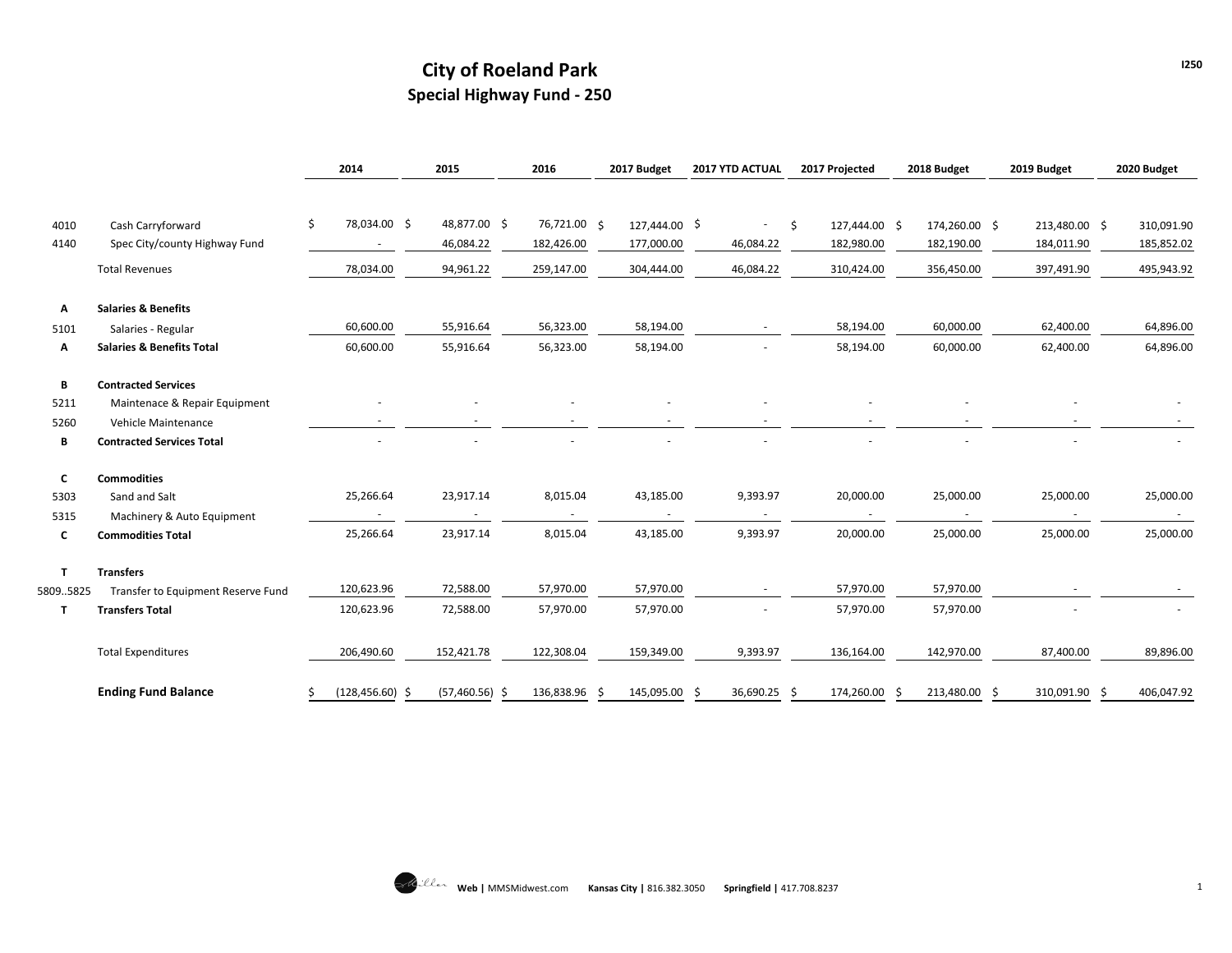## **City of Roeland Park Special Street Fund 27A - 270**

|              |                                          | 2014                | 2015             | 2016             | 2017 Budget   | 2017 YTD ACTUAL | 2017 Projected      | 2018 Budget              | 2019 Budget     | 2020 Budget     |
|--------------|------------------------------------------|---------------------|------------------|------------------|---------------|-----------------|---------------------|--------------------------|-----------------|-----------------|
|              |                                          |                     |                  |                  |               |                 |                     |                          |                 |                 |
| 4010         | Cash Carryforward                        | \$<br>304,753.00 \$ | 394,568.00 \$    | 397,506.00 \$    | 409,743.00 \$ |                 | \$<br>409,743.00 \$ | 236,840.00 \$            | $90.00$ \$      | 183,476.80      |
| 4110         | City/county Sales & Use Tax              | 768,097.47          | 741,267.91       | 771,983.51       | 741,268.00    | 194,649.37      | 742,000.00          | 756,840.00               | 771,976.80      | 787,416.34      |
|              | County Courthouse Sales Tax              |                     |                  |                  |               |                 | 135,000.00          | 180,000.00               | 180,000.00      | 180,000.00      |
| 4150         | <b>CARS Funding</b>                      |                     |                  | 189,050.30       |               |                 |                     | 773,000.00               | 240,000.00      | 1,212,250.00    |
| 4154         | <b>STP Grant</b>                         |                     |                  |                  |               |                 |                     |                          |                 | 4,662,500.00    |
| 4435         | <b>Bond Proceeds</b>                     |                     |                  |                  |               |                 |                     |                          |                 |                 |
| 45104512     | Interest on Investment                   |                     |                  | 1,404.09         | 5,455.00      | 3.26            | 1,410.00            | 1,410.00                 | 1,410.00        | 1,410.00        |
| 4520         | <b>Other Sources</b>                     |                     |                  | 51,220.41        |               |                 |                     |                          |                 |                 |
| 4530         | <b>Reimbursed Expense</b>                |                     |                  | 352.50           |               |                 |                     | $\overline{\phantom{a}}$ |                 |                 |
|              | <b>Total Revenues</b>                    | 1,072,850.47        | 1,135,835.91     | 1,411,516.81     | 1,156,466.00  | 194,652.63      | 1,288,153.00        | 1,948,090.00             | 1,193,476.80    | 7,027,053.14    |
| B            | <b>Contracted Services</b>               |                     |                  |                  |               |                 |                     |                          |                 |                 |
| 5209         | <b>Professional Services</b>             | 77,388.15           | 156,170.02       | 115,752.22       | 100,000.00    | 1,673.75        | 100,000.00          | 100,000.00               | 110,000.00      | 110,000.00      |
| 5214         | <b>Other Contracted Services</b>         | 9,268.30            | 52,927.90        | $\frac{1}{2}$    |               |                 |                     |                          |                 |                 |
| 5245         | In-house Street Maintenance              | 87,216.60           | 46,172.48        | 56,579.41        |               |                 |                     |                          |                 |                 |
| B            | <b>Contracted Services Total</b>         | 173,873.05          | 255,270.40       | 172,331.63       | 100,000.00    | 1,673.75        | 100,000.00          | 100,000.00               | 110,000.00      | 110,000.00      |
| D            | <b>Capital Outlay</b>                    |                     |                  |                  |               |                 |                     |                          |                 |                 |
| 5426         | Other Improvements                       |                     | 1,097.50         |                  |               |                 |                     |                          |                 |                 |
| 5454         | Sidewalk Project                         |                     |                  |                  |               |                 |                     | 130,000.00               |                 |                 |
|              | <b>Residential Street Reconstruction</b> |                     |                  |                  |               |                 |                     |                          |                 | 100,000.00      |
| 5456         | <b>CARS Projects - Streets</b>           |                     | 26,961.97        | 412,324.35       | 365,680.00    |                 | 535,313.00          | 1,364,000.00             | 480,000.00      | 6,017,423.00    |
| D            | <b>Capital Outlay Total</b>              |                     | 28,059.47        | 412,324.35       | 365,680.00    |                 | 535,313.00          | 1,494,000.00             | 480,000.00      | 6,117,423.00    |
| $\mathsf{T}$ | <b>Transfers</b>                         |                     |                  |                  |               |                 |                     |                          |                 |                 |
| 5818         | Transfer To Bond & Intfund               | 555,000.00          | 455,000.00       | 428,841.00       | 416,000.00    |                 | 416,000.00          | 354,000.00               | 420,000.00      | 200,000.00      |
| Τ            | <b>Transfers Total</b>                   | 555,000.00          | 455,000.00       | 428,841.00       | 416,000.00    |                 | 416,000.00          | 354,000.00               | 420,000.00      | 200,000.00      |
|              | <b>Total Expenditures</b>                | 728,873.05          | 738,329.87       | 1,013,496.98     | 881,680.00    | 1,673.75        | 1,051,313.00        | 1,948,000.00             | 1,010,000.00    | 6,427,423.00    |
|              | <b>Ending Fund Balance</b>               | 343,977.42          | 397,506.04<br>-S | 398,019.83<br>.S | 274,786.00    | 192,978.88      | 236,840.00          | 90.00                    | 183,476.80<br>s | 599,630.14<br>s |

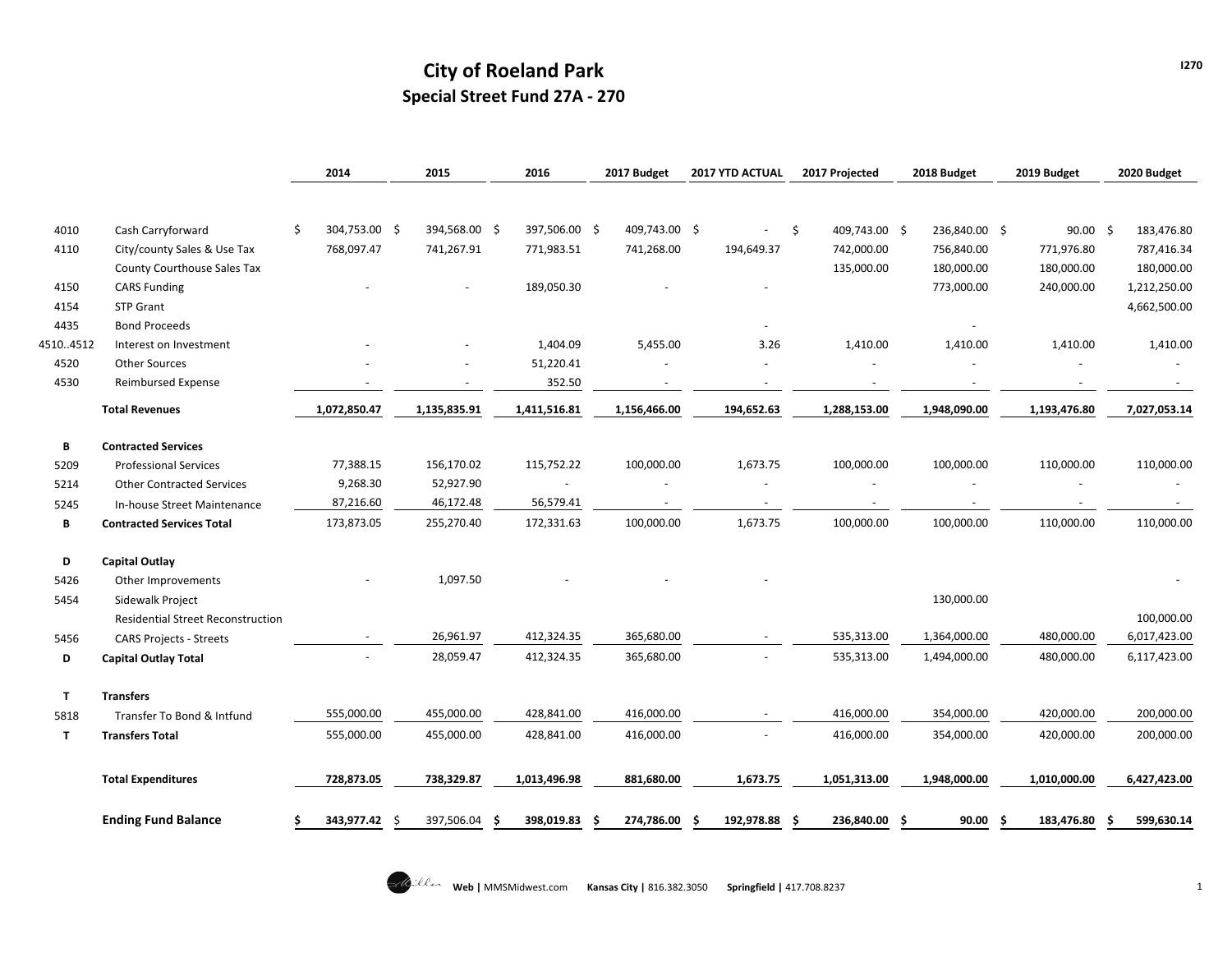## **City of Roeland Park Community Center Fund 27C - 290**

|      |                                  |                     |              |               |   |               |   | <b>2017 YTD</b>          |                     |             |     |               |   |             |
|------|----------------------------------|---------------------|--------------|---------------|---|---------------|---|--------------------------|---------------------|-------------|-----|---------------|---|-------------|
|      |                                  | 2014                | 2015         | 2016          |   | 2017 Budget   |   | <b>ACTUAL</b>            | 2017 Projected      | 2018 Budget |     | 2019 Budget   |   | 2020 Budget |
| 4010 | Cash Carryforward                | 83,421.00 \$<br>\$. | 65,107.00 \$ | 257,389.00 \$ |   | 351,253.00 \$ |   |                          | 351,253.00 \$<br>\$ | 409,583.00  | - Ś | 463,719.60 \$ |   | 527,896.93  |
| 4110 | City/County Sales & Use Tax      | 192,024.30          | 185,316.99   | 192,995.89    |   | 185,317.00    |   | 48,662.35                | 185,330.00          | 189,036.60  |     | 192,817.33    |   | 196,673.68  |
| 4511 | Interest on Invested Assets      |                     |              |               |   |               |   | 364.97                   |                     |             |     |               |   |             |
| 4850 | Transfer from Equipment Reserve  |                     | 171,478.10   |               |   |               |   | $\overline{\phantom{a}}$ |                     |             |     |               |   |             |
|      | <b>Total Revenues</b>            | 275,445.30          | 421,902.09   | 450,384.89    |   | 536,570.00    |   | 49,027.32                | 536,583.00          | 598,619.60  |     | 656,536.93    |   | 724,570.61  |
| В    | <b>Contracted Services</b>       |                     |              |               |   |               |   |                          |                     |             |     |               |   |             |
| 5210 | Maintenace And Repair Building   | 12,724.49           | 31,832.63    | 12,876.83     |   | 15,000.00     |   | 4,090.09                 | 15,000.00           | 15,000.00   |     | 15,000.00     |   | 15,000.00   |
| 5211 | Maintenace & Repair Equipment    | 2,258.58            | 8,103.91     | 5,956.37      |   | 7,500.00      |   |                          | 7,000.00            | 7,000.00    |     | 7,000.00      |   | 7,000.00    |
| 5214 | <b>Other Contracted Services</b> | 261.00              |              |               |   |               |   |                          |                     |             |     |               |   |             |
| 5250 | Insurance & Surety Bonds         | 3,877.00            | 3,877.00     | 3,914.46      |   | 5,000.00      |   |                          |                     |             |     |               |   |             |
| 5255 | <b>JoCo HR</b>                   | 75,030.00           | 75,000.00    | 75,000.00     |   | 80,000.00     |   | 41,500.00                | 80,000.00           | 82,000.00   |     | 83,640.00     |   | 85,312.80   |
| 5257 | <b>Property Tax Payments</b>     | 141.26              | 149.49       | 155.99        |   |               |   |                          |                     |             |     |               |   |             |
| 5262 | <b>Grounds Maintenance</b>       |                     | 539.78       | $\sim$        |   | 2,500.00      |   |                          | 2,500.00            | 2,500.00    |     | 2,500.00      |   | 2,500.00    |
| 5264 | Grounds Improvements             | 4,047.60            | $\sim$       | 608.33        |   | 4,000.00      |   | $\blacksquare$           | 4,000.00            | 4,000.00    |     | 1,500.00      |   | 1,500.00    |
| В    | <b>Contracted Services Total</b> | 98,339.93           | 119,502.81   | 98,511.98     |   | 114,000.00    |   | 45,590.09                | 108,500.00          | 110,500.00  |     | 109,640.00    |   | 111,312.80  |
| D    | <b>Capital Outlay</b>            |                     |              |               |   |               |   |                          |                     |             |     |               |   |             |
| 5425 | <b>Other Capital Outlay</b>      |                     | 45,011.50    |               |   | 3,200.00      |   | 3,496.50                 | 18,500.00           | 24,400.00   |     | 19,000.00     |   | 25,500.00   |
| D    | <b>Capital Outlay Total</b>      |                     | 45,011.50    |               |   | 3,200.00      |   | 3,496.50                 | 18,500.00           | 24,400.00   |     | 19,000.00     |   | 25,500.00   |
| T.   | <b>Transfers</b>                 |                     |              |               |   |               |   |                          |                     |             |     |               |   |             |
| 5825 | Transfer to Equip Reserve Fund   | 111,997.96          |              |               |   |               |   |                          |                     |             |     |               |   |             |
| T    | <b>Transfers Total</b>           | 111,997.96          |              |               |   |               |   |                          |                     |             |     |               |   |             |
|      | <b>Total Expenditures</b>        | 210,337.89          | 164,514.31   | 98,511.98     |   | 117,200.00    |   | 49,086.59                | 127,000.00          | 134,900.00  |     | 128,640.00    |   | 136,812.80  |
|      | <b>Ending Fund Balance</b>       | 65,107.41<br>S      | 257,387.78   | 351,872.91    | S | 419,370.00    | Ŝ | (59.27)                  | 409,583.00<br>-\$   | 463,719.60  | S   | 527,896.93    | S | 587,757.81  |

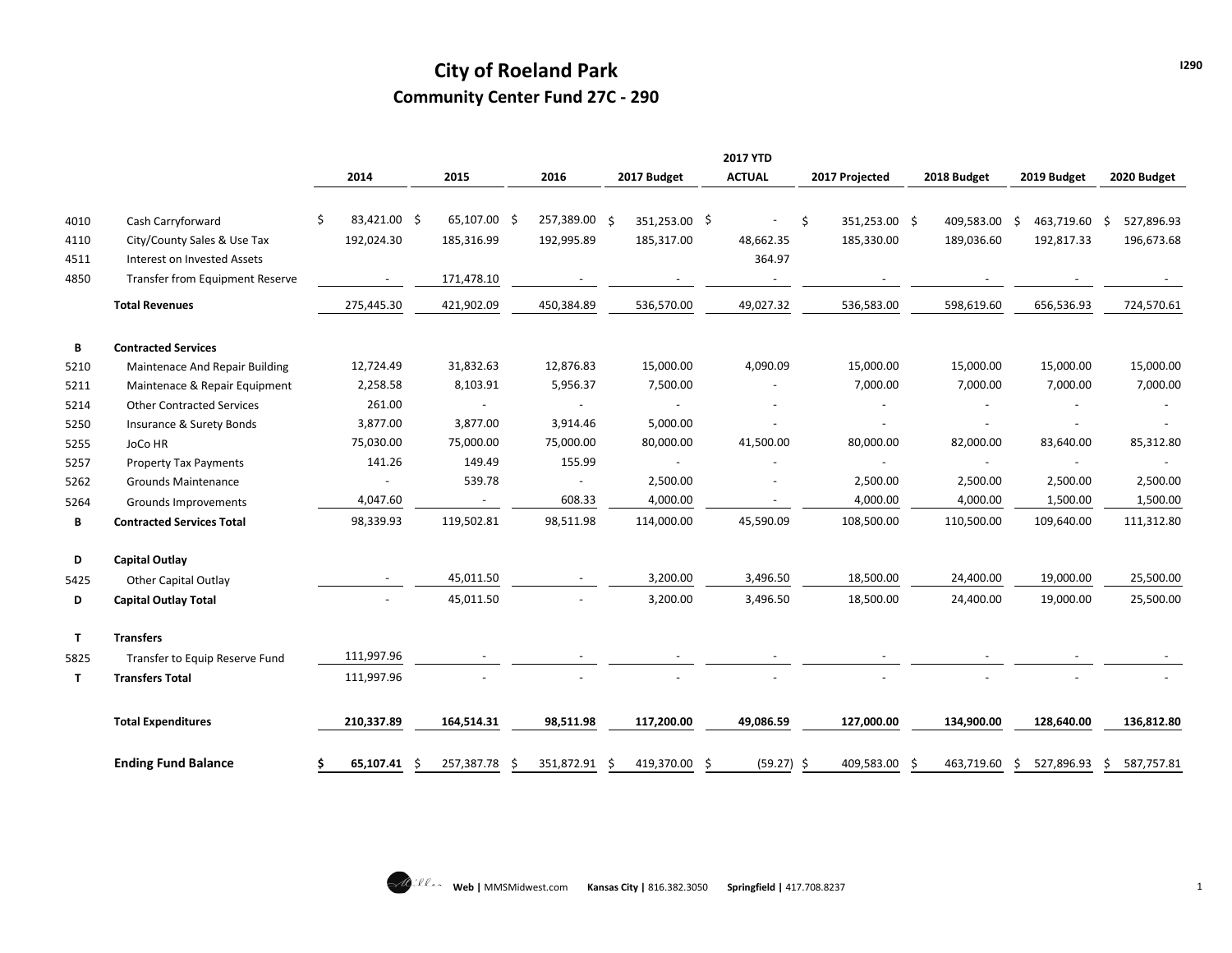## **City of Roeland Park Special Infrastructure 27D Fund - 300 Actuals through the Period Ended 3/31/2017**

|              |                                       |                     |    |              |            |                                     | <b>2017 YTD</b> |                     |    |               |   |             |             |
|--------------|---------------------------------------|---------------------|----|--------------|------------|-------------------------------------|-----------------|---------------------|----|---------------|---|-------------|-------------|
|              |                                       | 2014                |    | 2015         | 2016       | 2017 Budget                         | <b>ACTUAL</b>   | 2017 Projected      |    | 2018 Budget   |   | 2019 Budget | 2020 Budget |
| 4010         | Cash Carryforward                     | \$<br>155,567.00 \$ |    | 93,563.00 \$ | 292,515.31 | $\ddot{\varsigma}$<br>194,022.00 \$ |                 | \$<br>194,022.00 \$ |    | 419,722.00 \$ |   | 459,836 \$  | (487.72)    |
| 4110         | City/county Sales & Use Tax           | 384,050.44          |    | 370,633.96   | 385,991.75 | 370,634.00                          | 97,324.69       | 370,700.00          |    | 378,114.00    |   | 385,676.28  | 393,389.81  |
| 4150         | <b>CARS Funding</b>                   |                     |    |              |            |                                     |                 |                     |    |               |   |             |             |
| 4155         | <b>CDBG Grant</b>                     |                     |    |              |            |                                     |                 |                     |    | 200,000.00    |   |             |             |
| 4161         | Grants/Donations - Private            |                     |    |              |            | 20,000.00                           |                 | 20,000.00           |    | 28,000.00     |   |             | 50,000.00   |
| 4435         | <b>Bond Proceeds</b>                  |                     |    |              |            |                                     |                 |                     |    |               |   |             |             |
| 4790         | <b>Reimbursed Expenses</b>            |                     |    |              | 4,242.00   |                                     |                 |                     |    |               |   |             |             |
| 4840         | <b>Transfer From General Fund</b>     |                     |    |              |            |                                     |                 | 225,000.00          |    | 125,000.00    |   | 50,000.00   | 25,000.00   |
|              | <b>Total Revenues</b>                 | 539,617             |    | 464,197      | 682,749    | 584,656                             | 97,325          | 809,722             |    | 1,150,836     |   | 895,512     | 467,902     |
| В            | <b>Contracted Services</b>            |                     |    |              |            |                                     |                 |                     |    |               |   |             |             |
| 5209         | <b>Professional Services</b>          |                     |    | 11,846.79    | 27,382.94  | 40,000.00                           | 9,747.95        | 40,000.00           |    | 60,000.00     |   | 40,000.00   | 40,000.00   |
| 5211         | Maintenace & Repair Equipment         | 2,500.00            |    |              |            |                                     |                 |                     |    |               |   |             |             |
| 5221         | Maintenance Streets-contract          |                     |    | 249,981.89   | 233,010.91 |                                     | (349.59)        | $\blacksquare$      |    | 400,000.00    |   | 700,000.00  | 15,000.00   |
| 5246         | In-House & Contract Street Mainter    | (62, 429.56)        |    | 2,340.00     | $\sim$     | 115,000.00                          | 1,062.40        | 115,000.00          |    | 115,000.00    |   | 116,000.00  | 117,000.00  |
| В            | <b>Contracted Services Total</b>      | (59, 929.56)        |    | 264,168.68   | 260,393.85 | 155,000.00                          | 10,460.76       | 155,000.00          |    | 575,000.00    |   | 856,000.00  | 172,000.00  |
| D            | <b>Capital Outlay</b>                 |                     |    |              |            |                                     |                 |                     |    |               |   |             |             |
| 5454         | Sidewalk Improvements                 |                     |    |              |            |                                     |                 |                     |    |               |   |             |             |
| 5469         | <b>Stormwater Maintenance</b>         | 204,770.35          |    |              | 187.50     | 20,000.00                           |                 | 65,000.00           |    | 20,000.00     |   | 20,000.00   | 127,100.00  |
| 5470         | Park Maint/Infrastructure             |                     |    | 4,753.95     | 103,145.71 | 170,000.00                          | 1,320.00        | 170,000.00          |    | 96,000.00     |   | 20,000.00   | 171,000.00  |
| D            | Capital Outlay                        | 204,770.35          |    | 4,753.95     | 103,333.21 | 190,000.00                          | 1,320.00        | 235,000.00          |    | 116,000.00    |   | 40,000.00   | 298,100.00  |
| Ν            | <b>Non-Appropriation Expenditures</b> |                     |    |              |            |                                     |                 |                     |    |               |   |             |             |
| 5750         | Contingency                           | 23,143.10           |    |              |            |                                     |                 |                     |    |               |   |             |             |
| N            | <b>Non-Appropriation Expenditures</b> | 23,143.10           |    |              |            |                                     |                 |                     |    |               |   |             |             |
| $\mathbf{T}$ | <b>Transfers</b>                      |                     |    |              |            |                                     |                 |                     |    |               |   |             |             |
| 5802         | Transfer to General Fund              | 210,465.00          |    |              | 125,000.00 |                                     |                 |                     |    |               |   |             |             |
| 5826         | Transfer to Capital Projects Fund     |                     |    |              |            |                                     |                 |                     |    |               |   |             |             |
| T.           | <b>Transfers Total</b>                | 210,465.00          |    |              | 125,000.00 |                                     |                 |                     |    |               |   |             |             |
|              | <b>Total Expenditures</b>             | 378,448.89          |    | 268,922.63   | 488,727.06 | 345,000.00                          | 11,780.76       | 390,000.00          |    | 691,000.00    |   | 896,000.00  | 470,100.00  |
|              | <b>Ending Fund Balance</b>            | 161,168.55          | .S | 195,274.33   | 194,022.00 | 239,656.00<br>s                     | 85,543.93       | 419,722.00<br>S     | -S | 459,836.00    | S | (487.72)    | (2, 197.91) |
|              |                                       |                     |    |              |            |                                     |                 |                     |    |               |   |             |             |

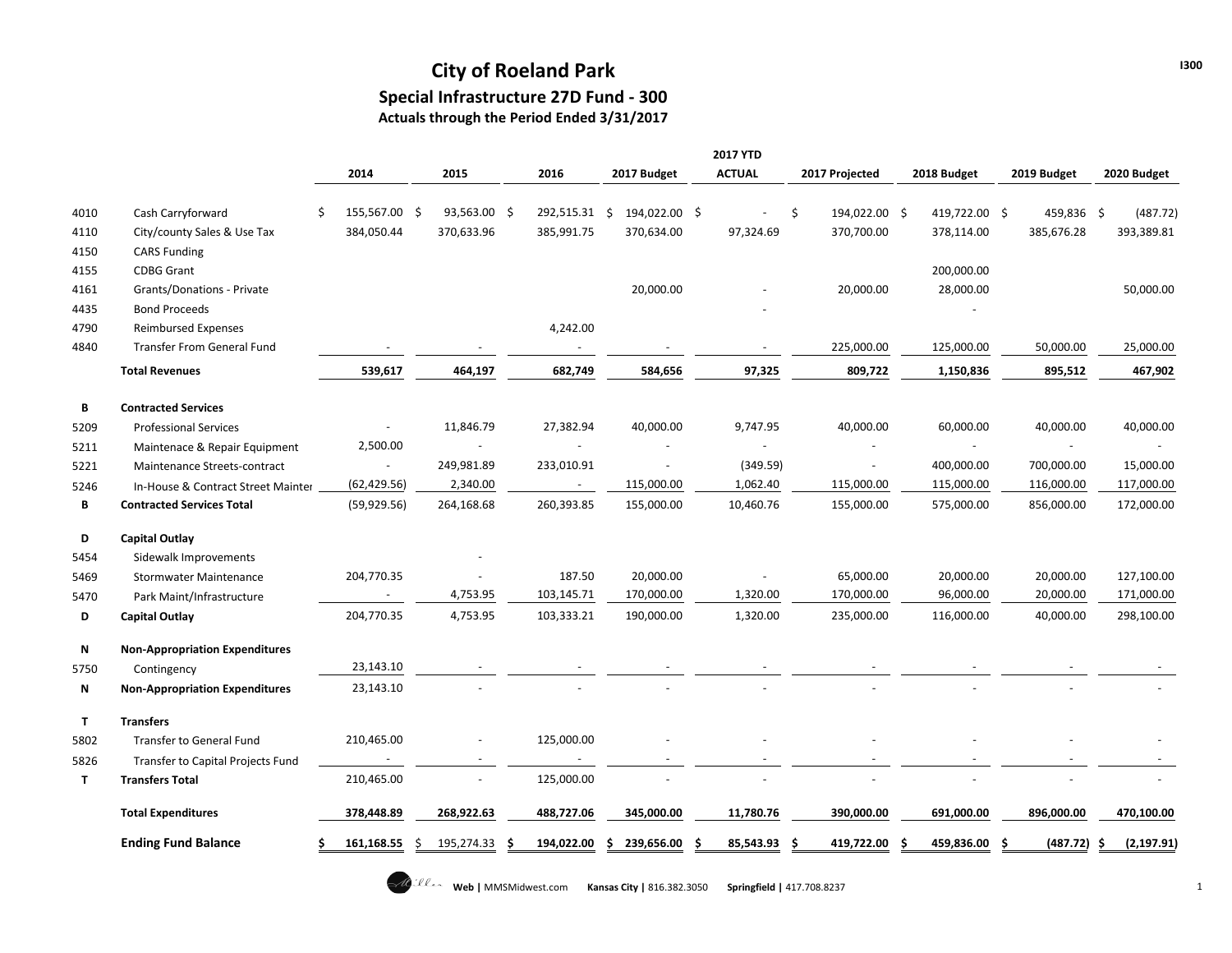## **City of Roeland Park Equipment & Bldg Reserve Fund - 360**

**Actuals through the Period Ended 3/31/2017**

|              |                                            | 2014          | 2015          | 2016            | 2017 Budget     | 2017 YTD ACTUAL    | 2017 Projected      | 2018 Budget       | 2019 Budget       | 2020 Budget              |
|--------------|--------------------------------------------|---------------|---------------|-----------------|-----------------|--------------------|---------------------|-------------------|-------------------|--------------------------|
|              |                                            |               |               |                 |                 |                    |                     |                   |                   |                          |
| 4010         | Cash Carryforward                          | 267,923.00 \$ | 364,228.00 \$ | 372,371.00 \$   | 310,307.00 \$   |                    | \$<br>310,307.00 \$ | 246,306.00        | -\$               | 276,305.00 \$ 276,305.00 |
|              | Revenue from sale of Rocks                 |               |               |                 |                 |                    |                     | 1,000,000.00<br>Ś |                   |                          |
| 4772         | Leaf Program Reimbursement                 | 1,951.92      | 2,238.60      |                 |                 |                    |                     |                   |                   |                          |
| 4840         | <b>Transfer From General Fund</b>          | 213,999.96    | 235,715.00    | 269,351.00      | 75,460.00       |                    | 142,960.00          | 82,951.00         | 49,888.00         | 331,907.00               |
| 4841         | Transfer from PD/GF                        |               |               |                 |                 |                    | 3,500.00            | 24,000.00         | 22,320.00         | 24,242.00                |
| 4842         | Transfer from Public Works/ GF             | $\omega$      | 32,152.00     |                 |                 |                    | 12,500.00           | 123,500.00        | 216,000.00        | 43,000.00                |
| 4860         | <b>Transfer from Special Highway</b>       | 120,623.96    | 72,588.00     | 57,970.00       | 57,970.00       |                    | 57,970.00           | 57,970.00         |                   |                          |
| 4870         | <b>Transfer from Community Center</b>      | 111,997.96    |               |                 |                 |                    |                     |                   |                   |                          |
|              | <b>Total Revenues</b>                      | 716,496.80    | 706,921.60    | 699,692.00      | 443,737.00      |                    | 527,237.00          | 1,534,727.00      | 564,513.00        | 675,454.00               |
| C            | <b>Commodities</b>                         |               |               |                 |                 |                    |                     |                   |                   |                          |
| 5315         | Machinery & Auto Equipment                 | 91,765.00     | 71,495.73     | 223,514.38      | 14,001.00       |                    | 30,002.01           | 117,502.00        | 238,320.00        | 67,242.00                |
| C            | <b>Commodities Total</b>                   | 91,765.00     | 71,495.73     | 223,514.38      | 14,001.00       |                    | 30,002.01           | 117,502.00        | 238,320.00        | 67,242.00                |
| D            | Capital Outlay                             |               |               |                 |                 |                    |                     |                   |                   |                          |
| 5442         | <b>Building Expense</b>                    | 202,534.84    | 33,607.64     | 99,636.00       | 13,000.00       | 76,848.65          | 144,500             | 1,054,011.00      | 19,500.00         | 300,000.00               |
| D            | <b>Capital Outlay Total</b>                | 202,534.84    | 33,607.64     | 99,636.00       | 13,000.00       | 76,848.65          | 144,500             | 1,054,011.00      | 19,500.00         | 300,000.00               |
| E            | <b>Debt Service</b>                        |               |               |                 |                 |                    |                     |                   |                   |                          |
| 5619         | L/P - Principal                            | 49,102.45     | 6,936.03      | 52,743.79       | 54,532.00       |                    | 54,532              | 56,369            |                   |                          |
| 5620         | $L/P$ - Interest                           | 8,866.85      | 51,033.27     | 5,225.51        | 3,437.00        |                    | 3,437               | 1,600             |                   |                          |
| E            | <b>Debt Service Total</b>                  | 57,969.30     | 57,969.30     | 57,969.30       | 57,969.00       |                    | 57,969              | 57,969.00         |                   |                          |
| N            | <b>Non-Appropriation Expenditues</b>       |               |               |                 |                 |                    |                     |                   |                   |                          |
| 5704         | Future CIP - Police                        |               |               |                 | 22,394.00       |                    |                     |                   |                   |                          |
| 5705         | Future CIP - PW                            |               |               |                 | 15,349.00       |                    |                     |                   |                   |                          |
| 5707         | Future CIP - Building Reserve              |               |               |                 | $\sim$          |                    | 48,460              | 28,940.00         | 30,388.00         | 31,907.00                |
| N            | <b>Non-Appropriation Expenditues Total</b> |               |               |                 | 37,743.00       |                    | 48,460              | 28,940.00         | 30,388.00         | 31,907.00                |
| $\mathsf{T}$ | <b>Transfers</b>                           |               |               |                 |                 |                    |                     |                   |                   |                          |
| 5801         | Transfer of Funds                          |               | 171,478.10    |                 |                 |                    |                     |                   |                   |                          |
| T            | <b>Transfers Total</b>                     |               | 171,478.10    |                 |                 |                    |                     |                   |                   |                          |
|              | <b>Total Expenditures</b>                  | 352,269.14    | 334,550.77    | 381,119.68      | 122,713.00      | 76,848.65          | 280,931.00          | 1,258,422.00      | 288,208.00        | 399,149.00               |
|              | <b>Ending Fund Balance</b>                 | 364,227.66    | 372,370.83    | 318,572.32<br>S | 321,024.00<br>S | (76, 848.65)<br>.S | 246,306.00<br>-\$   | 276,305.00        | 276,305.00<br>\$. | \$276,305.00             |

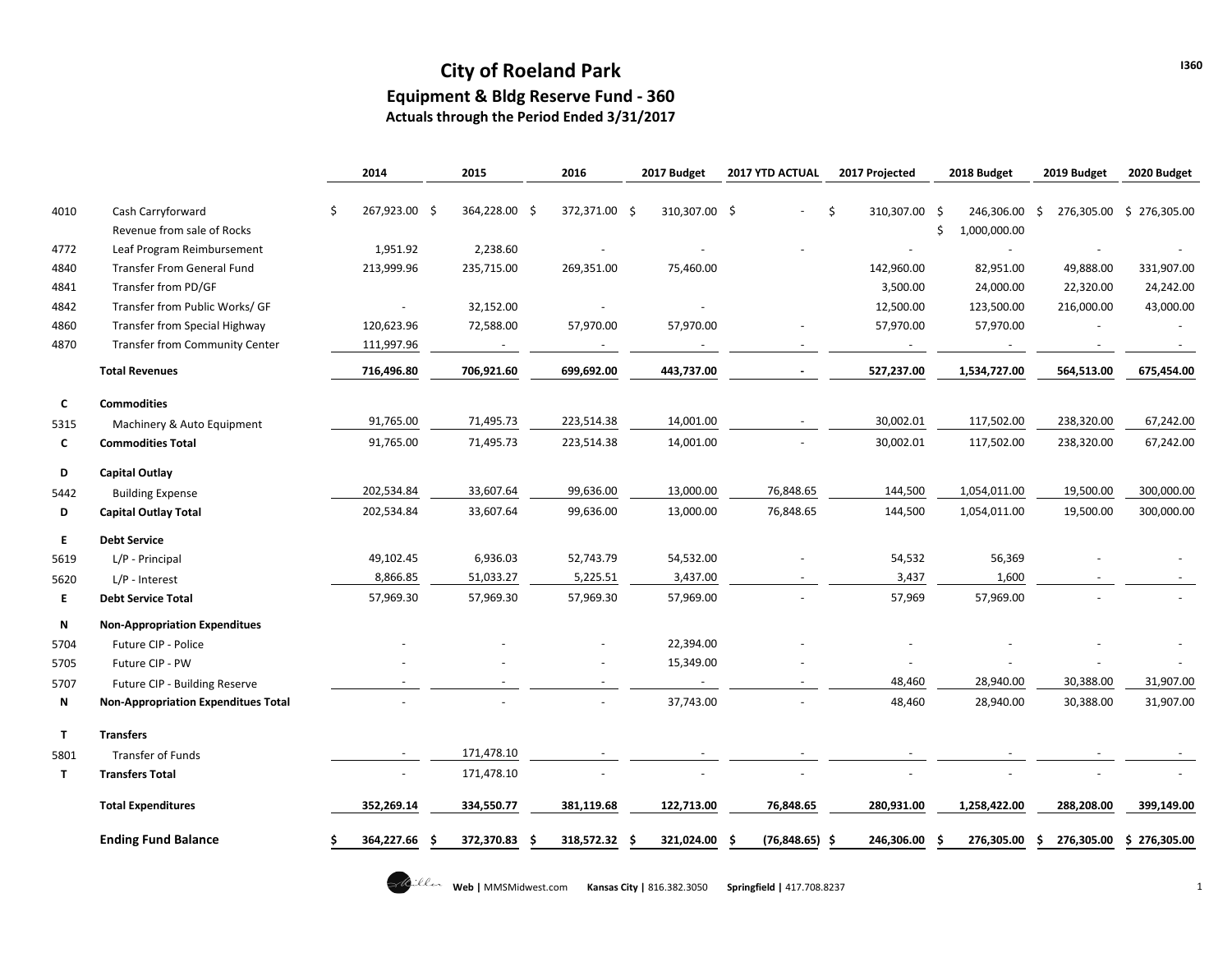# **City of Roeland Park TIF 1A/B Fund- Bella Roe/Walmart - 370**

**Actuals through the Period Ended 3/31/2017**

|      |                                             | 2014                  | 2015                   | 2016                 | 2017 Budget            | 2017 YTD ACTUAL | 2017 Projected       | 2018 Budget   | 2019 Budget           | 2020 Budget  |
|------|---------------------------------------------|-----------------------|------------------------|----------------------|------------------------|-----------------|----------------------|---------------|-----------------------|--------------|
|      | <b>Revenues</b>                             |                       |                        |                      |                        |                 |                      |               |                       |              |
| 4010 | Cash Carryforward                           | 1,481,933.00<br>S     | 1,508,082.00 \$<br>- S | 833,278.00           | 1,038,280.00 \$<br>-Ś  |                 | 1,038,280.00 \$<br>Ŝ | 814,288.00 \$ | 957,072.08 \$         | 2,003,641.32 |
| 4510 | Interest on Investment                      | 17,675.05             | 17,495.87              | 16,794.44            | 17,496.00              | 8,571.28        | 17,500.00            | 17,500.00     | 17,500.00             | 17,500.00    |
| 4730 | Tax Increment Income                        | 111,263.70            | 257,256.77             | 274,746.53           | 300,000.00             | 202,061.90      | 404,123.00           | 412,205.46    | 420,449.57            | 428,858.56   |
| 4735 | Tax Increment Income IB                     | 312,418.82            | 244,438.13             | 291,080.76           | 428,000.00             | 294,298.56      | 588,581.00           | 600,352.62    | 612,359.67            | 624,606.87   |
| 4786 | TIF-Bella Roe/Walmart                       |                       |                        |                      |                        |                 |                      |               |                       |              |
|      | <b>Total Revenues</b>                       | 1,923,290.57          | 2,027,272.77           | 1,415,899.73         | 1,783,776.00           | 504,931.74      | 2,048,484.00         | 1,844,346.08  | 2,007,381.32          | 3,074,606.75 |
|      | <b>Expenditures</b>                         |                       |                        |                      |                        |                 |                      |               |                       |              |
| В    | <b>Contracted Services</b>                  |                       |                        |                      |                        |                 |                      |               |                       |              |
| 5209 | <b>Professional Services</b>                | 2,640.00              | 1,420.00               | 2,070.00             |                        |                 | 1,100.00             | 1,100.00      | 1,100.00              | 1,100.00     |
| 5214 | <b>Other Contracted Services</b>            | 1,400.00              | 2,406.00               | 1,656.00             | 2,000.00               | 1,320.00        | 2,640.00             | 2,640.00      | 2,640.00              | 2,640.00     |
| В    | <b>Contracted Services Total</b>            | 4,040.00              | 3,826.00               | 3,726.00             | 2,000.00               | 1,320.00        | 3,740.00             | 3,740.00      | 3,740.00              | 3,740.00     |
| D    | <b>Capital Outlay</b>                       |                       |                        |                      |                        |                 |                      |               |                       |              |
| 5454 | <b>CARS Projects</b>                        |                       |                        |                      |                        |                 |                      |               |                       | 1,107,577.00 |
| D    | <b>Capital Outlay</b>                       |                       |                        |                      |                        |                 |                      |               |                       | 1,107,577.00 |
| E    | <b>Debt Service</b>                         |                       |                        |                      |                        |                 |                      |               |                       |              |
| 5601 | <b>Bond Principal</b>                       | 220,000.00            | 1,010,000.00           | 250,000.00           | 270,000.00             |                 | 1,120,000.00         | 860,000.00    |                       |              |
| 5602 | <b>Bond Interest</b>                        | 191,168.76            | 180,168.76             | 123,893.76           | 110,456.00             | 55,228.13       | 110,456.00           | 23,534.00     |                       |              |
| 5612 | Debt Service - Bond Issue                   | $\sim$                |                        | $\sim$               | $\sim$                 |                 | $\sim$               |               |                       |              |
| Е    | <b>Debt Service Total</b>                   | 411,168.76            | 1,190,168.76           | 373,893.76           | 380,456.00             | 55,228.13       | 1,230,456.00         | 883,534.00    |                       |              |
| N    | <b>Non-Appropriation Expenditures</b>       |                       |                        |                      |                        |                 |                      |               |                       |              |
| 5750 | Contingency                                 |                       |                        |                      |                        |                 |                      |               |                       |              |
| N    | <b>Non-Appropriation Expenditures Total</b> |                       |                        |                      |                        |                 |                      |               |                       |              |
|      | <b>Total Expenditures</b>                   | 415,208.76            | 1,193,994.76           | 377,619.76           | 382,456.00             | 56,548.13       | 1,234,196.00         | 887,274.00    | 3,740.00              | 1,111,317.00 |
|      | <b>Ending Fund Balance</b>                  | 1,508,081.81 \$<br>S. | 833,278.01             | 1,038,279.97<br>- \$ | 1,401,320.00 \$<br>-\$ | 448,383.61 \$   | 814,288.00 \$        | 957,072.08    | 2,003,641.32 \$<br>Ŝ. | 1,963,289.75 |

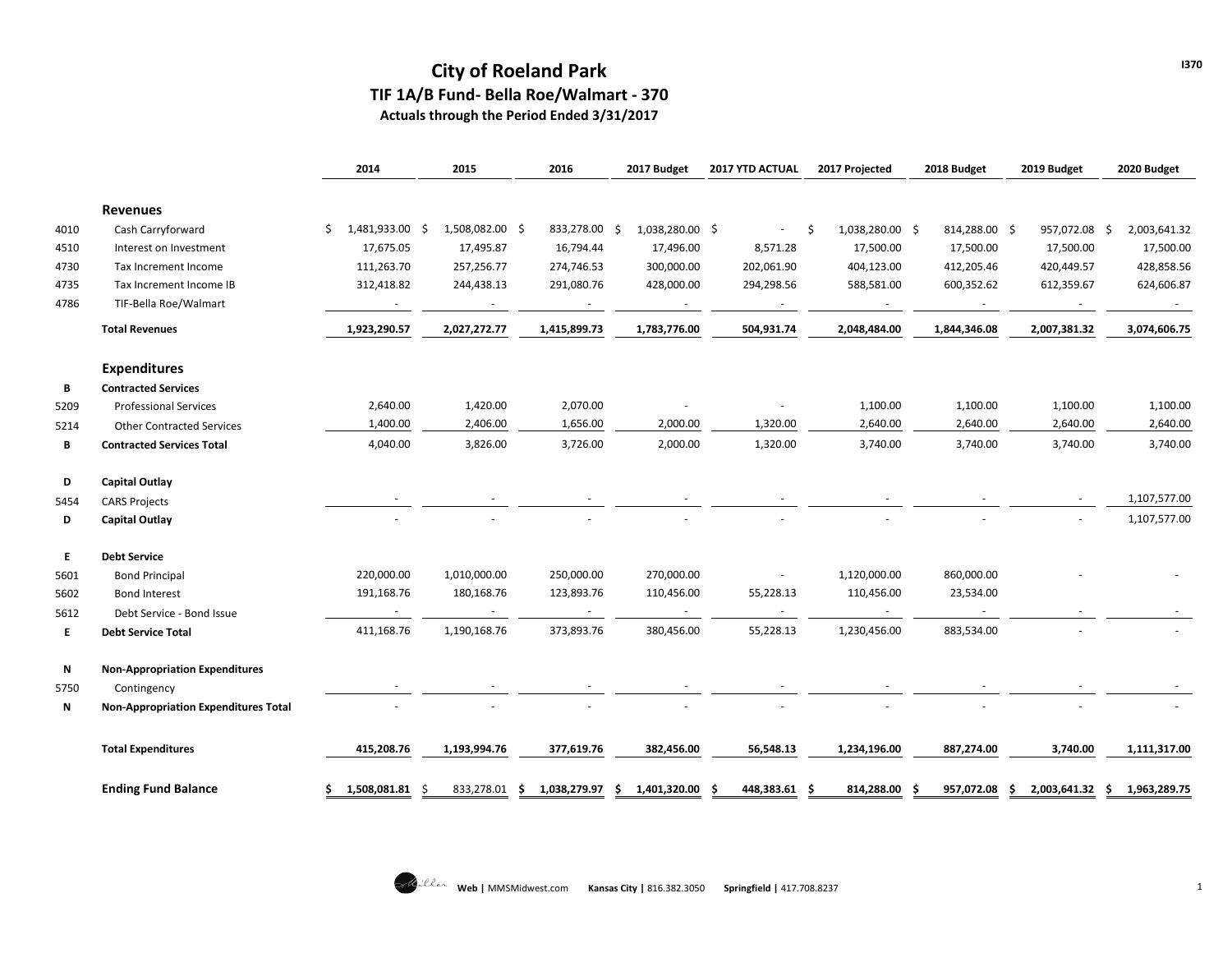## **City of Roeland Park TDD#1 Fund- Price Chopper - 400**

**Actuals through the Period Ended 3/31/2017**

|      |                                  |    | 2014          | 2015             | 2016                     |    | 2017 Budget       | 2017 YTD ACTUAL |    | 2017 Projected     | 2018 Budget       | 2019 Budget        | 2020 Budget   |
|------|----------------------------------|----|---------------|------------------|--------------------------|----|-------------------|-----------------|----|--------------------|-------------------|--------------------|---------------|
|      |                                  |    |               |                  |                          |    |                   |                 |    |                    |                   |                    |               |
| 4010 | Cash Carryforward                | Ŝ. | 159,936.00 \$ | 57,865.00 \$     | $\sim$                   | Ŝ. | $(107,318.00)$ \$ | $\sim$          | Ŝ. | $(107,318.00)$ \$  | $(107,318.00)$ \$ | $(107,318.00)$ \$  | (107, 318.00) |
| 4110 | City/county Sales & Use Tax      |    | 279,680.99    | 270,345.88       | 267,991.01               |    | 270,346.00        | 68,340.82       |    | 270,000.00         | 275,400.00        | 280,908.00         | 286,526.16    |
| 4510 | Interest on Investment           |    | 16.19         | 5.47             | 9.70                     |    |                   | 0.93            |    |                    |                   |                    |               |
|      | <b>Total Revenues</b>            |    | 439,633.18    | 328,216.35       | 268,000.71               |    | 163,028.00        | 68,341.75       |    | 162,682.00         | 168,082.00        | 173,590.00         | 179,208.16    |
| В    | <b>Contracted Services</b>       |    |               |                  |                          |    |                   |                 |    |                    |                   |                    |               |
| 5209 | <b>Professional Services</b>     |    | 400.00        |                  |                          |    |                   |                 |    |                    |                   |                    |               |
| 5214 | <b>Other Contracted Services</b> |    | 6,500.00      | 3,379.33         | 6,427.21                 |    | 5,800.00          | 1,359.99        |    | 6,500.00           | 6,500.00          | 6,500.00           | 6,500.00      |
| 5281 | Project Expense                  |    |               |                  | $\overline{\phantom{a}}$ |    |                   |                 |    |                    |                   |                    |               |
| В    | <b>Contracted Services Total</b> |    | 6,900.00      | 3,379.33         | 6,427.21                 |    | 5,800.00          | 1,359.99        |    | 6,500.00           | 6,500.00          | 6,500.00           | 6,500.00      |
| Е.   | <b>Debt Service</b>              |    |               |                  |                          |    |                   |                 |    |                    |                   |                    |               |
| 5601 | <b>Bond Principal</b>            |    | 180,000.00    | 160,000.00       | 21,427.40                |    |                   |                 |    |                    |                   |                    |               |
| 5602 | <b>Bond Interest</b>             |    | 194,868.73    | 185,606.26       | 259,572.61               |    | 264,546.00        |                 |    | 263,500.00         | 268,900.00        | 274,408.00         | 280,026.16    |
| E.   | <b>Debt Service Total</b>        |    | 374,868.73    | 345,606.26       | 281,000.01               |    | 264,546.00        |                 |    | 263,500.00         | 268,900.00        | 274,408.00         | 280,026.16    |
|      | <b>Total Expenditures</b>        |    | 381,768.73    | 348,985.59       | 287,427.22               |    | 270,346.00        | 1,359.99        |    | 270,000.00         | 275,400.00        | 280,908.00         | 286,526.16    |
|      | <b>Ending Fund Balance</b>       |    | 57,864.45     | $(20,769.24)$ \$ | $(19, 426.51)$ \$        |    | $(107,318.00)$ \$ | 66,981.76 \$    |    | $(107, 318.00)$ \$ | $(107,318.00)$ \$ | $(107, 318.00)$ \$ | (107, 318.00) |

**TDD #1 is in default and the debt has been accelerated. However, due to the structure of the agreement, the City holds no liability for this default.** 

**All revenues generated in the fund are turned over to the trustee.** 

**The negative ending fund balance indicates that the entire balance is due upon receipt.**

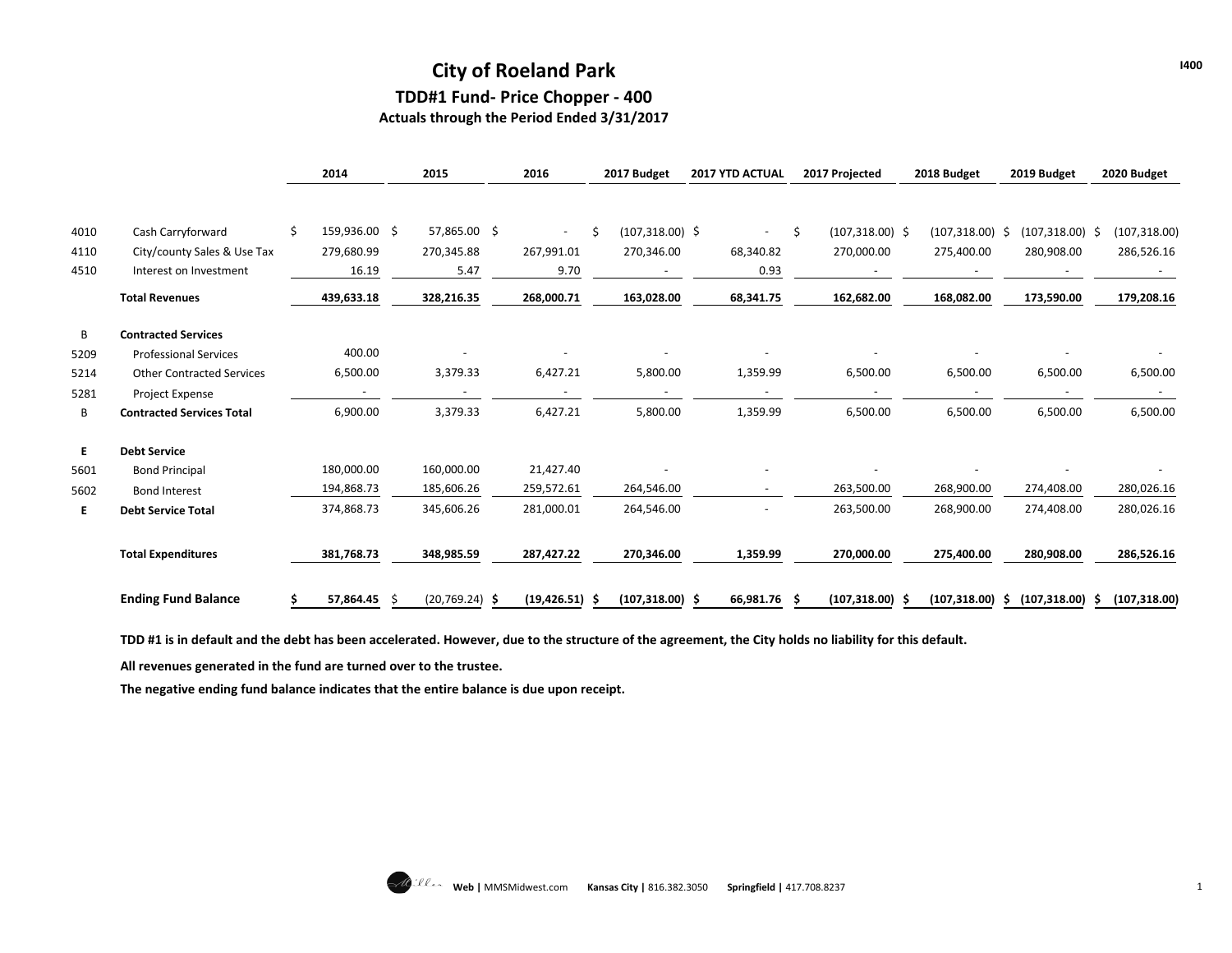## **City of Roeland Park TDD#2 Fund- Lowes -410**

**Actuals through the Period Ended 3/31/2017**

|      |                                  | 2014          | 2015         |     | 2016                     |    | 2017 Budget              | 2017 YTD ACTUAL |    | 2017 Projected     | 2018 Budget        |    | 2019 Budget        | 2020 Budget   |
|------|----------------------------------|---------------|--------------|-----|--------------------------|----|--------------------------|-----------------|----|--------------------|--------------------|----|--------------------|---------------|
|      |                                  |               |              |     |                          |    |                          |                 |    |                    |                    |    |                    |               |
| 4010 | Cash Carryforward                | \$            | \$<br>$\sim$ | -\$ | $\sim$                   | Ŝ. | $(941, 727.00)$ \$       | $\sim$          | Ŝ. | $(941, 727.00)$ \$ | $(941, 727.00)$ \$ |    | $(941, 727.00)$ \$ | (941, 727.00) |
| 4110 | City/county Sales & Use Tax      | 126,772.75    | 131,501.80   |     | 135,775.90               |    | 131,501.00               | 31,573.08       |    | 136,000.00         | 138,720.00         |    | 141,494.40         | 144,324.29    |
| 4510 | Interest on Investment           | 2.56          | 2.52         |     | 4.70                     |    |                          | 0.40            |    |                    |                    |    |                    |               |
|      | <b>Total Revenues</b>            | 126,775.31    | 131,504.32   |     | 135,780.60               |    | (810, 226.00)            | 31,573.48       |    | (805, 727.00)      | (803,007.00)       |    | (800, 232.60)      | (797, 402.71) |
| B    | <b>Contracted Services</b>       |               |              |     |                          |    |                          |                 |    |                    |                    |    |                    |               |
| 5209 | <b>Professional Services</b>     | 400.00        |              |     |                          |    |                          |                 |    |                    |                    |    |                    |               |
| 5214 | <b>Other Contracted Services</b> | 3,457.50      | 1,263.07     |     | 3,380.19                 |    | 5,000.00                 | 1,097.01        |    | 5,000.00           | 5,000.00           |    | 5,000.00           | 5,000.00      |
| 5254 | Miscellaneous Charges            |               |              |     | $\overline{\phantom{a}}$ |    | $\overline{\phantom{a}}$ |                 |    | $\sim$             |                    |    |                    |               |
| B    | <b>Contracted Services Total</b> | 3,857.50      | 1,263.07     |     | 3,380.19                 |    | 5,000.00                 | 1,097.01        |    | 5,000.00           | 5,000.00           |    | 5,000.00           | 5,000.00      |
| E.   | <b>Debt Service</b>              |               |              |     |                          |    |                          |                 |    |                    |                    |    |                    |               |
| 5601 | <b>Bond Principal</b>            | 0.23          |              |     | 58,327.13                |    | 126,501.00               |                 |    | 131,000.00         | 133,720.00         |    | 136,494.40         | 139,324.29    |
| 5602 | <b>Bond Interest</b>             | 3,707.77      | 2,370.00     |     | 81,672.87                |    | $\overline{\phantom{a}}$ |                 |    |                    |                    |    |                    |               |
| E.   | <b>Debt Service Total</b>        | 3,708.00      | 2,370.00     |     | 140,000.00               |    | 126,501.00               |                 |    | 131,000.00         | 133,720.00         |    | 136,494.40         | 139,324.29    |
|      | <b>Total Expenditures</b>        | 7,565.50      | 3,633.07     |     | 143,380.19               |    | 131,501.00               | 1,097.01        |    | 136,000.00         | 138,720.00         |    | 141,494.40         | 144,324.29    |
|      | <b>Ending Fund Balance</b>       | 119,209.81 \$ | 127,871.25   | - S | $(7,599.59)$ \$          |    | $(941, 727.00)$ \$       | 30,476.47 \$    |    | $(941, 727.00)$ \$ | (941, 727.00)      | -S | $(941, 727.00)$ \$ | (941, 727.00) |

TDD #1 is in default and the debt has been accelerated. However, due to the structure of the agreement, the City holds no liability for this default. All revenues generated in the fund ar **The negative ending fund balance indicates that the entire balance is due upon receipt.**

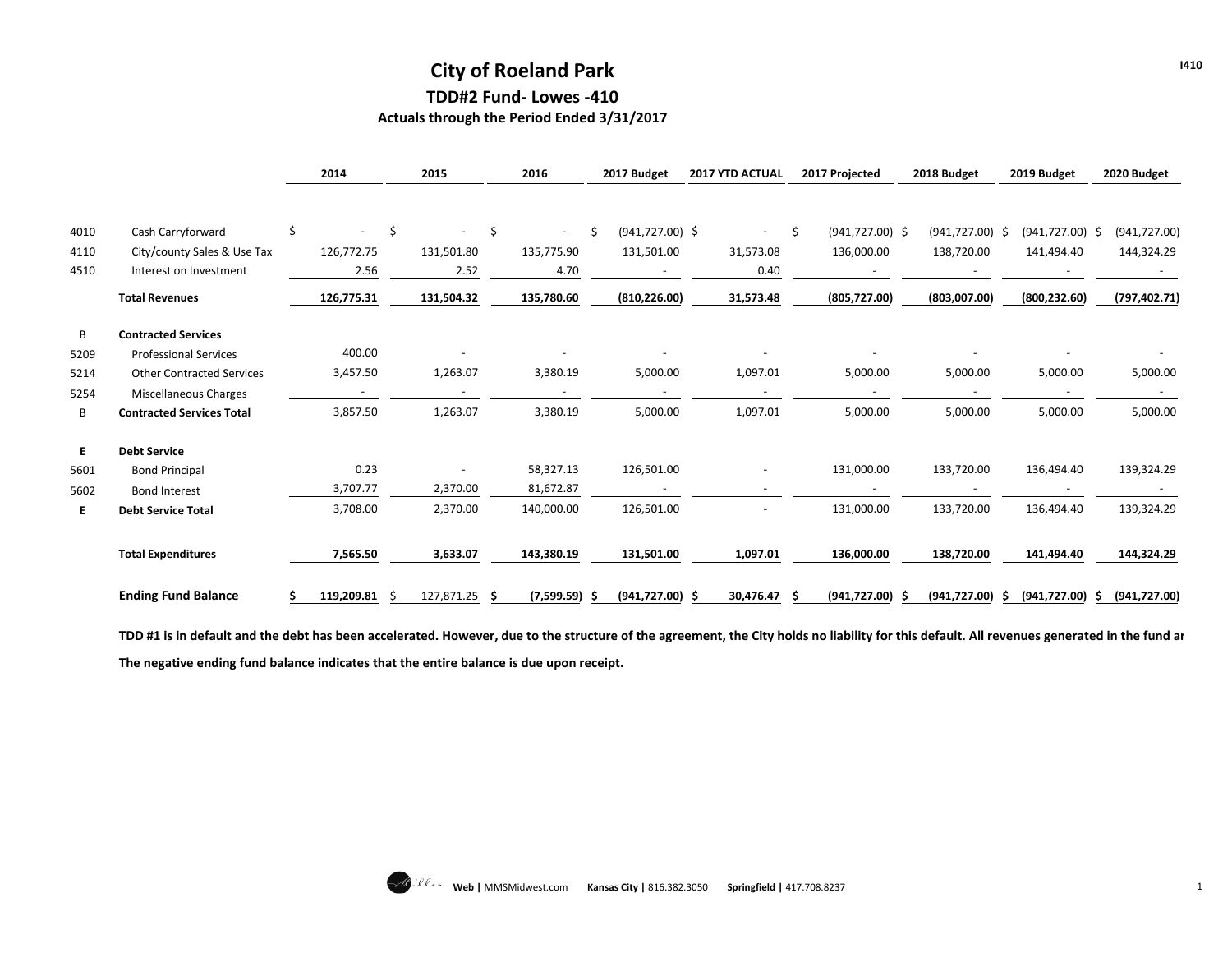# **City of Roeland Park**

# **CID #1 Fund- RP Shopping Center - 420**

**Actuals through the Period Ended 3/31/2017**

|          |                                       |    |            |    |                |                          |                                      | <b>2017 YTD</b>          |                |                 |  |                          |    |             |              |
|----------|---------------------------------------|----|------------|----|----------------|--------------------------|--------------------------------------|--------------------------|----------------|-----------------|--|--------------------------|----|-------------|--------------|
|          |                                       |    | 2014       |    | 2015           | 2016                     | 2017 Budget                          | <b>ACTUAL</b>            | 2017 Projected |                 |  | 2018 Budget              |    | 2019 Budget | 2020 Budget  |
|          |                                       |    |            |    |                |                          |                                      |                          |                |                 |  |                          |    |             |              |
| 4010     | Cash Carryforward                     | Š. | 404,630.00 | -S | 860,180.00     |                          | $$1,306,294.00 \t$ 1,764,485.00 \t$$ | $\overline{\phantom{0}}$ |                | 1,764,485.00 \$ |  | $2,225,185$ \$           |    | 469,765 \$  | 952,647      |
| 4110     | City/county Sales & Use Tax           |    | 455,549.86 |    | 446,113.52     | 456,436.52               | 446,114.00                           | 119,920.99               |                | 456,000.00 \$   |  | $465,120$ \$             |    | 474,422 \$  | 483,911      |
| 45104512 | Interest on Investment                |    |            |    |                | 812.78                   | 10,910.00                            | 2,903.07                 |                | 4,700.00        |  | 8,460                    | Ŝ. | 8,460       | 8,460        |
|          | <b>Total Revenues</b>                 |    | 860,179.86 |    | 1,306,293.52   | 1,763,543.30             | 2,221,509.00                         | 122,824.06               |                | 2,225,185.00    |  | 2,698,765.00             |    | 952,647.40  | 1,445,018.25 |
| B        | <b>Contracted Services</b>            |    |            |    |                |                          |                                      |                          |                |                 |  |                          |    |             |              |
| 5209     | <b>Professional Services</b>          |    |            |    |                |                          |                                      | $\overline{\phantom{a}}$ |                |                 |  | $\overline{\phantom{a}}$ |    |             |              |
| 5215     | City Attorney                         |    |            |    |                |                          |                                      | 86.00                    |                |                 |  |                          |    |             |              |
| B        | <b>Contracted Services Total</b>      |    |            |    |                |                          |                                      | 86.00                    |                |                 |  |                          |    |             |              |
| N        | <b>Non-Appropriation Expenditures</b> |    |            |    |                |                          |                                      |                          |                |                 |  |                          |    |             |              |
| 5721     | CID #1 Expenses                       |    |            |    |                |                          | 1,960,403.00                         |                          |                |                 |  | 2,229,000                |    |             |              |
| N        | <b>Non-Appropriation Expenditures</b> |    |            |    |                | $\overline{\phantom{a}}$ | 1,960,403.00                         |                          |                |                 |  | 2,229,000                |    |             |              |
|          | <b>Total Expenditures</b>             |    |            |    |                |                          | 1,960,403.00                         | 86.00                    |                |                 |  | 2,229,000                |    |             |              |
|          | <b>Ending Fund Balance</b>            |    | 860,179.86 |    | \$1,306,293.52 | \$1,763,543.30           | 261,106.00                           | 122,738.06               |                | 2,225,185.00    |  | 469,765                  |    | 952,647     | 1,445,018    |

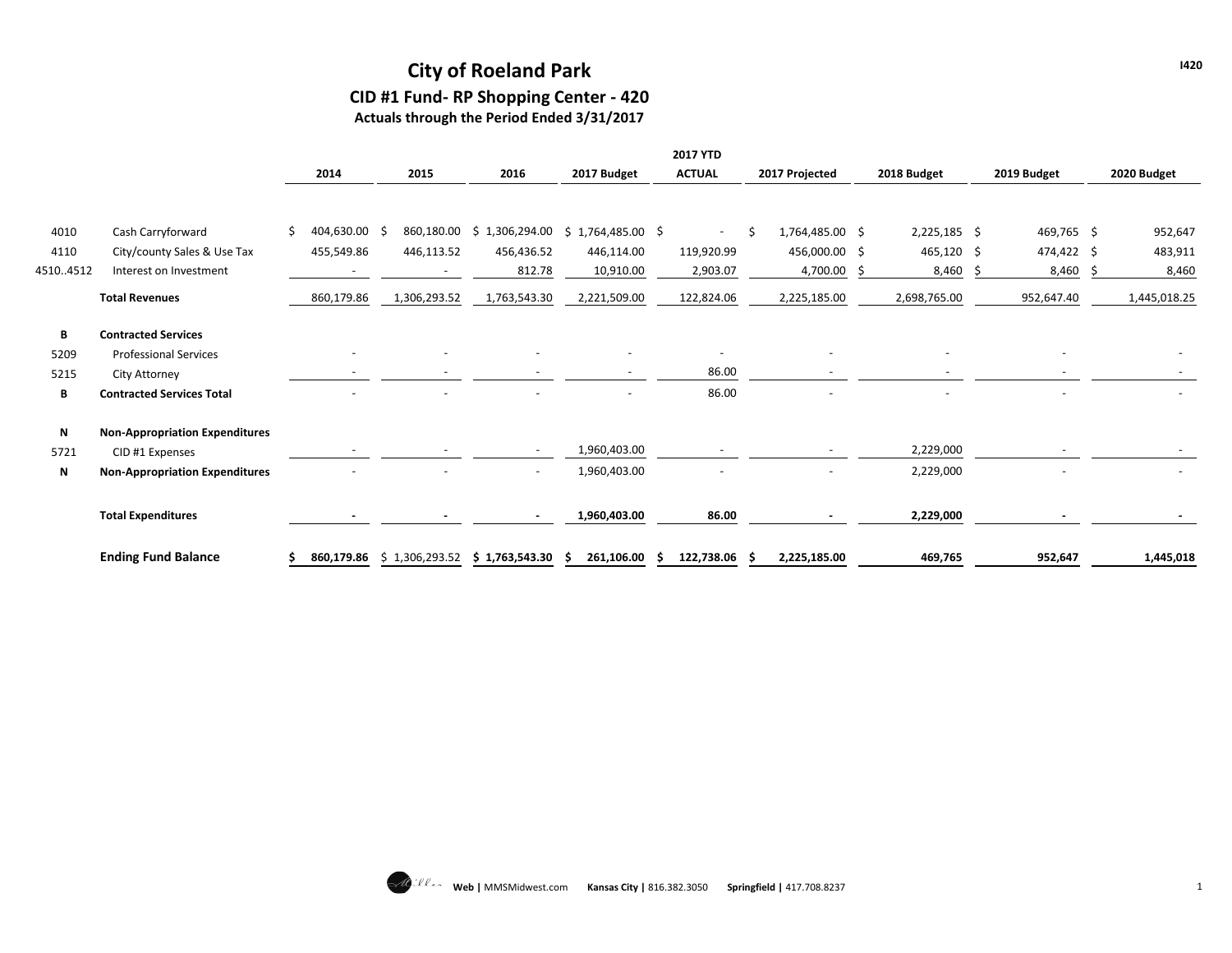## **City of Roeland Park TIF 2D Fund- City Hall - 450 Actuals through the Period Ended 3/31/2017**

|                                  | 2014                                                                                                                                                                                                                                        | 2015                 | 2016                       | 2017 Budget                            | 2017 YTD ACTUAL           | 2017 Projected              | 2018 Budget           | 2019 Budget                                      | 2020 Budget                        |
|----------------------------------|---------------------------------------------------------------------------------------------------------------------------------------------------------------------------------------------------------------------------------------------|----------------------|----------------------------|----------------------------------------|---------------------------|-----------------------------|-----------------------|--------------------------------------------------|------------------------------------|
|                                  |                                                                                                                                                                                                                                             |                      |                            |                                        |                           |                             |                       |                                                  |                                    |
|                                  | \$                                                                                                                                                                                                                                          |                      |                            |                                        |                           | -\$                         |                       | 788.40 \$                                        | 123.93                             |
| Interest on Investment           |                                                                                                                                                                                                                                             |                      | 505.07                     |                                        | 605.52                    | 940.00                      | 1,000.00              | 1,000.00                                         | 1,000.00                           |
| Loan from General Fund           |                                                                                                                                                                                                                                             |                      |                            |                                        |                           |                             |                       |                                                  |                                    |
| Tax Increment Income             | 375,808.61                                                                                                                                                                                                                                  | 278,998.28           | 310,233.18                 | 306,000.00                             | 130,236.11                | 331,820.00                  | 338,456.40            | 345,225.53                                       | 352,130.04                         |
|                                  | 546,378.61                                                                                                                                                                                                                                  | 643,324.28           | 639,228.25                 | 590,447.00                             | 130,841.63                | 644,207.00                  | 425,153.40            | 426,013.93                                       | 353,253.97                         |
|                                  |                                                                                                                                                                                                                                             |                      |                            |                                        |                           |                             |                       |                                                  |                                    |
| <b>Professional Services</b>     |                                                                                                                                                                                                                                             | 484.83               |                            |                                        |                           | 5,000.00                    | 5,000.00              | 5,000.00                                         | 5,000.00                           |
| <b>Other Contracted Services</b> | 1,000.00                                                                                                                                                                                                                                    | 1,564.75             | 3,394.80                   | 3,000.00                               |                           | 3,000.00                    | 3,000.00              | 3,000.00                                         | 3,000.00                           |
| <b>Property Tax Payments</b>     | 9,383.02                                                                                                                                                                                                                                    | $\sim$               | $\sim$                     | $\sim$                                 | $\sim$                    | $\sim$                      | $\sim$                | $\sim$                                           | $\sim$                             |
|                                  | 10,383.02                                                                                                                                                                                                                                   | 2,049.58             | 23,949.41                  | 3,000.00                               |                           | 8,000.00                    | 8,000.00              | 8,000.00                                         | 8,000.00                           |
|                                  |                                                                                                                                                                                                                                             |                      |                            |                                        |                           |                             |                       |                                                  |                                    |
| Stormwater Maintenance           |                                                                                                                                                                                                                                             | $\sim$               | 161,561.26                 |                                        |                           |                             |                       |                                                  |                                    |
| Skateboard Park Maintenance      |                                                                                                                                                                                                                                             | 131,524.60           |                            |                                        |                           |                             |                       |                                                  |                                    |
| ADA Improvements                 |                                                                                                                                                                                                                                             |                      |                            |                                        | 12,024.00                 |                             |                       | $\sim$                                           | 87,940.00                          |
| <b>CARS Projects</b>             | $\overline{a}$                                                                                                                                                                                                                              |                      |                            | $\sim$                                 | $\sim$                    | 463,000.00                  | 246,000.00            | 245,000.00                                       | $\sim$                             |
|                                  | $\overline{\phantom{a}}$                                                                                                                                                                                                                    | 131,524.60           | 161,561.26                 |                                        | 12,024.00                 | 463,000.00                  | 246,000.00            | 245,000.00                                       | 87,940.00                          |
|                                  |                                                                                                                                                                                                                                             |                      |                            |                                        |                           |                             |                       |                                                  |                                    |
|                                  |                                                                                                                                                                                                                                             |                      |                            |                                        |                           |                             |                       |                                                  | 191,000.00                         |
| <b>Bond Principal</b>            | 160,000.00                                                                                                                                                                                                                                  | 160,000.00           | 160,000.00                 | 165,000.00                             |                           | 165,000.00                  | 165,000.00            | 170,000.00                                       |                                    |
| <b>Bond Interest</b>             |                                                                                                                                                                                                                                             |                      |                            |                                        |                           |                             |                       |                                                  |                                    |
| Interest Bonds - 2012-1          |                                                                                                                                                                                                                                             | $\sim$               | $\sim$                     | $\sim$                                 | $\sim$                    | $\sim$                      | $\sim$                | $\sim$                                           |                                    |
| <b>Debt Service Total</b>        | 171,670.00                                                                                                                                                                                                                                  | 181,260.00           | 169,270.00                 | 172,510.00                             | $\overline{\phantom{a}}$  | 172,510.00                  | 170,365.00            | 172,890.00                                       | 191,000.00                         |
|                                  | 182,053.02                                                                                                                                                                                                                                  | 314,834.18           | 354,780.67                 | 175,510.00                             | 12,024.00                 | 643,510.00                  | 424,365.00            | 425,890.00                                       | 286,940.00                         |
| <b>Ending Fund Balance</b>       | 364,325.59                                                                                                                                                                                                                                  | 328,490.10           | 284,447.58<br>S            |                                        | 118,817.63                | .S                          | Ŝ.<br>788.40          | 123.93<br>Ŝ                                      | 66,313.97                          |
|                                  | Cash Carryforward<br><b>Total Revenues</b><br><b>Contracted Services</b><br><b>Contracted Services</b><br><b>Capital Outlay</b><br><b>Capital Outlay Total</b><br><b>Debt Service</b><br>Pay back General Fund<br><b>Total Expenditures</b> | 5,835.00<br>5,835.00 | 170,570.00 \$<br>21,260.00 | 364,326.00 \$<br>20,554.61<br>9,270.00 | 328,490.00 \$<br>7,510.00 | 284,447.00 \$<br>414,937.00 | 27,000.00<br>7,510.00 | 284,447.00 \$<br>85,000.00<br>5,365.00<br>697.00 | 697.00 \$<br>79,000.00<br>2,890.00 |

**TIF expires in Dec. 2021**

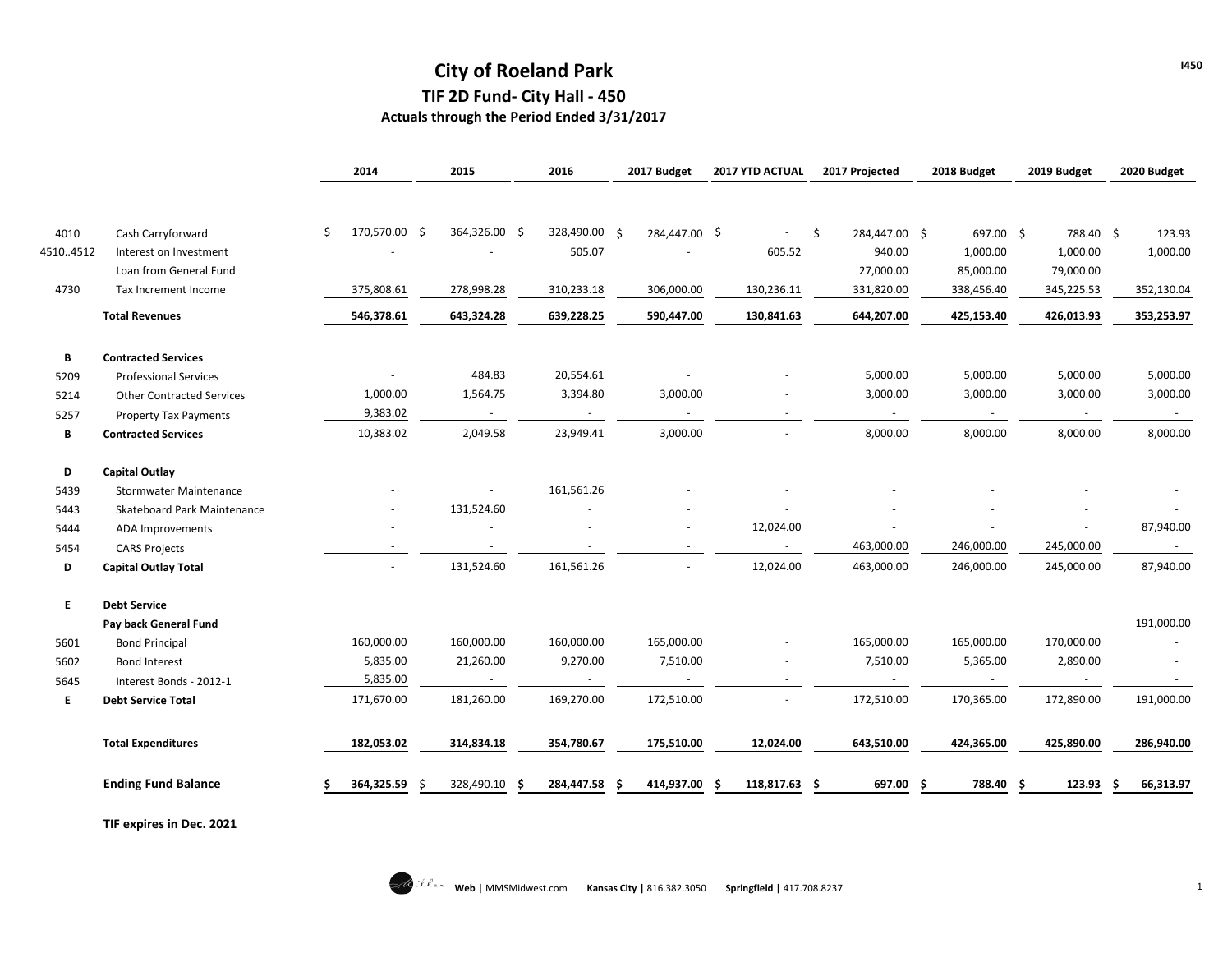## **City of Roeland Park TIF 2C Fund- Valley State Bank - 480**

|      |                                  |   | 2014                     | 2015                     |     | 2016      |    | 2017 Budget   |   | 2017 YTD ACTUAL          |    | 2017 Projected |   | 2018 Budget    |    | 2019 Budget | 2020 Budget |
|------|----------------------------------|---|--------------------------|--------------------------|-----|-----------|----|---------------|---|--------------------------|----|----------------|---|----------------|----|-------------|-------------|
|      |                                  | Ś | $1,959.00$ \$            | $(93.00)$ \$             |     | 605.00%   |    | $1,169.00$ \$ |   |                          |    |                |   |                |    |             | \$          |
| 4010 | Cash Carryforward                |   |                          |                          |     |           |    |               |   |                          | Ŝ. | $1,169.00$ \$  |   | $\blacksquare$ | Ś. |             |             |
| 4510 | Interest on Investment           |   | 0.06                     | 0.16                     |     | 0.22      |    |               |   |                          |    |                |   |                |    |             |             |
| 4730 | Tax Increment Income             |   | 47,748.17                | 48,330.16                |     | 57,597.32 |    | 48,330.00     |   | 52,981.09                |    | 69,374.00      |   | 70,761.48      |    | 36,088.35   |             |
|      | <b>Total Revenues</b>            |   | 49,707.23                | 48,237.32                |     | 58,202.54 |    | 49,499.00     |   | 52,981.00                |    | 70,543.00      |   | 70,761.48      |    | 36,088.35   |             |
| В    | <b>Contracted Services</b>       |   |                          |                          |     |           |    |               |   |                          |    |                |   |                |    |             |             |
| 5209 | <b>Professional Services</b>     |   |                          |                          |     |           |    |               |   |                          |    |                |   |                |    |             |             |
| 5214 | <b>Other Contracted Services</b> |   | 1,950.00                 | 1,682.00                 |     | 1,682.00  |    | 2,500.00      |   | 825.00                   |    | 2,500.00       |   | 2,500.00       |    | 2,500.00    |             |
| В    | <b>Contracted Services Total</b> |   | 1,950.00                 | 1,682.00                 |     | 1,682.00  |    | 2,500.00      |   | 825.00                   |    | 2,500.00       |   | 2,500.00       |    | 2,500.00    |             |
| E.   | <b>Debt Service</b>              |   |                          |                          |     |           |    |               |   |                          |    |                |   |                |    |             |             |
| 5601 | <b>Bond Principal</b>            |   | 14,079.00                | 19,489.73                |     |           |    |               |   | 38,827.09                |    | 66,874.00      |   | 68,261.48      |    | 33,588.35   |             |
| 5602 | <b>Bond Interest</b>             |   | 33,771.12                | 26,460.44                |     |           |    |               |   | 13,329.11                |    |                |   |                |    |             |             |
| 5612 | Debt Service - Bond Issue        |   | $\overline{\phantom{a}}$ | $\overline{\phantom{a}}$ |     | 55,350.14 |    | 45,240.00     |   | $\overline{\phantom{a}}$ |    | $\equiv$       |   |                |    | ٠           |             |
| E.   | <b>Debt Service Total</b>        |   | 47,850.12                | 45,950.17                |     | 55,350.14 |    | 45,240.00     |   | 52,156.20                |    | 66,874.00      |   | 68,261.48      |    | 33,588.35   |             |
|      | <b>Total Expenditures</b>        |   | 49,800.12                | 47,632.17                |     | 57,032.14 |    | 47,740.00     |   | 52,981.20                |    | 69,374.00      |   | 70,761.48      |    | 36,088.35   |             |
|      | <b>Ending Fund Balance</b>       |   | $(92.89)$ \$             | 605.15                   | - S | 1,170.40  | -S | 1,759.00      | S | (0.20)                   | -S | 1,169.00       | Ŝ |                |    |             |             |

**TIF expires May 1, 2019**

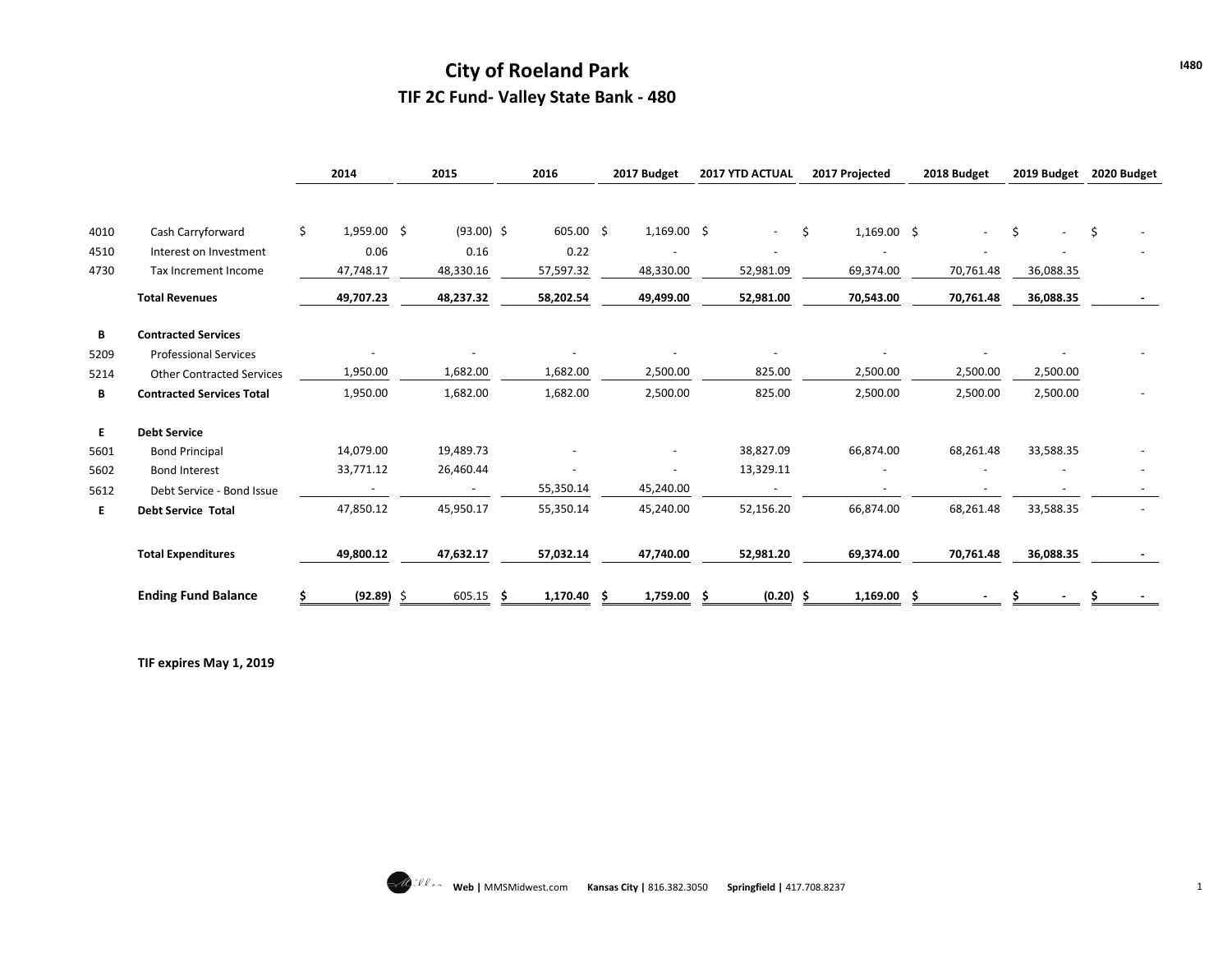## **City of Roeland Park TIF 3C - Old Pool Area Fund - 510**

|          |                                  |                     |                          |      |               |                          | <b>2017 YTD</b>          |    |                |              |             |             |
|----------|----------------------------------|---------------------|--------------------------|------|---------------|--------------------------|--------------------------|----|----------------|--------------|-------------|-------------|
|          |                                  | 2014                | 2015                     | 2016 |               | 2017 Budget              | <b>ACTUAL</b>            |    | 2017 Projected | 2018 Budget  | 2019 Budget | 2020 Budget |
|          |                                  |                     |                          |      |               |                          |                          |    |                |              |             |             |
| 4010     | Cash Carryforward                | \$<br>104,878.00 \$ | 217,642.00 \$            |      | 758,162.00 \$ | 280,293.00 \$            | $\sim$                   | Ŝ. | 280,293.00 \$  | 779.00 \$    |             | \$          |
| 45104512 | Interest on Investment           |                     |                          |      | 985.39        |                          | 171.44                   |    | 500.00         |              |             |             |
| 4730     | Tax Increment Income             | 44,823.07           | 43,925.74                |      | 29,683.29     | 43,926.00                | 18,435.49                |    | 31,005.00      | 18,804.20    |             |             |
| 4731     | Tax Increment Income 3A          |                     | 186,786.64               |      | 198,643.91    | 202,572.00               | 105,740.69               |    | 211,481.00     | 107,855.50   |             |             |
| 4841     | Transfer of Funds                |                     | 217,641.99               |      |               |                          | $\overline{\phantom{a}}$ |    | 126,500.00     |              |             |             |
|          | <b>Total Revenues</b>            | 149,701.07          | 665,996.37               |      | 987,474.59    | 526,791.00               | 404,641.00               |    | 649,779.00     | 127,438.70   |             |             |
| В        | <b>Contracted Services</b>       |                     |                          |      |               |                          |                          |    |                |              |             |             |
| 5204     | <b>Legal Printing</b>            |                     |                          |      |               |                          |                          |    |                |              |             |             |
| 5205     | Postage & Mailing Permits        | 2,967.84            |                          |      |               | $\overline{\phantom{a}}$ | $\overline{\phantom{a}}$ |    |                |              |             |             |
| 5209     | <b>Professional Services</b>     | 1,525.00            | 66,424.05                |      | 106,582.00    | 141,338.00               | 50,550.07                |    | 150,000.00     |              |             |             |
| 5214     | <b>Other Contracted Services</b> |                     | 732.51                   |      |               |                          |                          |    |                |              |             |             |
| 5244     | <b>General Contractor</b>        |                     | $\overline{\phantom{a}}$ |      | 600,600.00    | 515,000.00               | 98,400.00                |    | 499,000.00     |              |             |             |
| 5802     | Transfer to General Fund         |                     |                          |      |               |                          |                          |    |                | 126,500.00   |             |             |
| B        | <b>Contracted Services Total</b> | 4,492.84            | 67,156.56                |      | 707,182.00    | 656,338.00               | 148,950.07               |    | 649,000.00     | 126,500.00   |             |             |
|          | <b>Total Expenditures</b>        | 4,492.84            | 67,156.56                |      | 707,182.00    | 656,338.00               | 148,950.07               |    | 649,000.00     | 126,500.00   |             |             |
|          | <b>Ending Fund Balance</b>       | 145,208.23          | 598,839.81<br>S.         | -S   | 280,292.59    |                          |                          |    | 779.00         | 938.70<br>-S |             |             |